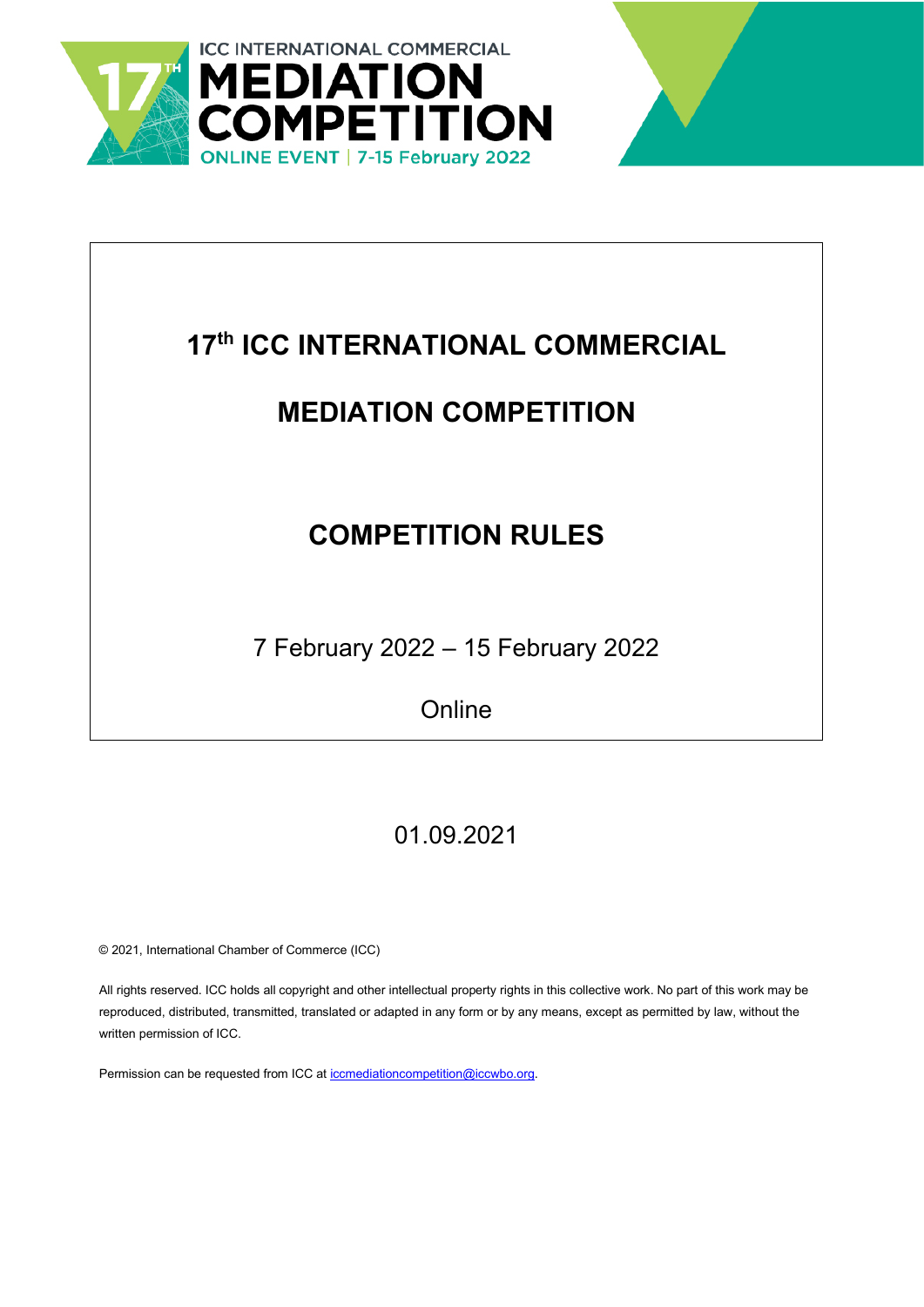



### *Addendum to the 2022 Competition Rules*

*Exceptionally, due to the current COVID-19 situation, ICC will be hosting the 2022 edition of the ICC International Commercial Mediation Competition online only. ICC has taken this decision in order to prioritise the health and safety of all attendees and ICC staff, in the knowledge that the pandemic is still active in France and internationally. A set of virtual guidelines will be published in due course on the event platform and [webpage.](https://2go.iccwbo.org/icc-international-commercial-mediation-competition.html) The 2022 Competition Rules set forth in this document will remain unchanged. The virtual guidelines will only advise on the practicalities and logistical implications of a virtual format.*

*The online format of the ICC Meditation Competition is a temporary measure to guarantee the continuity of the event during the pandemic. The ICC Mediation Competition will return to an in-person event as soon as possible.*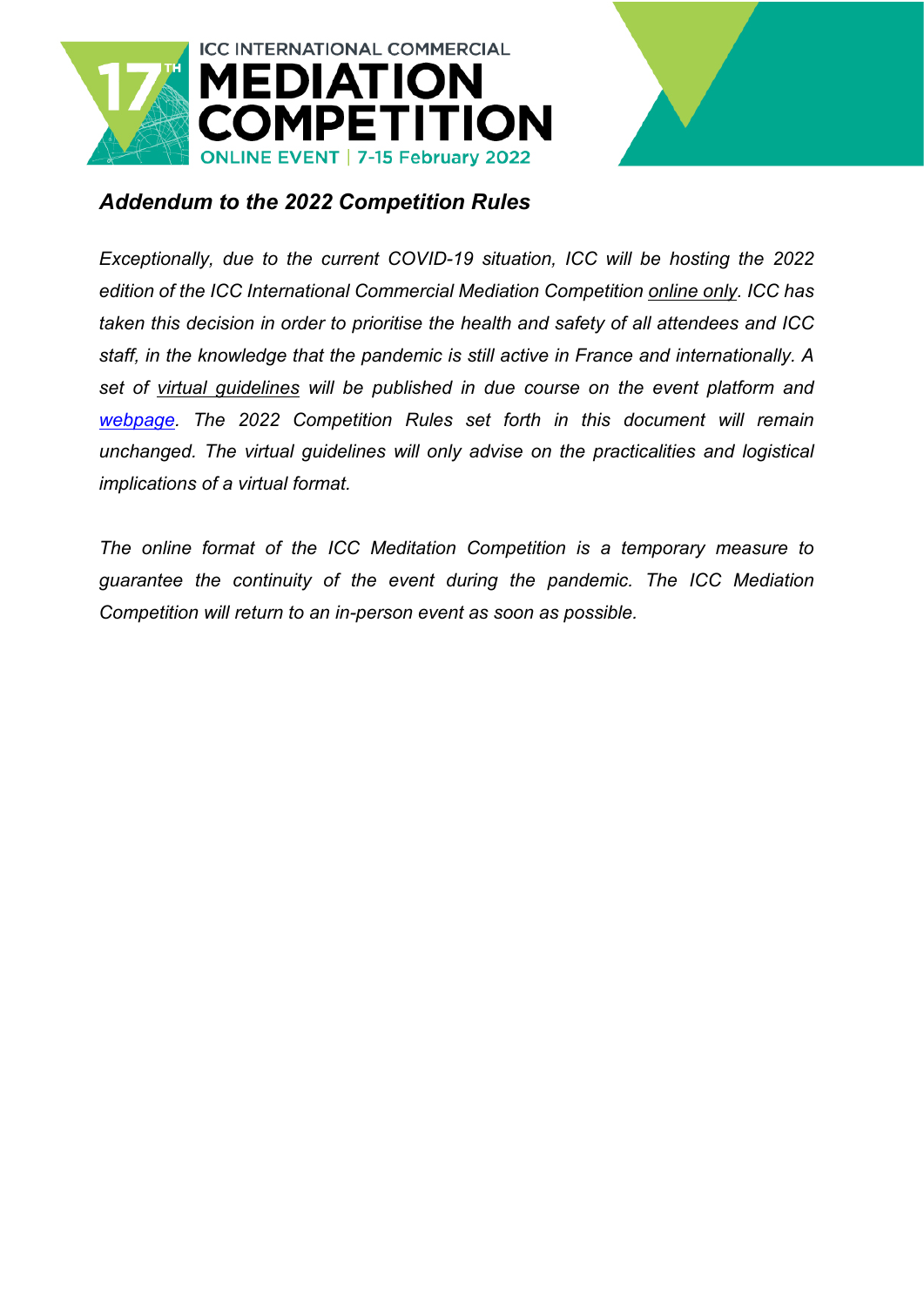**ICC INTERNATIONAL COMMERCIAL MEDIATION<br>COMPETITION ONLINE EVENT | 7-15 February 2022 Table of Contents RULE 0.0 RULE 1.0** 

| <b>RULE 1.3</b>  |                                              |  |
|------------------|----------------------------------------------|--|
| $R$ ULF 1.4      |                                              |  |
| <b>RULE 2.0</b>  |                                              |  |
| <b>RULE 2.1</b>  |                                              |  |
| Rule 2.1.1       |                                              |  |
| Rule 2.1.2       |                                              |  |
| Rule 2.1.3       |                                              |  |
| Rule 2.1.4       |                                              |  |
| <b>RULE 2.2</b>  |                                              |  |
| <b>RULE 2.3</b>  |                                              |  |
| <b>RULE 2.4</b>  |                                              |  |
| <b>RULE 2.5</b>  |                                              |  |
| <b>RULE 2.6</b>  |                                              |  |
| <b>RULE 2.7</b>  |                                              |  |
| <b>RULE 2.8</b>  |                                              |  |
| <b>RULE 2.9</b>  |                                              |  |
| <b>RULE 2.10</b> |                                              |  |
| <b>RULE 2.11</b> |                                              |  |
| <b>RULE 2.12</b> |                                              |  |
| <b>RULE 2.13</b> |                                              |  |
| <b>RULE 2.14</b> |                                              |  |
| <b>RULE 2.15</b> |                                              |  |
| <b>RULE 2.16</b> |                                              |  |
| <b>RULE 3.0</b>  |                                              |  |
| <b>RULE 3.1</b>  |                                              |  |
| <b>RULE 3.2</b>  |                                              |  |
| <b>RULE 3.3</b>  |                                              |  |
| <b>RULE 4.0</b>  |                                              |  |
| <b>RULE 4.1</b>  |                                              |  |
| <b>RULE 4.2</b>  |                                              |  |
| <b>RULE 4.3</b>  |                                              |  |
| <b>RULE 4.4</b>  |                                              |  |
| <b>RULE 5.0</b>  |                                              |  |
| <b>RULE 5.1</b>  |                                              |  |
|                  | $R \cup E 52$ FLIGIBLE STUDENTS<br>$\sim$ 27 |  |
|                  |                                              |  |
| <b>RULE 6.0</b>  |                                              |  |
| RULE $6.1$       |                                              |  |
| <b>RULE 6.2</b>  |                                              |  |
| RULE 6.3         |                                              |  |
| RULE 6.4         |                                              |  |
| <b>RULE 6.5</b>  |                                              |  |
| <b>RULE 7.0</b>  |                                              |  |
|                  |                                              |  |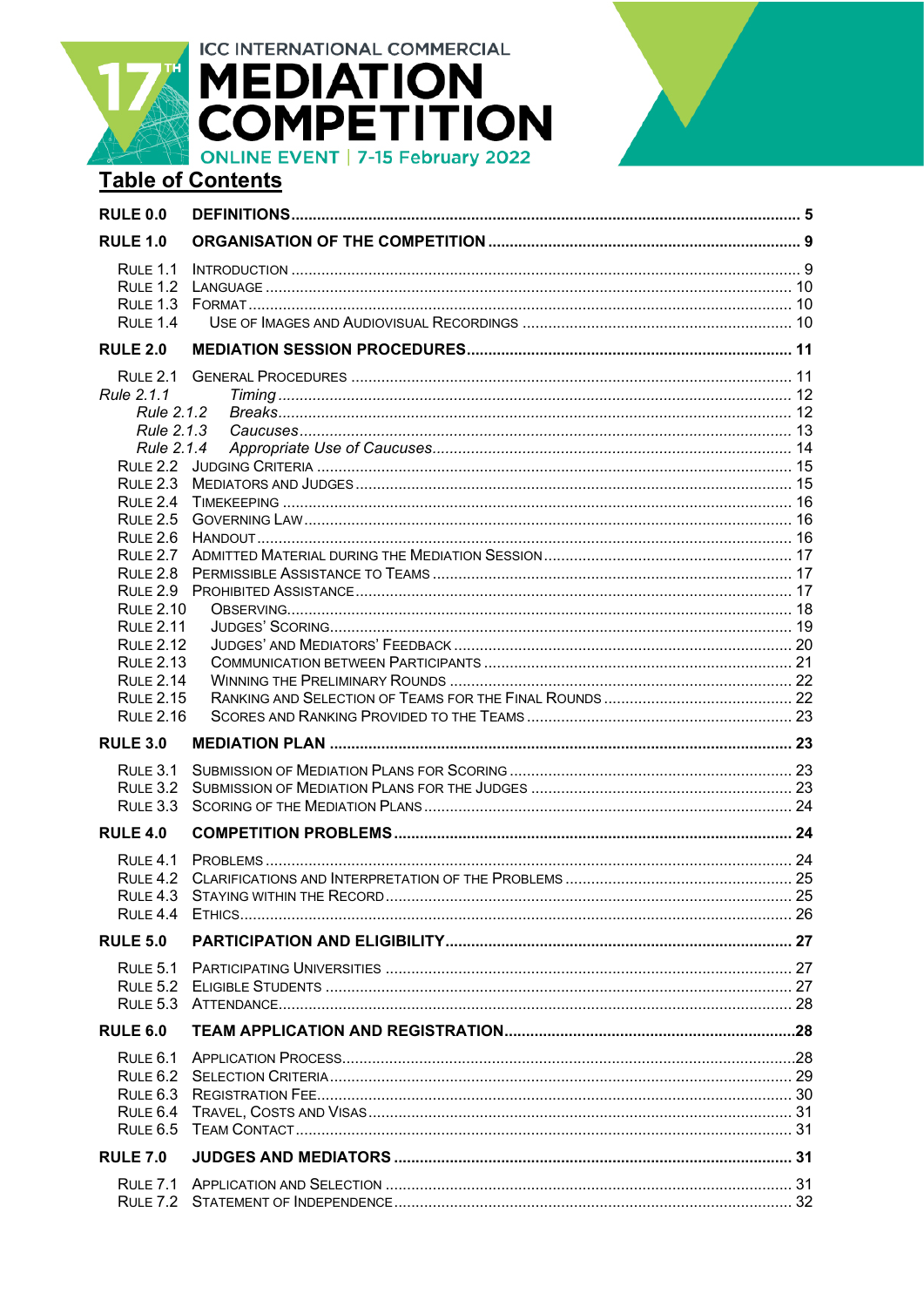

D.



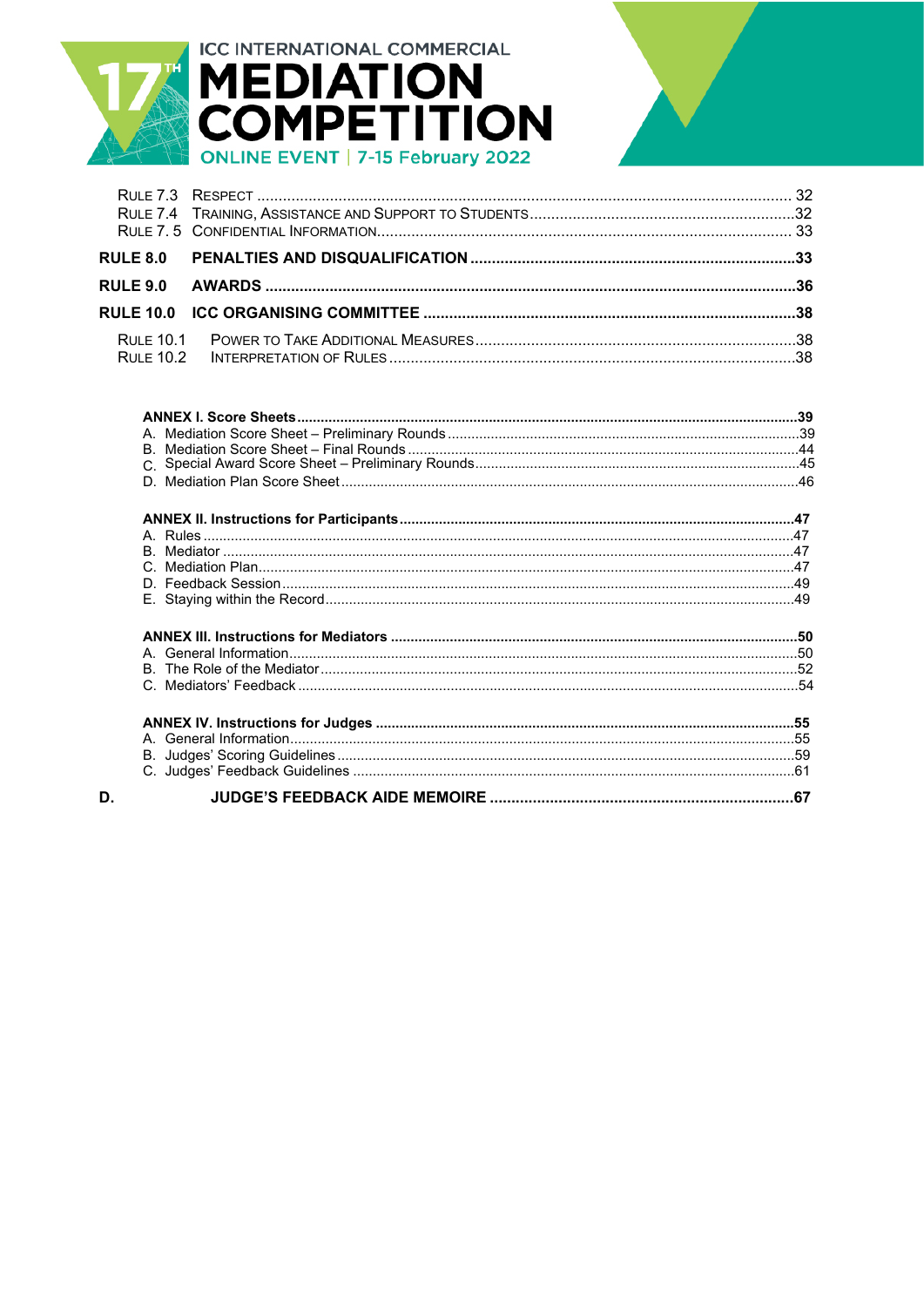



#### **COMPETITION RULES**

#### <span id="page-4-0"></span>**RULE 0.0 DEFINITIONS**

The following terms have the corresponding meanings:

"BATNA" refers to the Best Alternative to a Negotiated Agreement and refers to the best thing a Party can do, without the consent of the other Party, if the Parties fail to reach an agreement.

"Break" refers to a three minute period of time that can be requested once by each Competing Team in each Mediation Session and during which the overall time of the Mediation Session continues to run.

"Brief Biography" refers to a Team member's written biography and includes their nationality or nationalities, native language or languages and a photograph. The Brief Biography can have a maximum of 150 words.

"Caucus" refers to a separate meeting between the Mediator and a Competing Team. During the Caucus the overall time of the Mediation Session continues to run.

"Centre" refers to the ICC International Centre for ADR which is a separate entity from the ICC Court of Arbitration and its Secretariat and oversees the application of the ICC Rules relating to mediation, experts, dispute boards and DOCDEX.

"Coach" refers to the one or two person(s) selected by a Team or the Team's university to act as that Team's Coach(es). Coaches are permitted to accompany the Team to the Competition.

"Competing Team" refers to the two students from one Team competing in one specific Mediation Session in the roles of Counsel and Client.

"Competition" refers to the 2022 ICC International Commercial Mediation Competition.

"Confidential Information" refers to the background factual information of the Problem for the exclusive use of a Party and the Judges but not the Mediator.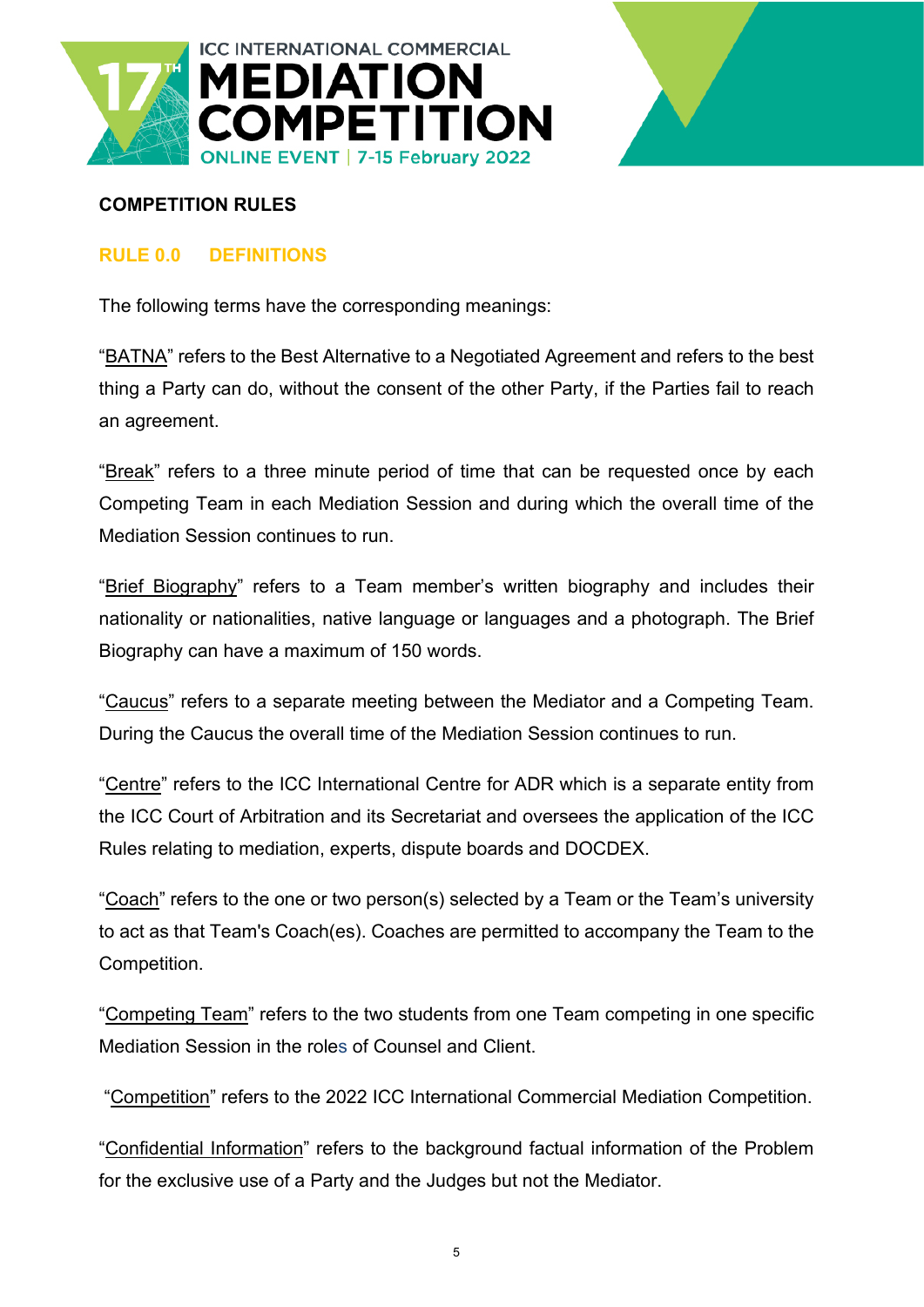

![](_page_5_Picture_1.jpeg)

"Counsel" and "Client" refer to the roles taken respectively by two members of a Team during each Mediation Session; together they are referred to as a Competing Team or as a Party.

"Cross-Caucus" refers to a separate meeting between the Mediator and both Counsels *or* a separate meeting between the Mediator and both Clients.

"Competition Problems Working Group" refers to the group, selected by the Organising Committee, in charge of drafting the Problems for the Competition.

"Eligible Student" refers to a person who meets the criteria defined in Rule 5.2.

"Final Rounds" refers to the Semi-Finals and the Final, in which the winner of each Mediation Session progresses to the following round.

"General Information" refers to the background factual information of the Problem for the use by each Party, the Judges and the Mediator.

"ICC" refers to the International Chamber of Commerce headquartered in Paris.

"ICC Mediation Rules" refer to the Mediation Rules of ICC in force since 1 January 2014. A copy of the ICC Mediation Rules can be found at <http://www.iccwbo.org/products-and-services/arbitration-and-adr/mediation/rules/> .

"Judge" refers to a Professional selected by the Organising Committee to evaluate and score the Teams' performance during a Mediation Session in accordance with the Judging Criteria.

"Judging Criteria" refer to the criteria set out in the Score Sheet.

"Law Student" refers to an Eligible Student studying law.

"Mediation" refers to the timeframe of 85 minutes for the actual mediation between the two Competing Teams as described in Rule 2.1.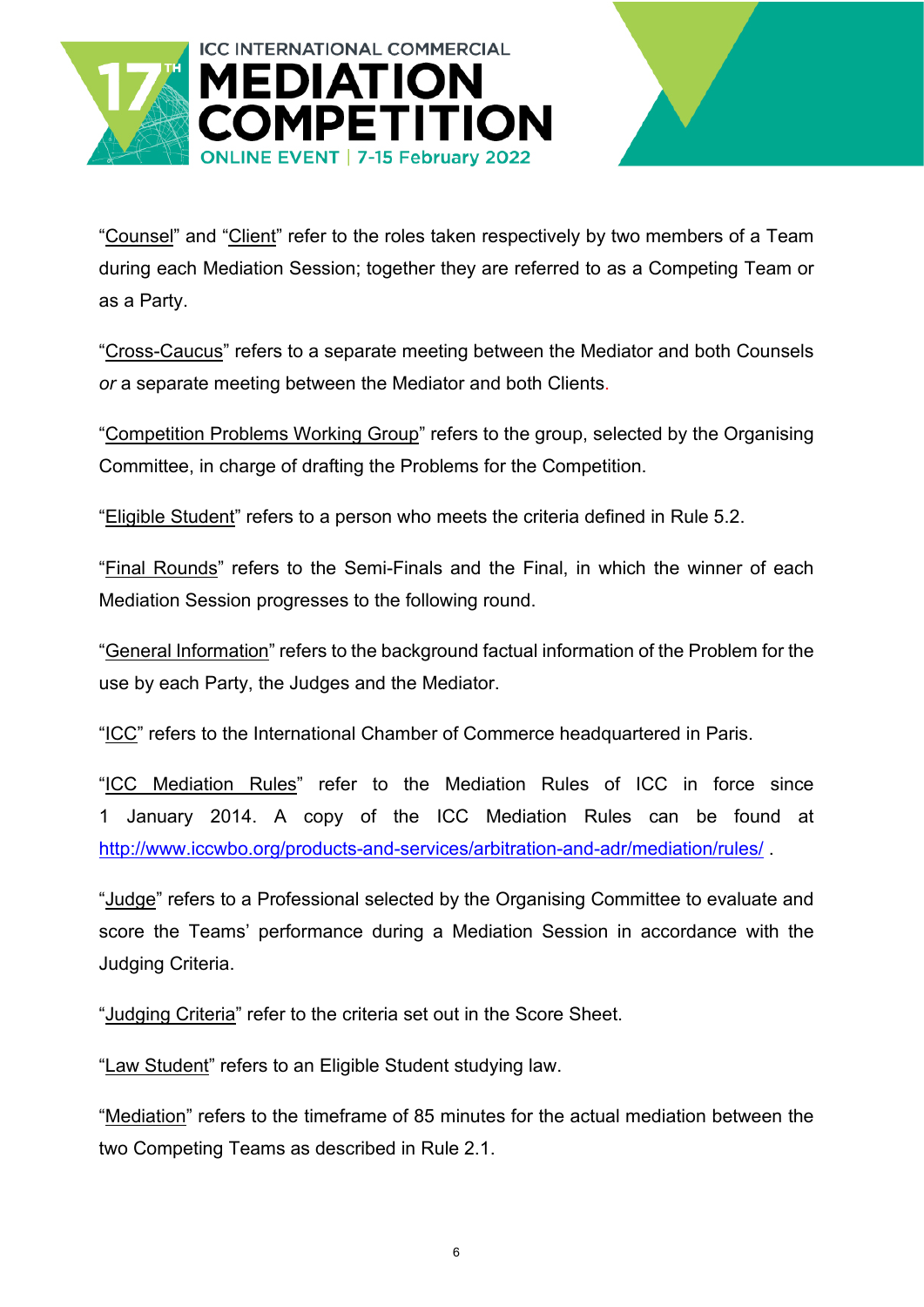![](_page_6_Picture_0.jpeg)

![](_page_6_Picture_1.jpeg)

"Mediation Plan" refers to each Team's written case analysis referred to in Rule 3.0.

"Mediation Plan Score Sheet" refers to the document in accordance with the sample set out in Annex I.D.

"Mediation Session" refers to the timeframe of 150 minutes (Preliminary Rounds) or 135 minutes (Final Rounds) as described in Rule 2.1

"Mediation Session Supervisor" refers to a person appointed by the Organising Committee to keep time during a Mediation Session and make sure the Rules are followed.

"Mediator" refers to a professional mediator selected by the Organising Committee to take on the role of Mediator during a Mediation.

"Observer" refers to a[ny] person attending a Mediation Session without having an active role in it.

"Organising Committee" refers to the group of ICC staff in charge of organising and managing the Competition.

"Penalty(ies)" refers to points deducted for any violation of the Rules pursuant to Rule 8.0.

"Preliminary Rounds" refer to the first phase of the Competition, in which Teams are selected for the Final Rounds based on the number of wins and the number of points according to Rule 2.15.

"Problem" refers to an official international commercial dispute case distributed by the Organising Committee, as supplemented or corrected by any Problem Clarifications, which Teams will attempt to resolve with the help of the Mediator during the Mediation.

"Problem Clarifications" refer to the official clarifications or corrections of the [Competition] Problems, as published pursuant to Rule 4.2.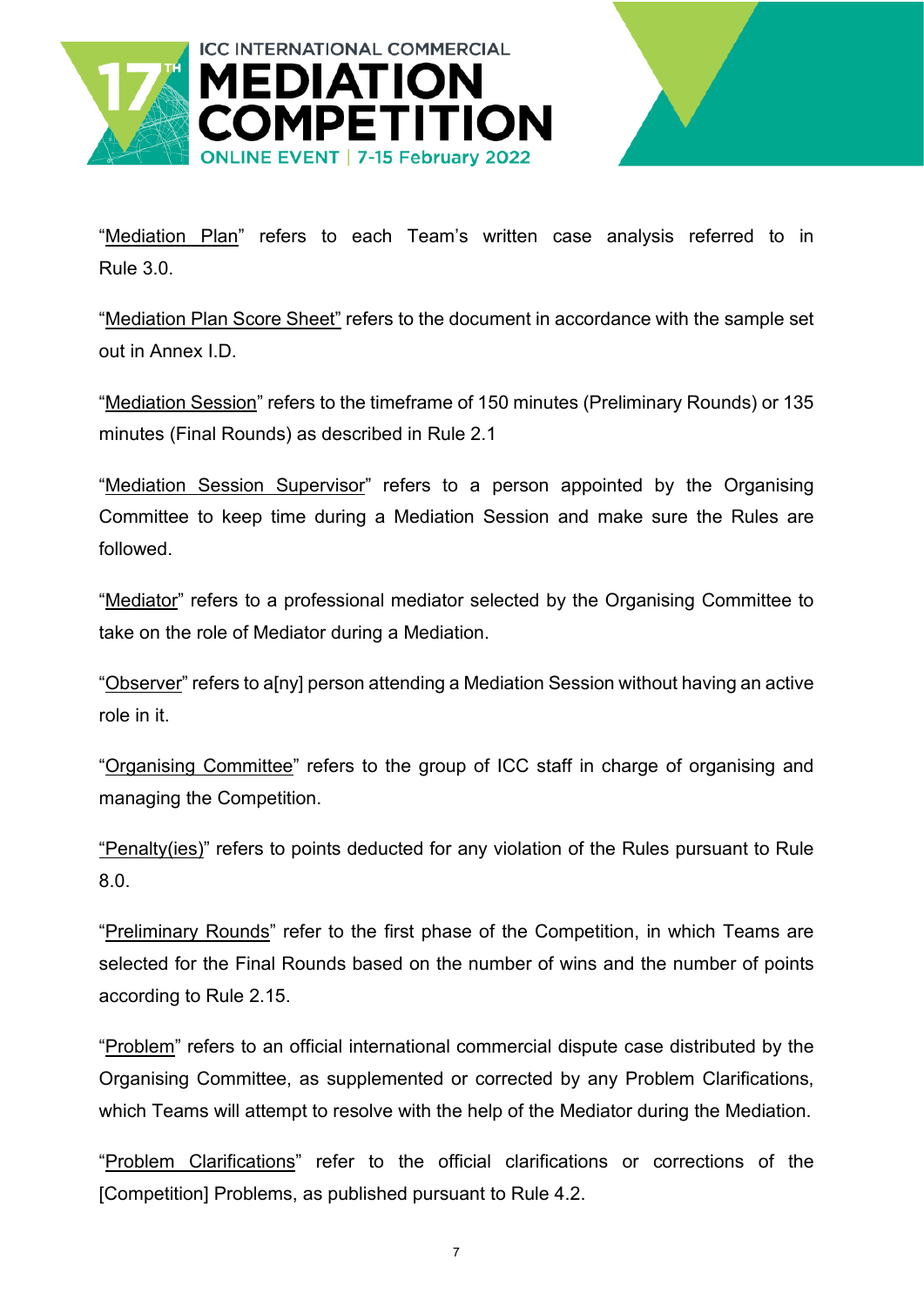![](_page_7_Picture_0.jpeg)

![](_page_7_Picture_1.jpeg)

"Problem-Solving Approach" refers to an approach to mediation in which participants ascertain each other's interests, brainstorm options and seek to create a solution that better meets their interests and needs than their BATNA.

"Professional" refers to an appropriately qualified and experienced volunteer who is selected by the Organising Committee to act as Mediator and/or Judge in the Competition.

"Prohibited Assistance" refers to advice, instructions, or other communication to a Team that is not in compliance with Rule 2.9.

"Requesting Party" and "Responding Party" refer to the Competing Team which argues on behalf of the Party requesting the mediation and the Party responding to the request for mediation at any given point in the Competition.

"Rules" refer to the Competition Rules.

"Score Sheet" refers to the document in accordance with the sample set out in Annex I.A and Annex I.B.

"Special Award Score Sheet" refers to the document in accordance with the sample set out in Annex I.C.

"Team Contact" refers to the person defined in Rule 6.5.

"Team" refers to a group of 2 to 4 Eligible Students representing one or two universities accepted by the Organising Committee to participate in the Competition.

"Visitor" refers to any person who does not have any active role in the Competition and has been exceptionally authorised by the Organising Committee to attend the Competition and/or a Mediation Session.

"Volunteer" refers to a person who has been accepted to attend the Competition to perform a specific role such as Professional, Mediation Session Supervisor or any other logistical duty deemed necessary by the Organising Committee.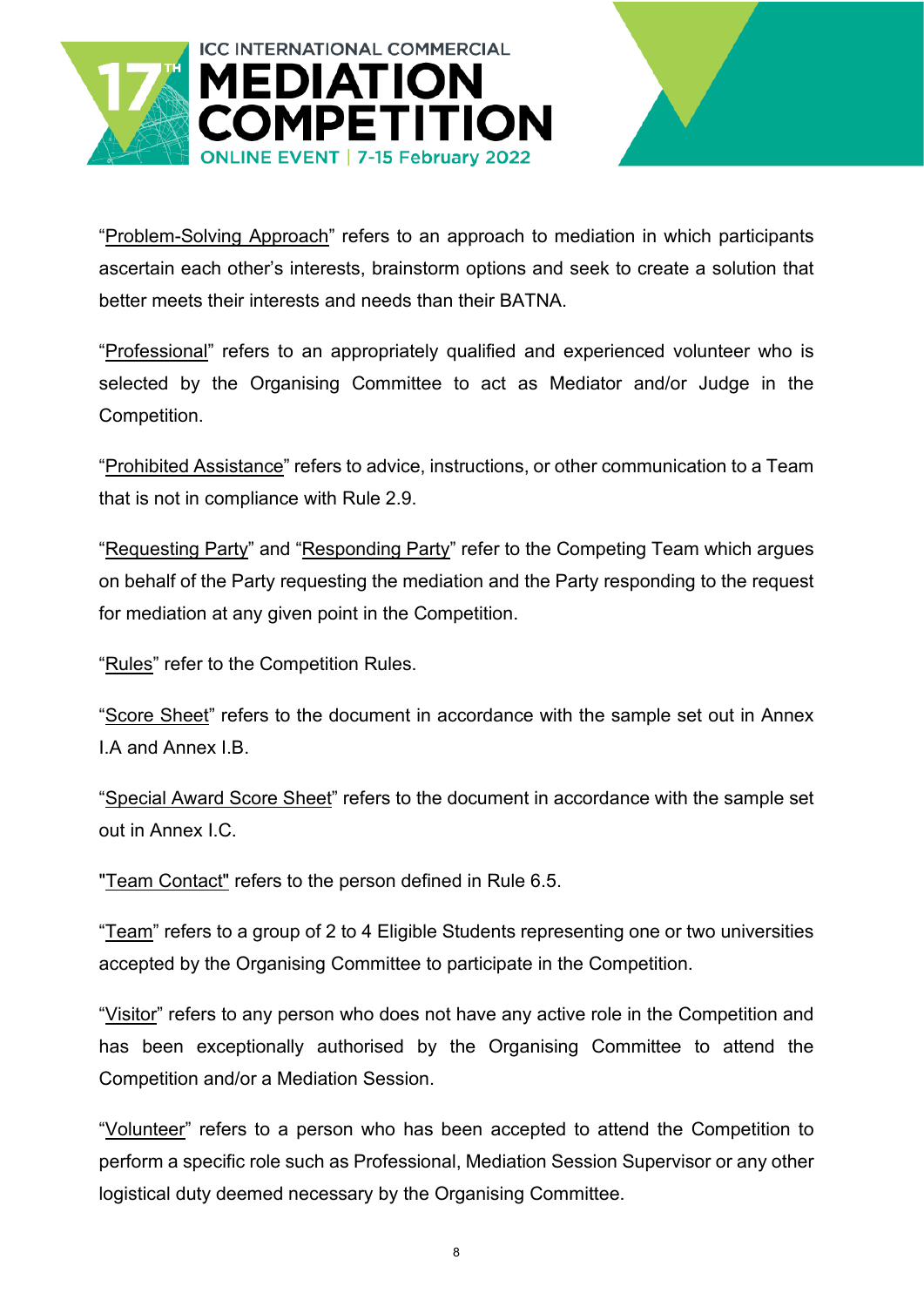![](_page_8_Picture_0.jpeg)

![](_page_8_Picture_1.jpeg)

#### <span id="page-8-1"></span><span id="page-8-0"></span>**RULE 1.0 ORGANISATION OF THE COMPETITION**

#### *Rule 1.1 Introduction*

The Competition is an educational event that seeks to encourage the effective use of mediation and the open exchange of ideas, experience and know-how between students and professionals from different countries, cultures, generations and backgrounds.

Appreciation and respect for cultural diversity should be shown by all participants.

ICC has over 100 years of experience in devising rules to govern and facilitate the conduct of international business. These rules include those designed to resolve the conflicts that inevitably arise in business relations. ICC offers a wide range of dispute resolution rules for business disputes, including the ICC Rules of Arbitration, the ICC Mediation Rules, the ICC Expert Rules, and the ICC Dispute Board Rules. Details about the dispute resolution services offered by ICC can be found at <https://iccwbo.org/dispute-resolution-services/>

The ICC Mediation Rules govern all proceedings in which the parties wish to settle their dispute amicably. Pursuant to the ICC Mediation Rules, the parties are free to choose a settlement procedure other than mediation if they wish to do so. Should they not agree on a different settlement procedure, however, mediation will be used. All Mediation Sessions during the Competition are conducted pursuant to the ICC Mediation Rules.

### **The Competition assumes that the Parties did not agree on another settlement procedure under the ICC Mediation Rules and accordingly mediation is used.**

The focus of the Competition is to effectively combine the use of the Mediator and collaborative problem-solving skills to successfully present the Parties' interests and progress towards resolution. It is ICC's hope that the Competition will encourage the teaching and learning of an effective use of mediation. ICC wishes to empower tomorrow's business people and legal practitioners to better meet the dispute resolution needs of an increasingly cross-cultural and global market.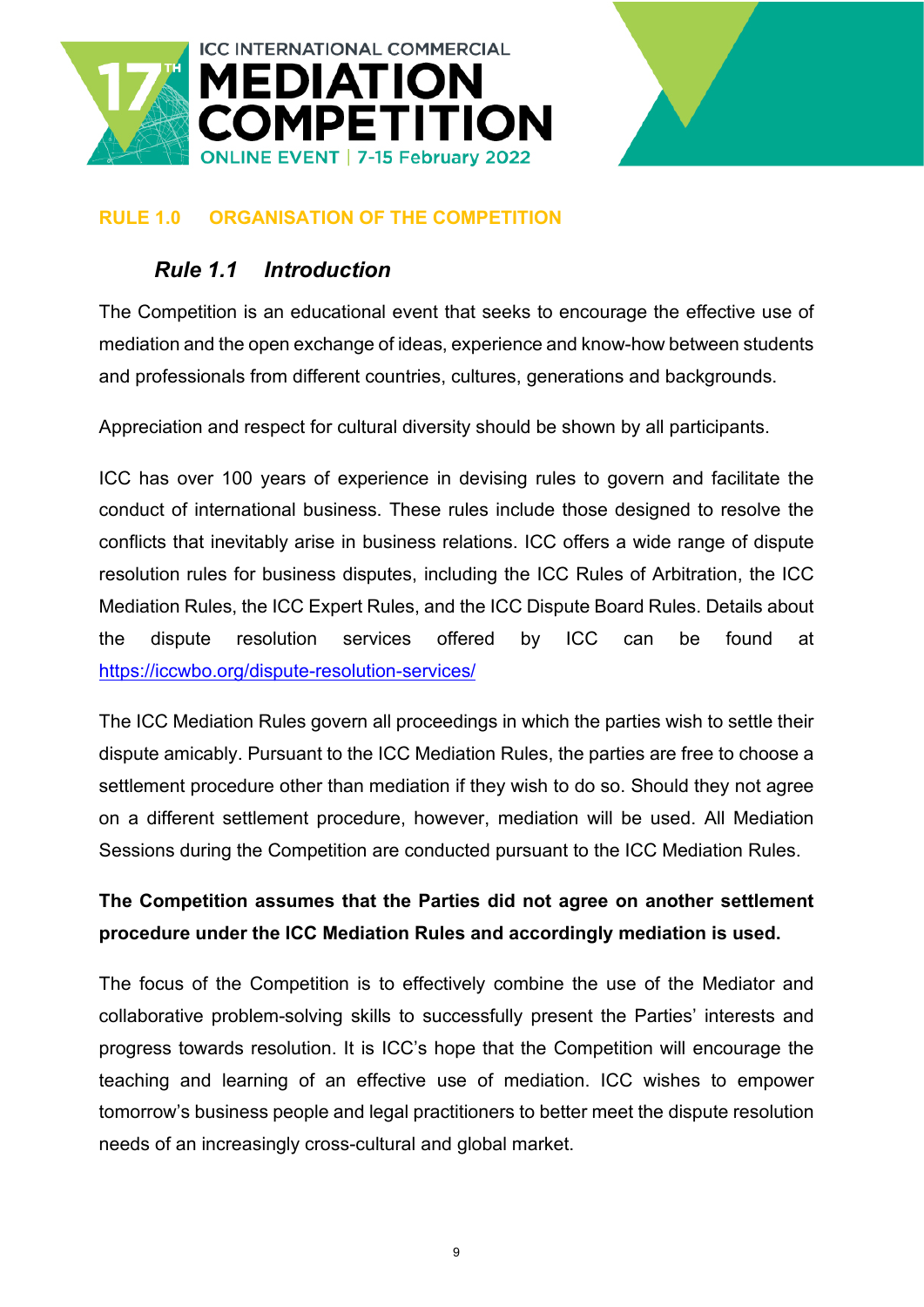![](_page_9_Picture_0.jpeg)

![](_page_9_Picture_1.jpeg)

# <span id="page-9-0"></span>*Rule 1.2 Language*

<span id="page-9-1"></span>The official and only language of the Competition is English.

### *Rule 1.3 Format*

The Competition consists of four Preliminary Rounds, the Semi-Finals and the Final.

During the Preliminary Rounds, each Team will, in principle, compete at least once per day. Save in exceptional circumstances, every Team will compete on every Problem only once. During the Preliminary Rounds, each Team will in principle participate in one Mediation Session per day, on a different Problem. Due to scheduling challenges, Teams consisting of four students may be asked by the Organising Committee to compete twice on the same Problem.

With respect to the Final Rounds, the Teams will compete on the two Problems assigned in this order: the Semi-Finals and the Final.

A Mediation Session will consist of the Mediator and two Competing Teams, with two Team members (Client and Counsel) on each side representing respectively the Requesting Party and the Responding Party. Additionally, Judges will be present in order to evaluate the teams' performance. There will be two Judges during the Preliminary Rounds, three Judges during the Semi-finals and five Judges during the Final.

Each university may nominate two to four Eligible Students to participate in a Team. Each Team can be accompanied by a maximum of two Coaches.

#### <span id="page-9-2"></span>*Rule 1.4 Use of Images and Audiovisual Recordings*

By offering students the opportunity to participate in the Competition, ICC can improve and advance dispute resolution standards throughout the world. When it comes to delivering training and professional development, ICC seeks to do more than just educate. ICC can empower professionals to secure a higher level of excellence for the future of dispute resolution. The ICC International Commercial Mediation Competition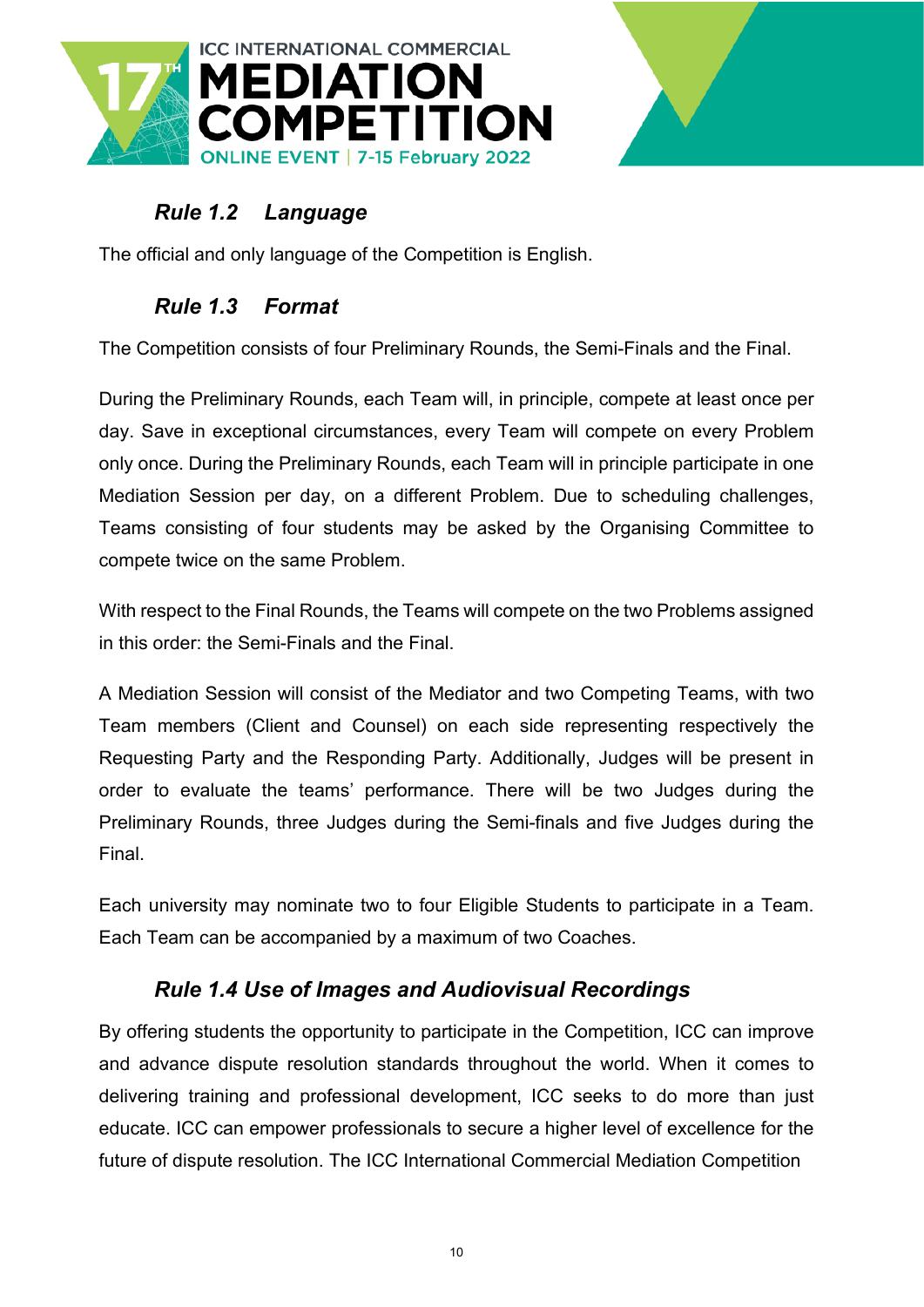![](_page_10_Picture_0.jpeg)

contributes to ICC's mission and accordingly photographs, video interviews and recordings of the Semi-Finals and Final are taken to explain and illustrate what mediation is and how it works in practice. Publication of materials and information related to the Competition guarantees a wide promotion of mediation techniques and promotes future editions of the Competition in full compliance with its spirit. By registering to the ICC Mediation Competition, every participant accepts that ICC will use, including on social media, photos, interviews and audiovisual recordings of the Semi-Finals and Final for promotional purposes.

#### <span id="page-10-1"></span><span id="page-10-0"></span>**RULE 2.0 MEDIATION SESSION PROCEDURES**

#### *Rule 2.1 General Procedures*

In advance of the Competition, the Organising Committee will randomly assign Teams for the Preliminary Rounds (as Requesting Party or Responding Party). Every attempt will be made so that no two Teams will compete against each other more than once during the Preliminary Rounds.

In every Mediation, each Team will be represented by two Eligible Students, with one (who must be a Law Student) taking the role of Counsel and the other taking the role of Client. These two students form the Competing Team for that Mediation Session. The students in each Team are to determine among themselves who will take which role and they may switch roles from one Mediation Session to the next. The role of Counsel must however always be taken by a Law Student.

**Violation of this rule may result in a Penalty according to Rule 8.0.**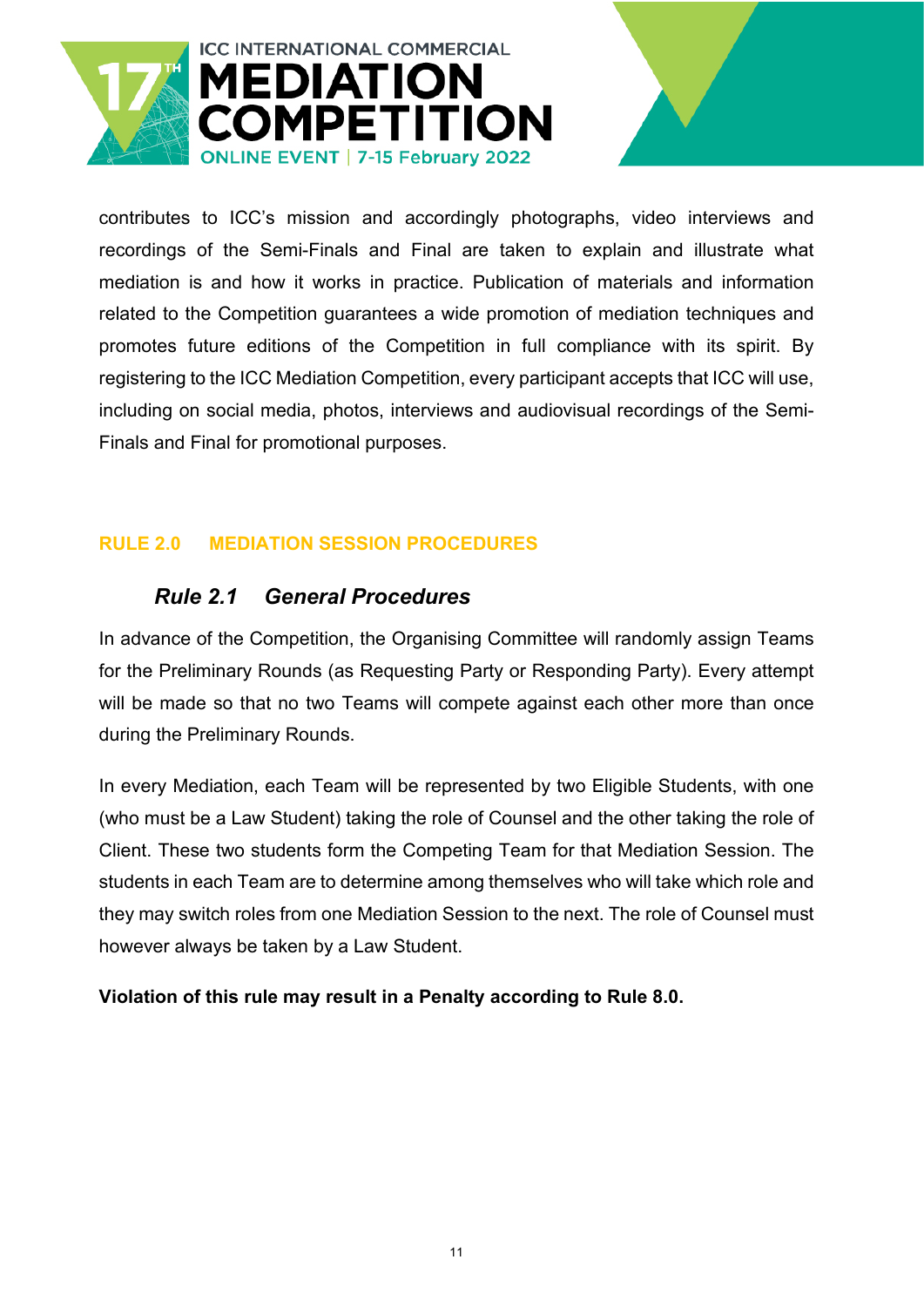![](_page_11_Picture_0.jpeg)

### <span id="page-11-0"></span>*RULE 2.1.1 TIMING*

There are two timing systems as illustrated in the tables below:

#### **Preliminary Rounds**

| <b>Total Time for Mediation Session</b>                                                | $= 150$ min (2 hrs and 30 min)     |
|----------------------------------------------------------------------------------------|------------------------------------|
| Time to settle in the room                                                             | $= 5$ min (2 hrs 25 min remaining) |
| Time for Judges to read and score Mediation Plans = 15 min (2 hrs 10 min               |                                    |
|                                                                                        | remaining)                         |
| Mediation                                                                              | $= 85$ min (45 min remaining)      |
| Scoring                                                                                | $= 15$ min (30 min remaining)      |
| *Feedback                                                                              | $=$ 30 min (0 min remaining)       |
| *Feedback: Twenty minutes of feedback for the Judges and ten minutes for the Mediator. |                                    |

#### **Final Rounds**

| <b>Total Time for Mediation Session</b>                                                | $= 135$ min (2 hrs and 15 min)     |  |  |  |
|----------------------------------------------------------------------------------------|------------------------------------|--|--|--|
| Time to settle in the room                                                             | $= 5$ min (2 hrs 10 min remaining) |  |  |  |
| Mediation                                                                              | $= 85$ min (45 min remaining)      |  |  |  |
| Scoring                                                                                | $= 15$ min (30 min remaining)      |  |  |  |
| *Feedback                                                                              | $=$ 30 min (0 min remaining)       |  |  |  |
| *Feedback: Twenty minutes of feedback for the Judges and ten minutes for the Mediator. |                                    |  |  |  |
| There is no feedback after the Final.                                                  |                                    |  |  |  |

The overall time allowance of 85 minutes for the Mediation continues to run during any Caucus, Cross-Caucus or Break.

#### <span id="page-11-1"></span>*RULE 2.1.2 BREAKS*

Each Competing Team may take one Break of no more than three minutes during the Mediation. If a Competing Team calls for a Break, both Competing Teams together with the Mediation Session Supervisor must leave the room during such Break. The Mediator, Coaches, other members of the Teams not participating orally in the Mediation Session, and all other persons must remain inside the room.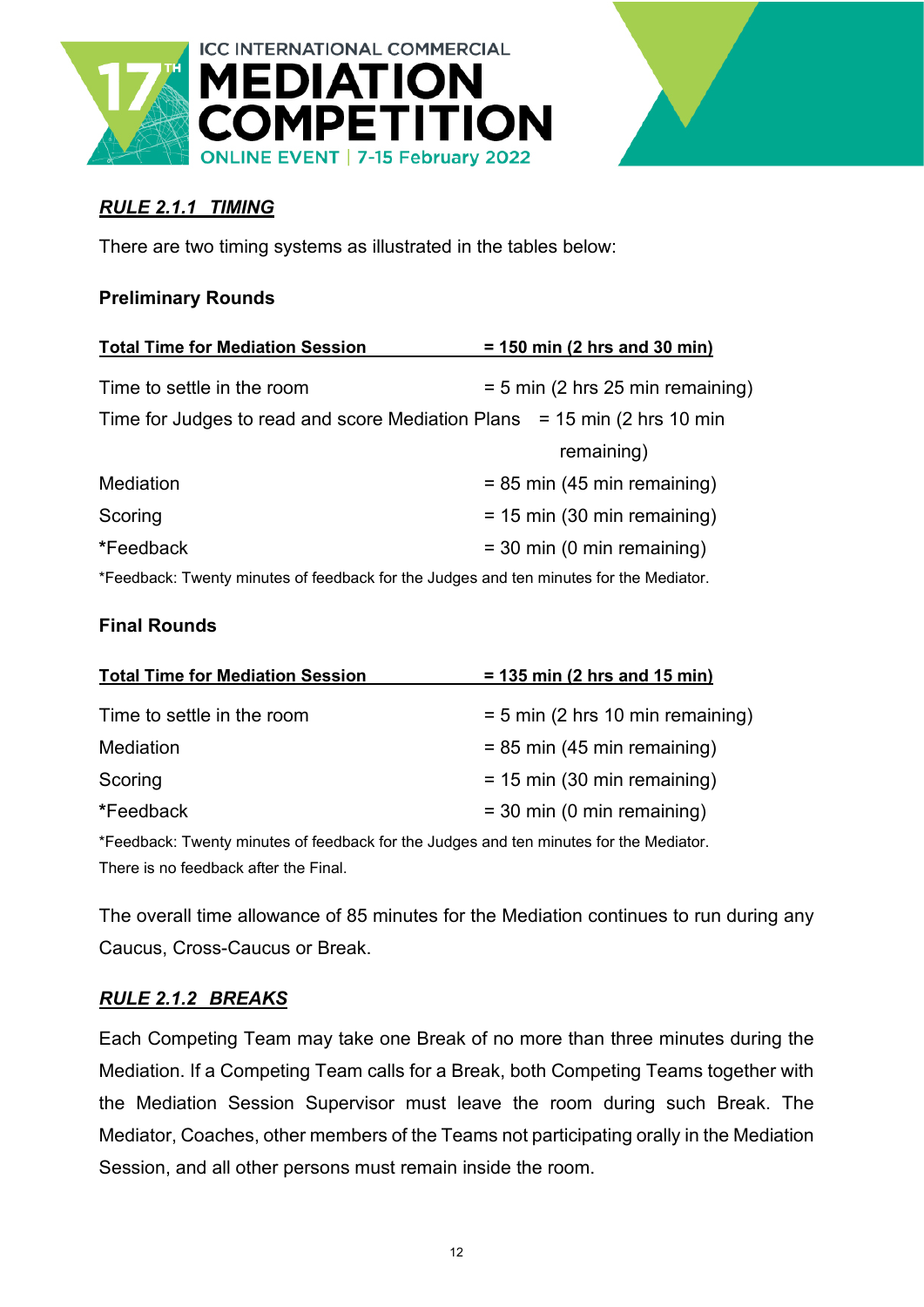![](_page_12_Picture_0.jpeg)

Silence is to be observed by people staying in the room, including the Judges.

#### **Failure to observe this Rule may result in a Penalty, as stated in Rule 8.0.**

#### <span id="page-12-0"></span>*RULE 2.1.3 CAUCUSES*

Caucuses between the Mediator and the Parties and/or their advisors can be helpful in mediation.

During each Mediation Session the Mediator and the Competing Teams have the right to call for Caucuses in accordance with the following provisions:

- Each Caucus may last no longer than five minutes;
- During any Caucus the Mediation Session Supervisor and the Competing Team or the members of the Competing Teams not part of the Caucus shall leave the room. The Judges, Coaches, other Team members, and all Observers will remain in the room;
- Caucuses can take place between the Mediator and both members of a Competing Team (a Caucus);
- Caucuses can also take place between the Mediator and either the Counsel from both Competing Teams or the Clients from both Competing Teams (a Cross-Caucus);
- Each Competing Team has the right to call for one Caucus and for one Cross-Caucus during a Mediation;
- The Mediator may call for one Caucus with each of the Competing Teams during a Mediation;
- The Mediator may call for one Cross-Caucus with the Counsel from each Competing Team and one Cross-Caucus with the Clients from each Competing Team during a Mediation;
- Competing Team members who are not participating in a Caucus may talk to each other outside the room during a Caucus;
- During the Caucus the overall time of the Mediation Session continues to run.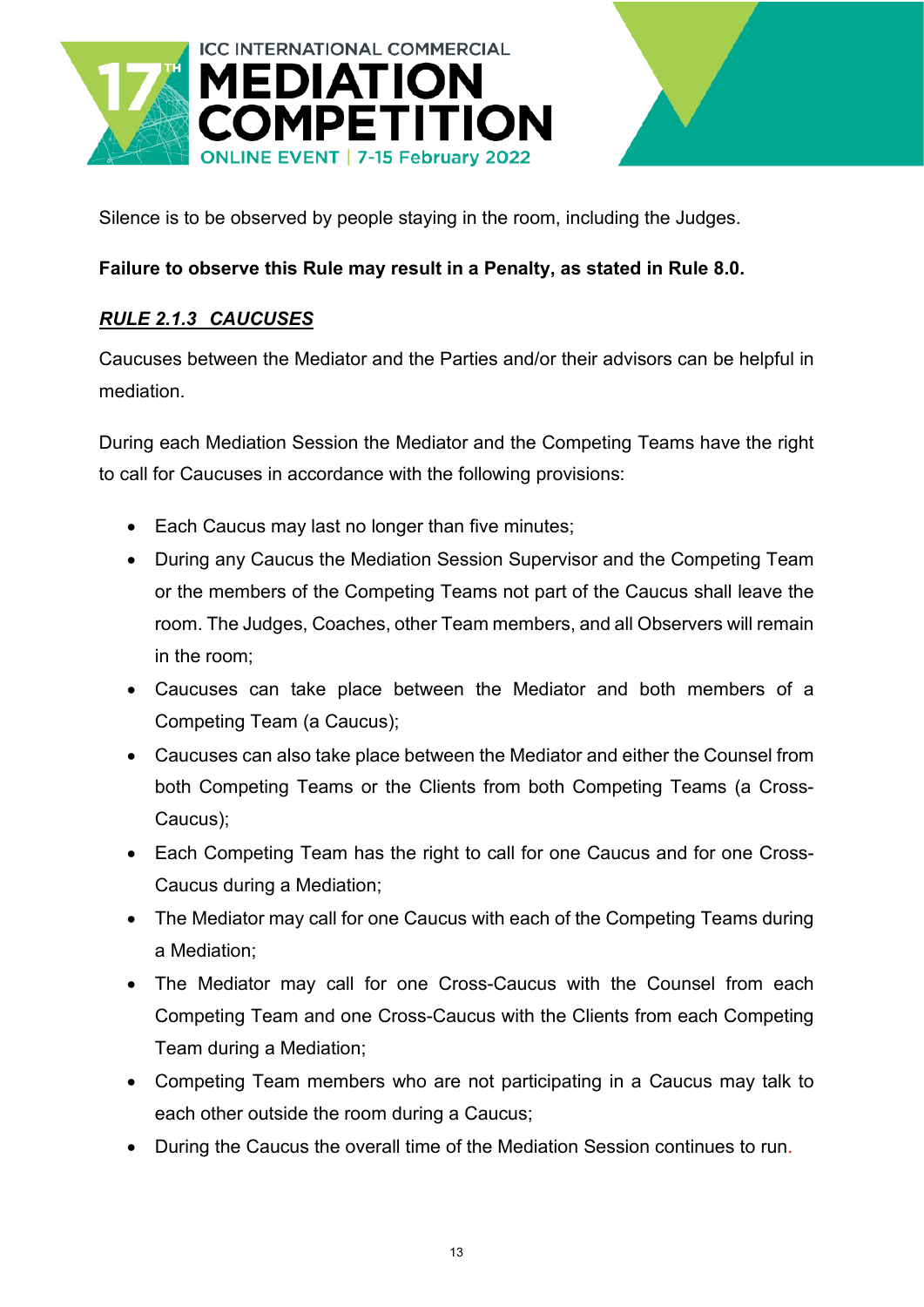![](_page_13_Picture_0.jpeg)

| <b>ERNATIONAL COMMERCIAL</b><br><b>EDIATION</b> | <b>MPETITION</b><br>E EVENT   7-15 February 2022  |                |
|-------------------------------------------------|---------------------------------------------------|----------------|
|                                                 | Summary table of the possible caucuses and breaks |                |
|                                                 | <b>CAUCUSES</b>                                   |                |
|                                                 |                                                   | Who leaves the |

| <b>CAUCUSES</b>                                 |                     |                      |                 |                                                                                            |  |  |
|-------------------------------------------------|---------------------|----------------------|-----------------|--------------------------------------------------------------------------------------------|--|--|
|                                                 | <b>Team A</b>       | <b>Team B</b>        | <b>Duration</b> | Who leaves the<br>room                                                                     |  |  |
| Caucus requested by<br>Team                     | 1                   | 1                    | 5 min           | The Mediation<br><b>Session Supervisor</b><br>and the Competing                            |  |  |
| Caucus requested by<br><b>Mediator</b>          | 1                   | 1                    | 5 min           | Team<br>not part of the<br>Caucus                                                          |  |  |
|                                                 |                     | <b>CROSSCAUCUSES</b> |                 |                                                                                            |  |  |
|                                                 | <b>Both Counsel</b> | <b>Both Clients</b>  |                 |                                                                                            |  |  |
| <b>Cross-Caucus</b><br>requested by Team<br>A   |                     | 1                    | 5 min           | The Mediation<br><b>Session Supervisor</b>                                                 |  |  |
| <b>Cross-Caucus</b><br>requested by Team<br>B   |                     | 1                    | 5 min           | and<br>the members of<br>both Competing<br>Teams not part of                               |  |  |
| <b>Cross-Caucus</b><br>requested by<br>Mediator |                     | 1                    | 5 min           | the Cross-Caucus                                                                           |  |  |
| <b>BREAKS</b>                                   |                     |                      |                 |                                                                                            |  |  |
| Break requested by<br>a Team                    |                     | 1                    | 3 min           | <b>Both Competing</b><br>Teams together with<br>the Mediation<br><b>Session Supervisor</b> |  |  |

# <span id="page-13-0"></span>*RULE 2.1.4 APPROPRIATE USE OF CAUCUSES*

Caucuses can be a useful tool in mediation under specific circumstances. Competing Teams should call for a Caucus when they consider that they need input from the Mediator during a Caucus to progress the Mediation. Students however are strongly encouraged to spend the majority of the Mediation in joint session in order to be able to communicate directly with the other Party. A Competing Team's reasonable use and non-use of Caucuses will be evaluated by Judges according to the Score Sheet. Often,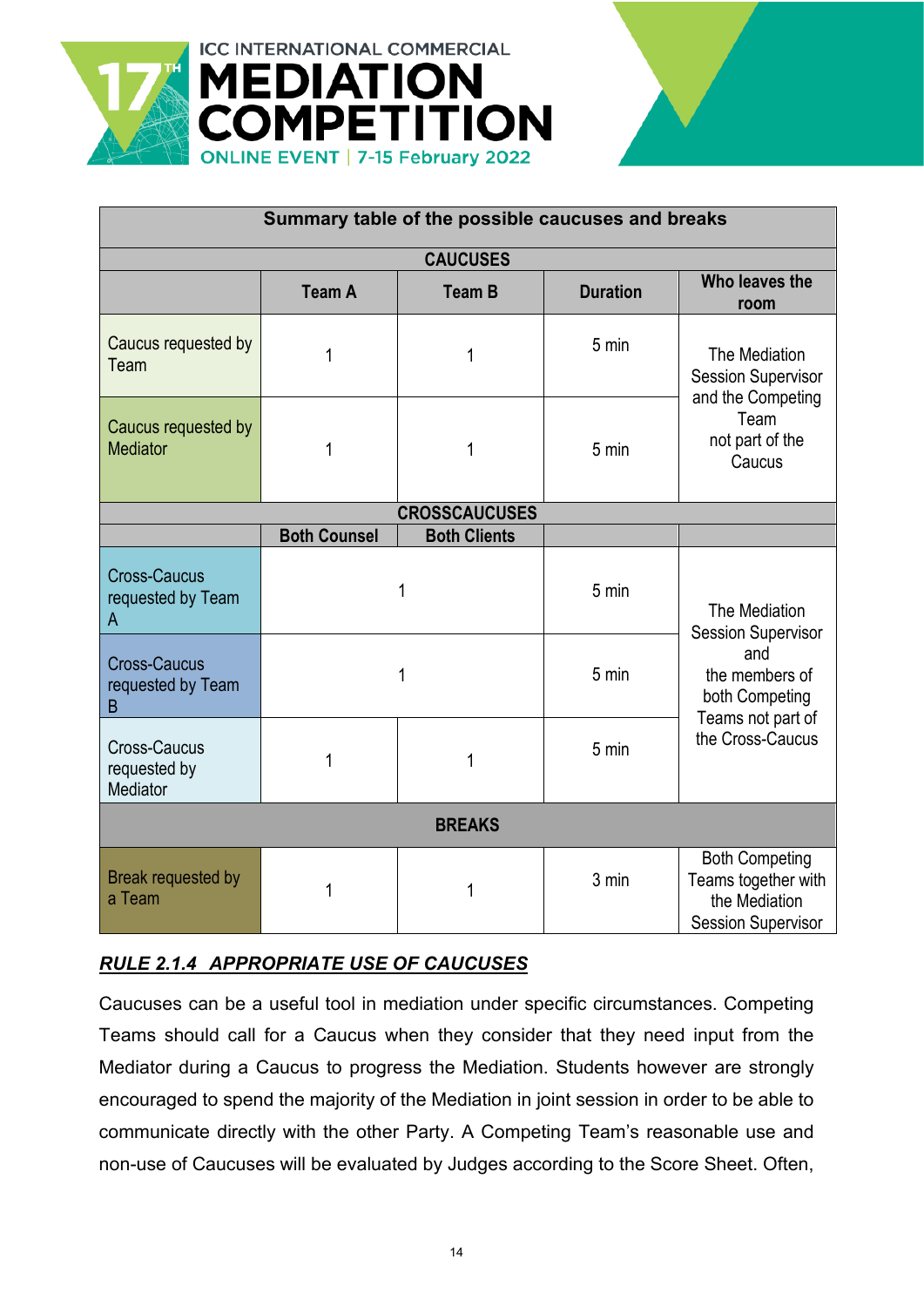![](_page_14_Picture_0.jpeg)

![](_page_14_Picture_1.jpeg)

the decision not to call for a Caucus might be more sensible within the circumstances of the specific Mediation than to call for a Caucus.

A Caucus should not be used to seek clarification of the Competition Rules or any procedural matter. Examples of the appropriate use of a Caucus are when a Competing Team:

- Wishes to clarify an issue or issues within the Problem or otherwise seek advice or guidance from the Mediator;
- Wishes to share with the Mediator facts, concerns, interests, or information that are or might be relevant to the progress of the Mediation to determine how and when it might be best to present such facts or information to the other Competing Team;
- Wants to explore or make an offer/proposal and/or explore with the Mediator how best to present the offer/proposal within the Mediation.

# *Rule 2.2 Judging Criteria*

<span id="page-14-0"></span>The Judging Criteria are applied to the performance of both the Counsel and Client in the Competing Team and are set out in the Score Sheet annexed to the Competition Rules. There is no requirement to reach a resolution or a settlement or reward for this.

### <span id="page-14-1"></span>*Rule 2.3 Mediators and Judges*

In each Mediation Session one Professional will serve as the Mediator and two Professionals will serve as the Judges during the Preliminary Rounds. There will be three Judges in the Semi-Finals and five Judges in the Final. The Judges will evaluate and score the performance of the Teams according to the Judging Criteria and Score Sheet.

The Organising Committee is responsible for selecting the Mediators and Judges and for allocating them to Mediation Sessions in each round of the Competition. Every attempt will be made for the Teams to face a different Mediator and different Judges in each round; however, due to limited availabilities this might not always be possible.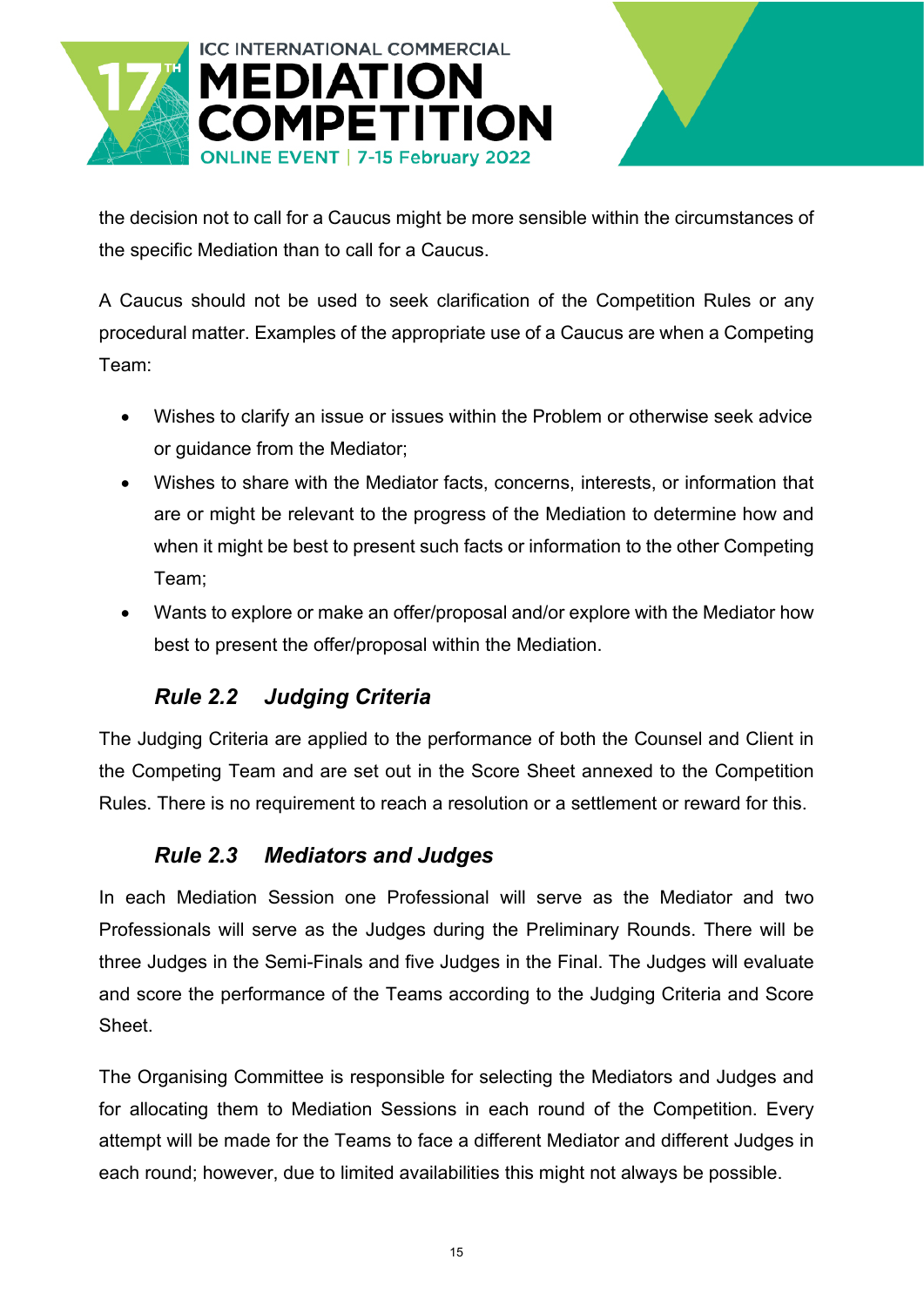![](_page_15_Picture_0.jpeg)

![](_page_15_Picture_1.jpeg)

The Organising Committee will make its best efforts to ensure that the Mediators and Judges are neutral, independent, and impartial towards the Teams they are judging.

# <span id="page-15-0"></span>*Rule 2.4 Timekeeping*

Responsibility for timekeeping rests with the Mediation Session Supervisor during the Mediation Sessions. The Mediation Session Supervisor's decision on timekeeping is final.

If no Mediation Session Supervisor is available for a Mediation Session, the Judges are in charge of timekeeping.

#### <span id="page-15-1"></span>**Failure to adhere to time limits may result in a Penalty, as stated in Rule 8.0**.

### *Rule 2.5 Governing Law*

The Problems may refer to real or fictional places. Unless a Problem explicitly indicates otherwise, for purposes of the Competition, it is assumed that there is no governing law and that the jurisdiction applies general principles of uniform international commercial law.

### <span id="page-15-2"></span>*Rule 2.6 Handout*

Teams may present during each Mediation **one** handout only, limited to one A4 sheet of paper (one-sided), which can include any kind of content (pictures, diagrams, graphic representations, drawings, text or other). Copies of this handout shall be given to the other Competing Team, the Mediator and the Judges when first produced by a Competing Team. Competing Teams are permitted to write on this handout during the course of the Mediation. Competing Teams are prohibited from using for general presentation or presentation to the Mediator any other objects, handouts, exhibits or papers prepared in advance including video, computers, or other technology and displays.

#### **Failure to observe this Rule may result in a Penalty, as stated in Rule 8.0.**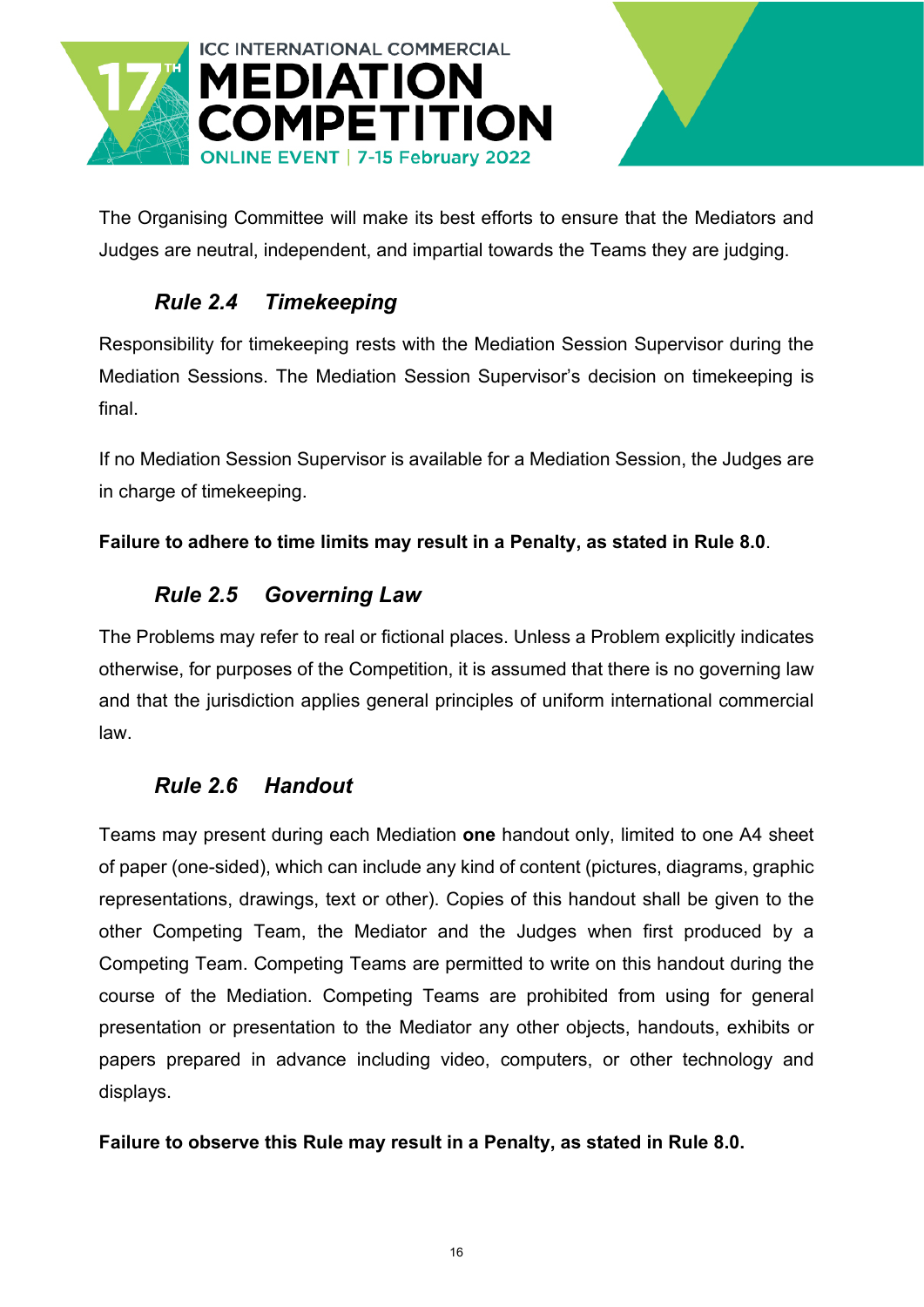![](_page_16_Picture_0.jpeg)

### <span id="page-16-0"></span>*Rule 2.7 Admitted Material during the Mediation Session*

For the Mediation Session each Competing Team may bring and use its own prepared notes for its own use and may, if need be, make its own notes during the Mediation Session. All notes must be written on paper. Each Competing Team may also bring and use a calculator and a watch (or equivalent: stopwatch, timer, etc.) if it wishes to do so.

**Use of any other electronic devices, such as mobile phones of any type or any other electronic devices, such as tablets, laptops, etc. and in particular any artefact capable of recording information is not permitted in the room where the Mediation Session takes place. Photographing during the Mediation Session is also forbidden. This applies to Teams, Coaches, Professionals, Observers and Visitors.**

Only Judges and the Mediator with an active role in the session and the Organising Committee constitute an exception to this Rule, to the extent that is necessary for performing their duties for the Competition.

**Failure to observe this Rule may result in a Penalty or disqualification, as stated in Rule 8.0.** 

#### <span id="page-16-1"></span>*Rule 2.8 Permissible Assistance to Teams*

The Coach(es) may advise and assist their Team in its planning and preparation for the Competition, including in advance of the Final Rounds.

#### <span id="page-16-2"></span>*Rule 2.9 Prohibited Assistance*

No person associated with a Competing Team, including the Coach(es), may give advice, assistance or instructions to, or communicate or attempt to communicate with any of the participants, and in particular with the two students forming a Competing Team, in any way, during the Mediation. **Violation of this Rule, regardless of the substance thereof, and regardless of whether initiated by a participant or by any other person, may result in disqualification from the Competition of the whole Team with which the person is associated, as stated in Rule 8.0.** Harmless error will not be a defence to a complaint based on violation of this Rule.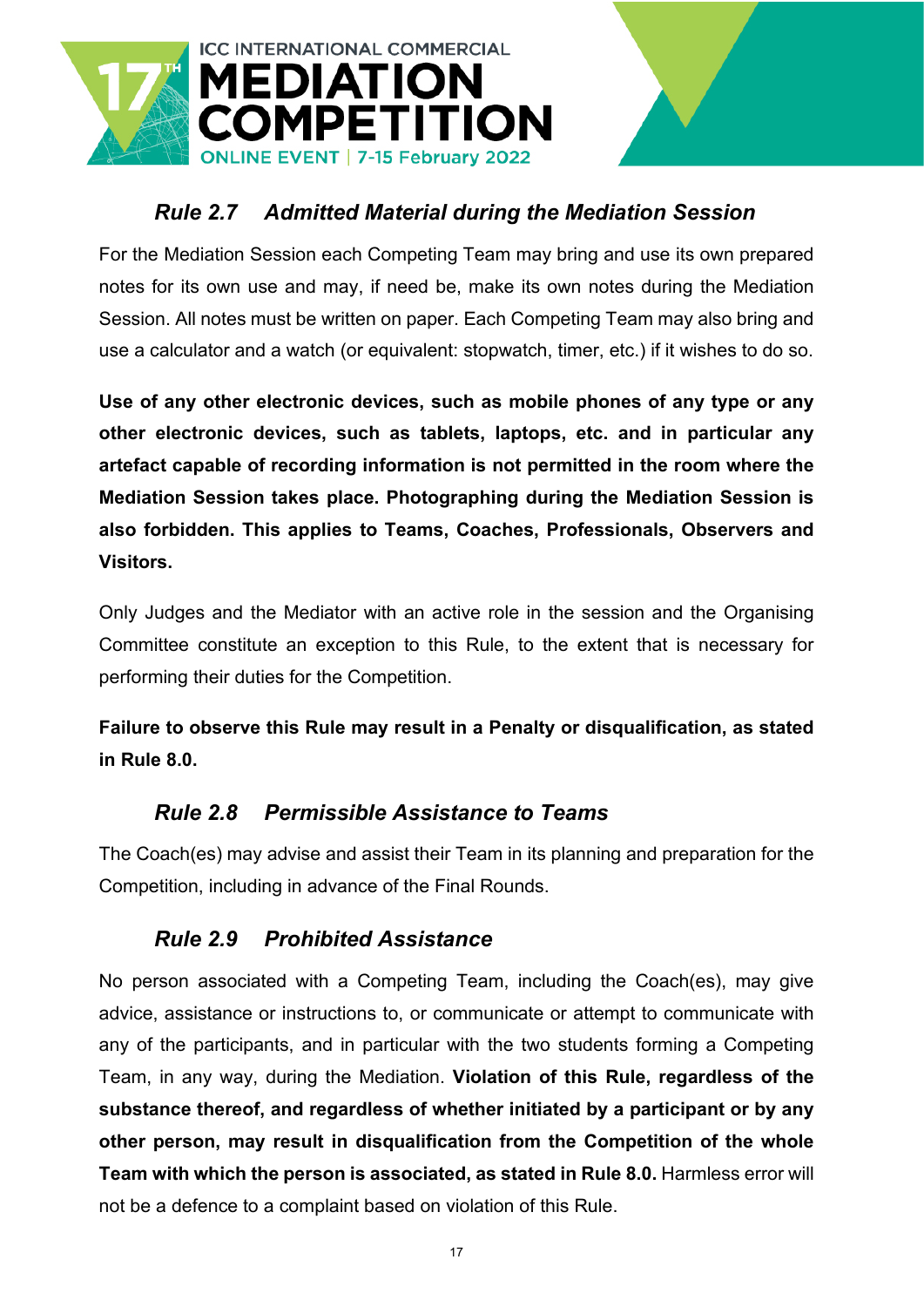![](_page_17_Picture_0.jpeg)

# <span id="page-17-0"></span>*Rule 2.10 Observing*

(a) Any person who is not a Team member, Coach, Mediator or Judge will not be permitted to attend the Competition including Mediation Sessions, unless specifically invited by the Organising Committee.

(b) The Organising Committee has total discretion in deciding whether a Volunteer or a Visitor can be accepted to attend the Competition or a specific Mediation Session, and in taking the necessary actions to ensure all participants act in a fair and unbiased way during the Competition. To this end, Volunteers and Visitors will be asked to sign a statement of independence from the Competing Teams ahead of the Competition.

(c) During the Preliminary Rounds, Teams and Coaches may only attend the Mediation Sessions in which their Team is competing. Attending any other Mediation Session in the Preliminary Rounds is strictly forbidden.

(d) Any person associated with a Competing Team, including the Coach(es) should choose seats, space allowing, from which they cannot be seen by the Competing Team associated with them. The Mediation Session Supervisor will make sure this rule is observed and will have the final word on whether the seats chosen are acceptable or not.

(e) During the Final Rounds, if space allows, the Teams and their Coaches which have not qualified for the Final Round in question may attend all Mediation Sessions in that Final Round unless otherwise prohibited by the Organising Committee at its total discretion (which will organise access to the Mediation Sessions).

(f) Teams and Coaches which have qualified for the Final Round in question may only attend the Mediation Session in which their Team is competing.

(g) The Organising Committee ensures, as a minimum, that all the rooms in which the Mediation Sessions are scheduled have sufficient capacity to host the two Competing Teams, the Judges, the Mediator and the Mediation Session Supervisor.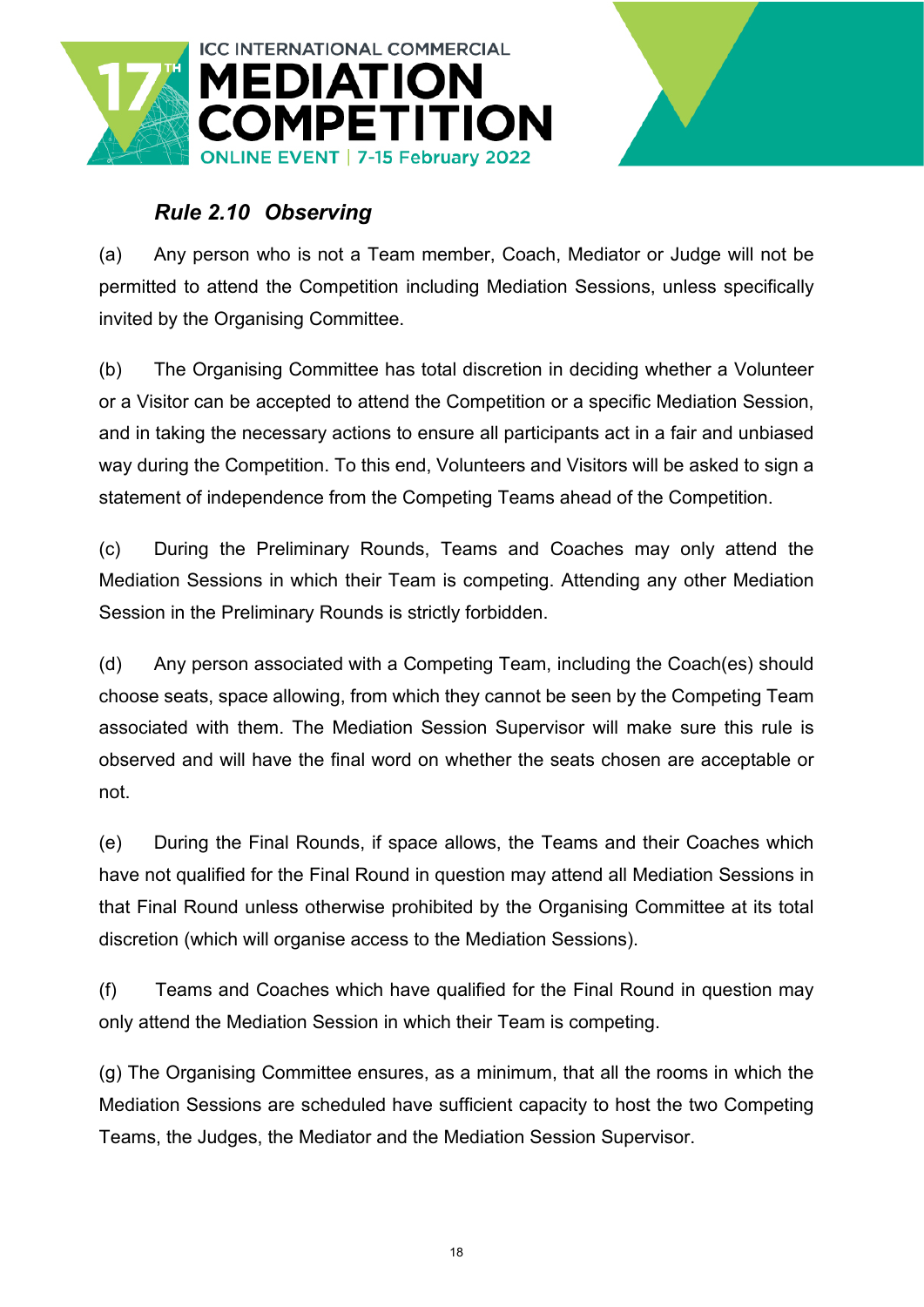![](_page_18_Picture_0.jpeg)

h) The Organising Committee will make every effort to ensure that the rooms can also host the other members of the two Teams competing, as well as their Coaches, although this may not be possible at all times. If this is the case, the following order of priority is suggested, but the Teams may ultimately choose at their own discretion which Team member(s) and/or Coach(es) will attend the session, as long as parity between the two Teams competing is respected:

- 1. Coaches
- 2. Other student members of the Team who are not competing.

(i) In case of limited space in the room, the Coaches and other members of the Team competing in that Mediation Session have the priority over any other person, for example, over any Observer or Visitor who may wish to attend.

(j) The organisation of the space and the definition of the number of chairs cannot be changed by the Teams, Judges, Mediator or Observers unless decided by the Mediation Session Supervisor with the consent of the Organising Committee.

(k) Coaches, Team members, Volunteers and Visitors will not be allowed to enter or leave the room whilst the Mediation Session is in progress.

(l) Audio or video recording is strictly forbidden during the Mediation Session. This applies to all persons attending.

**Failure to comply with this Rule may result in a disqualification as defined under Rule 8.0.**

#### <span id="page-18-0"></span>*Rule 2.11 Judges' Scoring*

At the beginning of the Mediation Session in the Preliminary Rounds, the Judges will be granted fifteen minutes to read and score the Competing Teams' Mediation Plans using the Mediation Plan Score Sheet.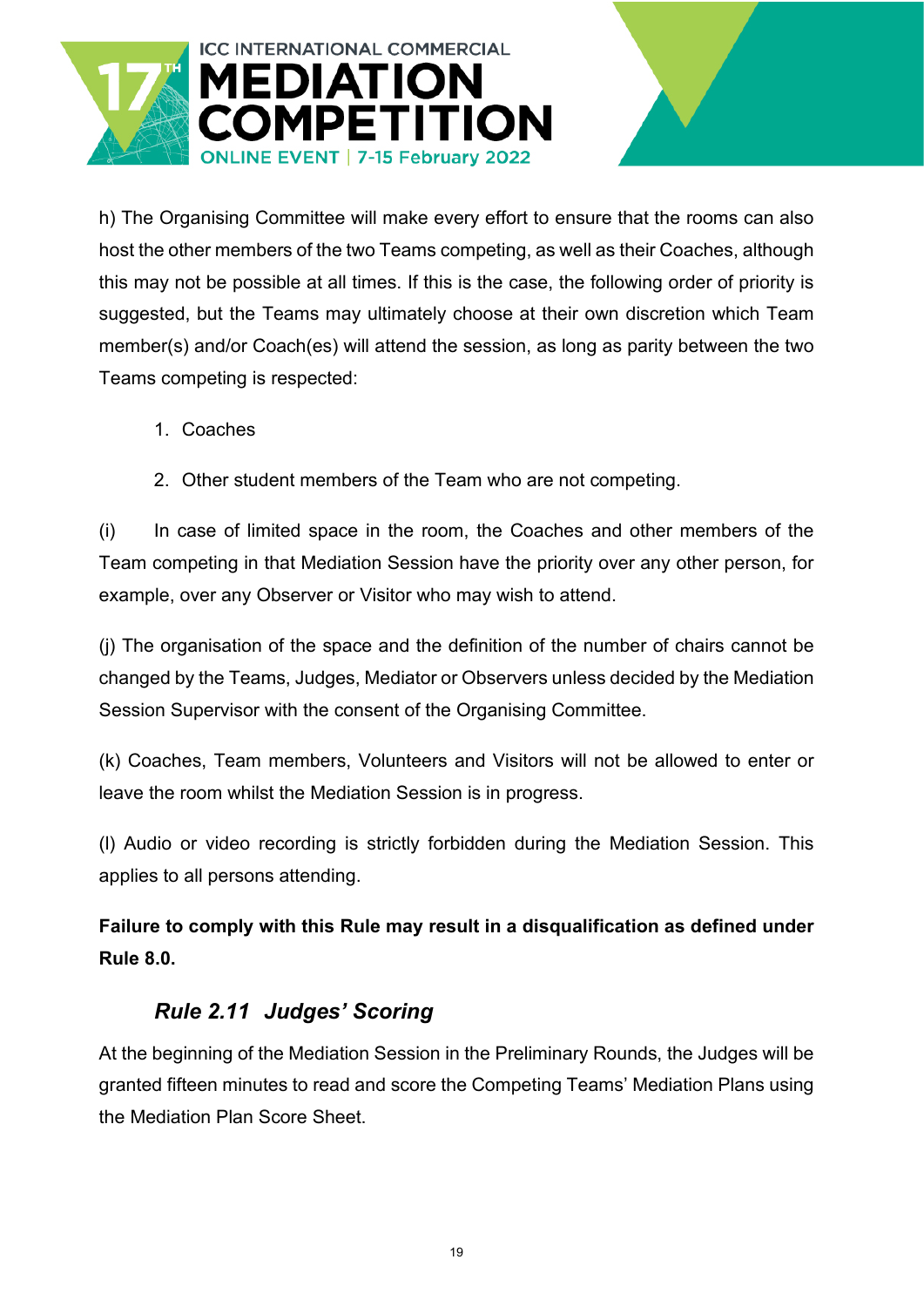![](_page_19_Picture_0.jpeg)

Only the Judges, the Mediator, the Mediation Session Supervisor and first-time Judges attending their compulsory observation session are permitted to stay in the room while the Judges carry out such reading and scoring: **everyone else must leave**.

Following the Mediation, the Teams, Coaches, and Observers shall leave the room and the Judges will score the performance of each Competing Team in accordance with the instructions set out in Annex IV by completing the Mediation Score Sheet.

During the Preliminary Rounds, Judges shall also score the performance of all Competing Teams for the Special Awards by completing the Special Award Score Sheet.

Judges must check that the Score Sheets are correctly filled in and that their calculations are correct before handing them to the Mediation Session Supervisor.

In case of doubt or miscalculations, the Organising Committee has complete discretion in interpreting and/or correcting the Score Sheets without consulting the Judge concerned, unless it has an impact on the outcome of that Round (Win or Lose).

The Mediation Session Supervisor and the Mediator may remain in the room with the Judges while they are scoring.

<span id="page-19-0"></span>Thereafter, the Teams, Coaches, and Observers will be invited to re-enter the room.

### *Rule 2.12 Judges' and Mediators' Feedback*

Each of the Judges will then provide feedback to each Competing Team, for no more than 10 minutes each in the Preliminary Rounds and no more than 7 minutes each in the Final Rounds (other than in the Final). Feedback will be based on each Competing Team's performance in the Mediation.

The Judge's feedback must be **consistent** with the **Judges' feedback guidelines** in Annex IV.C.

**Judges must not reveal to any Team the results of their individual determinations and any Team's scores. During their feedback, Judges may refer to the**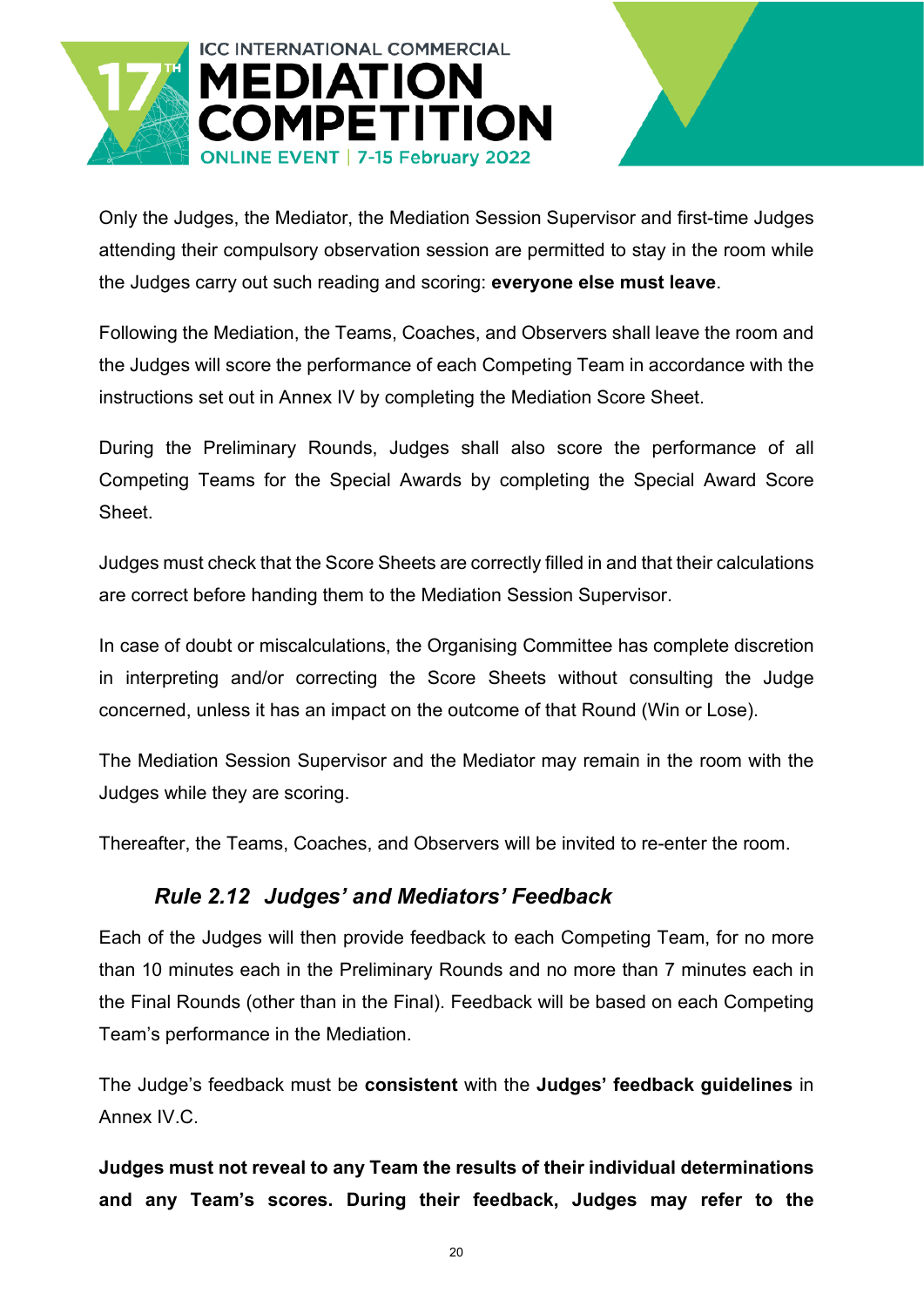![](_page_20_Picture_0.jpeg)

**Confidential Information relating to the Problem that was discussed during the Mediation only to the extent that such Confidential Information was disclosed therein by a Competing Team.**

If a Judge decides to impose a Penalty on a Competing Team, or to recommend a Penalty to the Organising Committee, according to the procedure laid out in 8.0 below, they should inform the concerned Competing Team accordingly during the feedback. The Judge should explicitly indicate the Rule violated but should not indicate the number of points subtracted.

After the Judges' feedback, the Mediator has 10 minutes to provide feedback to the Competing Teams.

<span id="page-20-0"></span>For more detail on feedback procedures, please see Annex III.E and Annex IV.C.

### *Rule 2.13 Communication between Participants*

The Competition is an educational event that seeks to encourage the open exchange of ideas, experience and know-how between students and Professionals from different countries, cultures, generations and backgrounds.

Accordingly, exchange and dialogue between Judges and Mediators with Teams outside the Mediation Session is permitted and indeed encouraged (including regarding the Mediation Plans), subject always to the third paragraph of Rule 2.12, and to the principles of independence, impartiality and neutrality.

Professionals are invited to share their insights with students about a particular Mediation Session or their practice in general.

Nevertheless, Professionals are under a duty of confidentiality and must not reveal to any Team its or any other Teams' scores for a particular Mediation Session or the content of any Confidential Information, with the only exception of references to the Confidential Information during their feedback, in accordance with the third paragraph of Rule 2.12.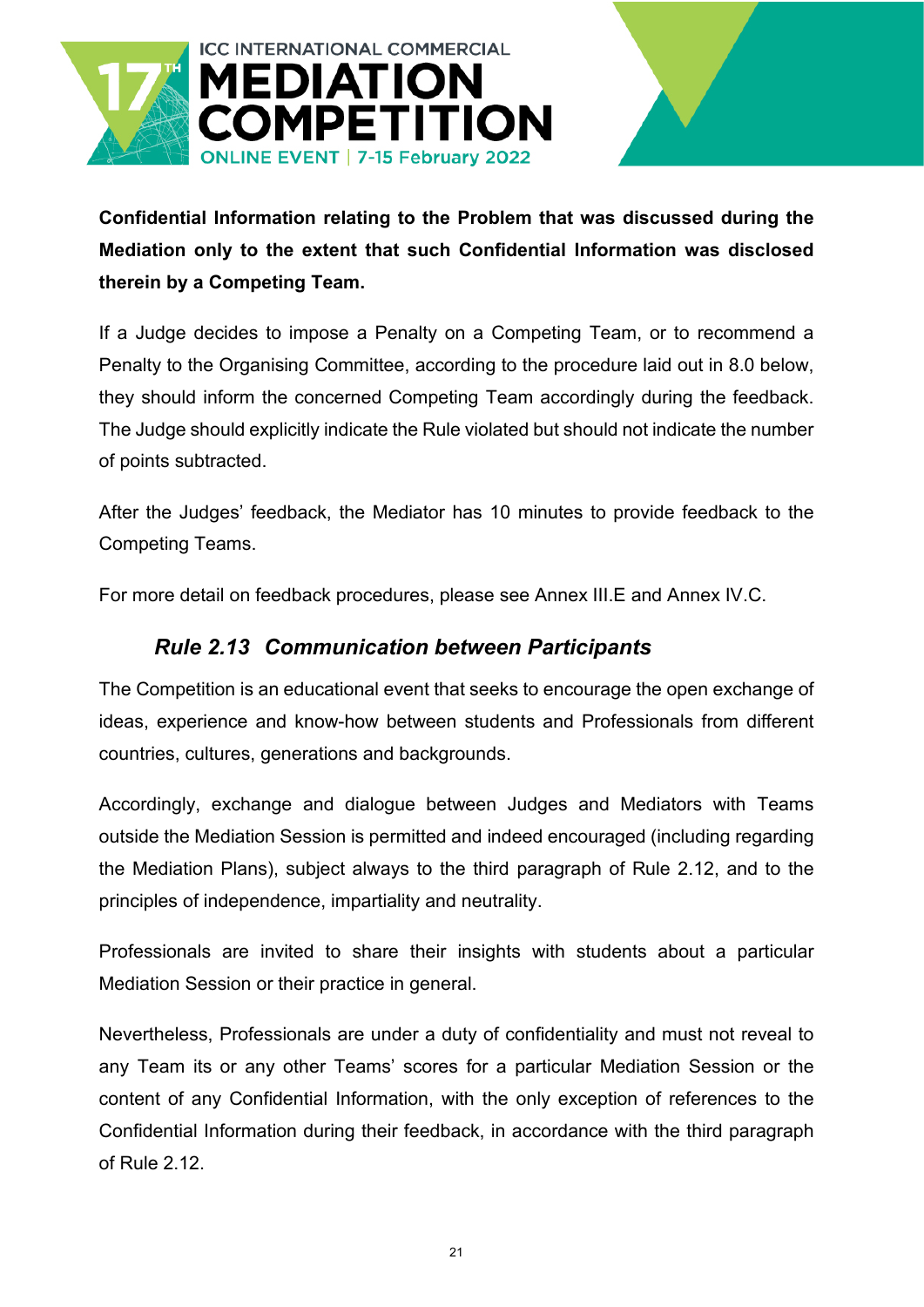![](_page_21_Picture_0.jpeg)

![](_page_21_Picture_1.jpeg)

Teams are also under a duty of confidentiality and must not reveal the Confidential Information outside the Mediation.

During the Mediation, only the two Competing Teams, the Mediator, the Mediation Session Supervisor and a member of the Organising Committee (if any) are allowed to speak, whereas anybody else present in the room must observe silence.

# <span id="page-21-0"></span>*Rule 2.14 Winning the Preliminary Rounds*

The Team with the greatest number of points will be the winner of that round in the Preliminary Rounds.

Points attributed in the Special Awards Score Sheets only count for the attribution of the Special Awards, and do not influence the result of the round, nor progression in the Competition.

### <span id="page-21-1"></span>*Rule 2.15 Ranking and Selection of Teams for the Final Rounds*

Teams will be ranked and selected for the Final Rounds by the Organising Committee based on the following criteria, in decreasing order of importance:

- total number of Score Sheets designating a "Win";
- total number of overall points;
- lowest total of the differentials between the number of points scored in each Mediation Session.

The first 4 teams at the end of the Preliminary Rounds will be admitted to the Semi-Finals.

In the Semi-Finals, the Teams will be paired according to their ranking at the end of the Preliminary Rounds (top rank against lowest rank and so on).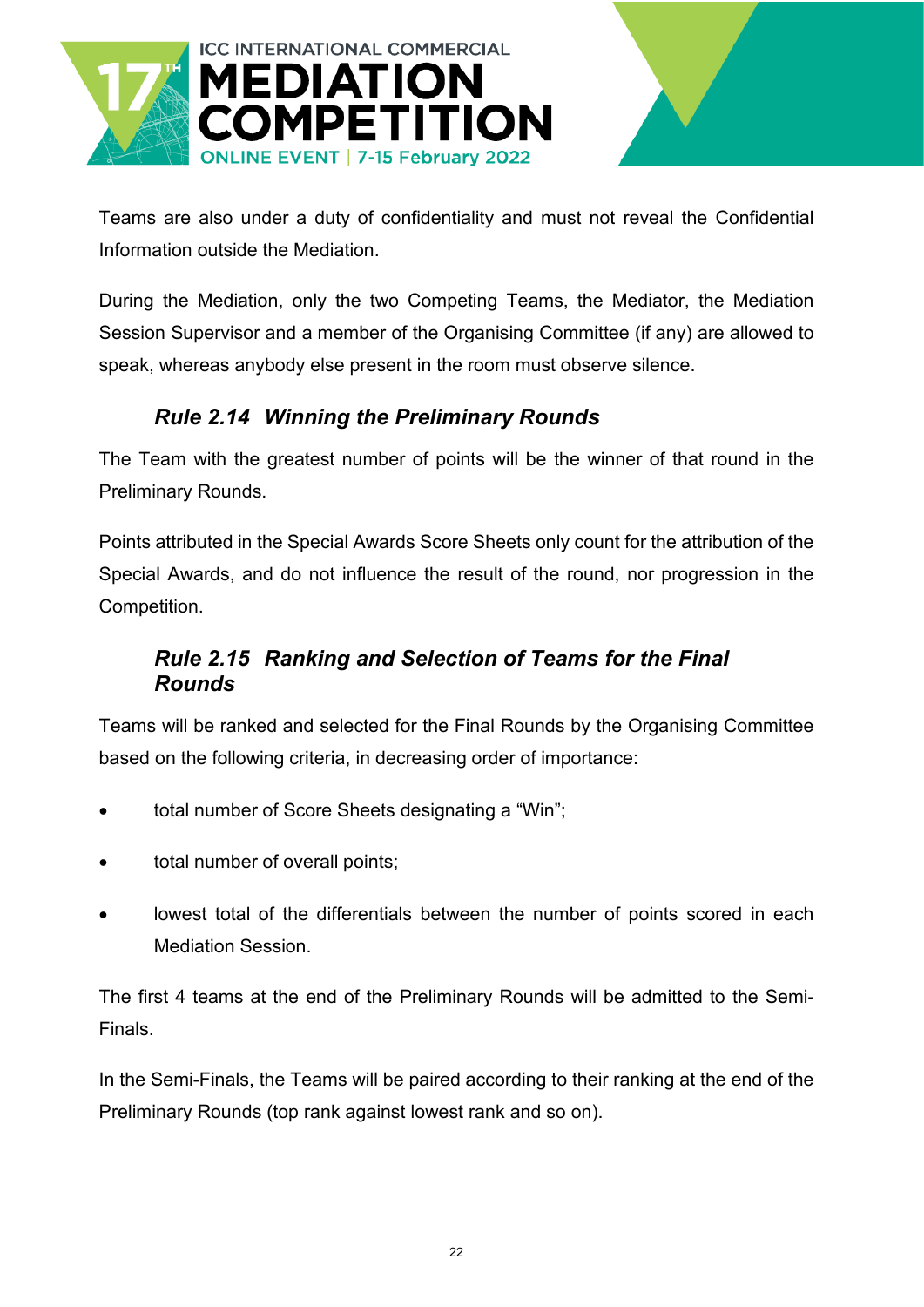![](_page_22_Picture_0.jpeg)

### <span id="page-22-0"></span>*Rule 2.16 Scores and Ranking Provided to the Teams*

After the end of the Competition, each Team shall receive its Score Sheets. Teams may also ask the Organising Committee for their individual ranking by email.

#### <span id="page-22-1"></span>**RULE 3.0 MEDIATION PLAN**

During the Preliminary Rounds, each Team shall provide a Mediation Plan for each Mediation Session in which it competes, according to the Instructions for Participants in Annex II.C.

The Mediation Plan must clearly indicate the name of the Team's university as well as the names of each of the members of the Team. The Brief Biographies of each Team member must be attached to the Mediation Plan.

The Mediation Plan must be no more than 2 pages in 12-point, Arial font, 1.5 spacing and will not be accepted by the Organising Committee if it does not comply with this.

**For further guidance on how to structure the Mediation Plan, please refer to the "Instructions for Participants" (Annex II.C).**

#### <span id="page-22-2"></span>*Rule 3.1 Submission of Mediation Plans for Scoring*

The Mediation Plans for all Preliminary Rounds' Problems must be submitted to the Organising Committee at the latest on **23 January 2022**. Mediation Plans for the Preliminary Rounds will not be accepted after this date.

Teams will not be permitted to modify their Mediation Plans after submission to the Organising Committee.

#### <span id="page-22-3"></span>*Rule 3.2 Submission of Mediation Plans for the Judges*

Each Competing Team must submit two copies on paper of its Mediation Plan to the Mediation Session Supervisor at the beginning of each Mediation Session during the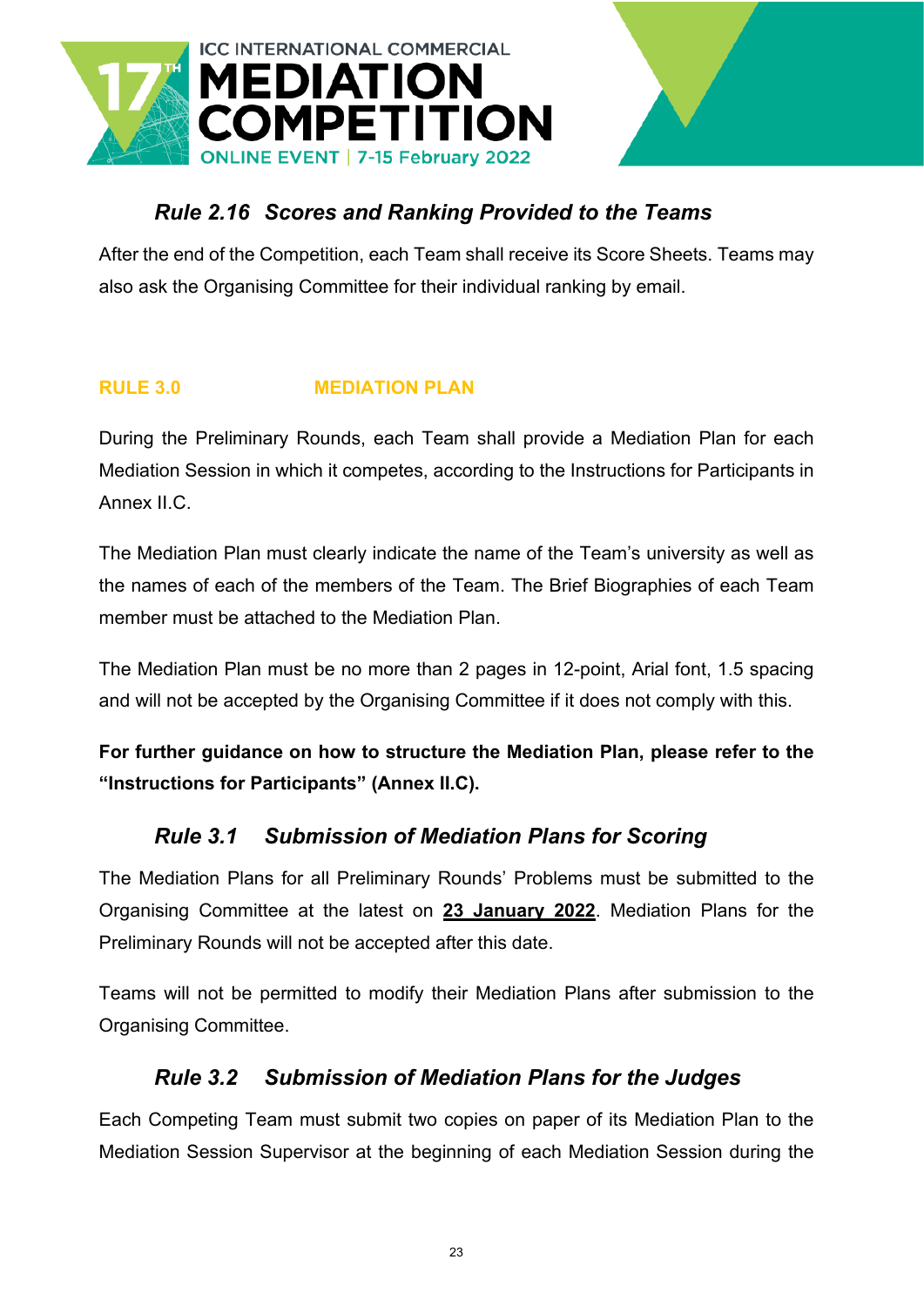![](_page_23_Picture_0.jpeg)

![](_page_23_Picture_1.jpeg)

Preliminary Rounds. The Mediation Session Supervisor is in charge of submitting the Mediation Plans to the Judges.

Any Team not submitting a Mediation Plan will fail to obtain any points for the Mediation Plan, pursuant to the Score Sheet (Annex I.A).

During the Competition, the Organising Committee does not provide printing or copying facilities.

### <span id="page-23-0"></span>*Rule 3.3 Scoring of the Mediation Plans*

The Mediation Plans will be scored by the Judges at the beginning of the Mediation Session during the Preliminary Rounds. The score received for a Mediation Plan will count towards that Team's overall score in the specific Mediation Session for a maximum of four points. The Mediation Plans will be scored on the basis of the Mediation Plan Score Sheet as provided in Annex I.D.

#### <span id="page-23-2"></span><span id="page-23-1"></span>**RULE 4.0 COMPETITION PROBLEMS**

#### *Rule 4.1 Problems*

Each Problem will consist of General Information for both Parties and separate Confidential Information for each of the Requesting Party and the Responding Party.

Judges shall receive copies of the General Information and the Confidential Information for each Party and shall read these prior to any Mediation Sessions. Mediators shall receive the copies of the General Information and shall read this only. For logistical reasons, Mediators might also receive copies of the Confidential Information but they should not read them.

Six Problems will be sent to all Teams before the start of the Competition. All Teams will receive General and Confidential Information for the four Preliminary Rounds in advance. General Information for the Semi-Final and Final will also be sent in advance.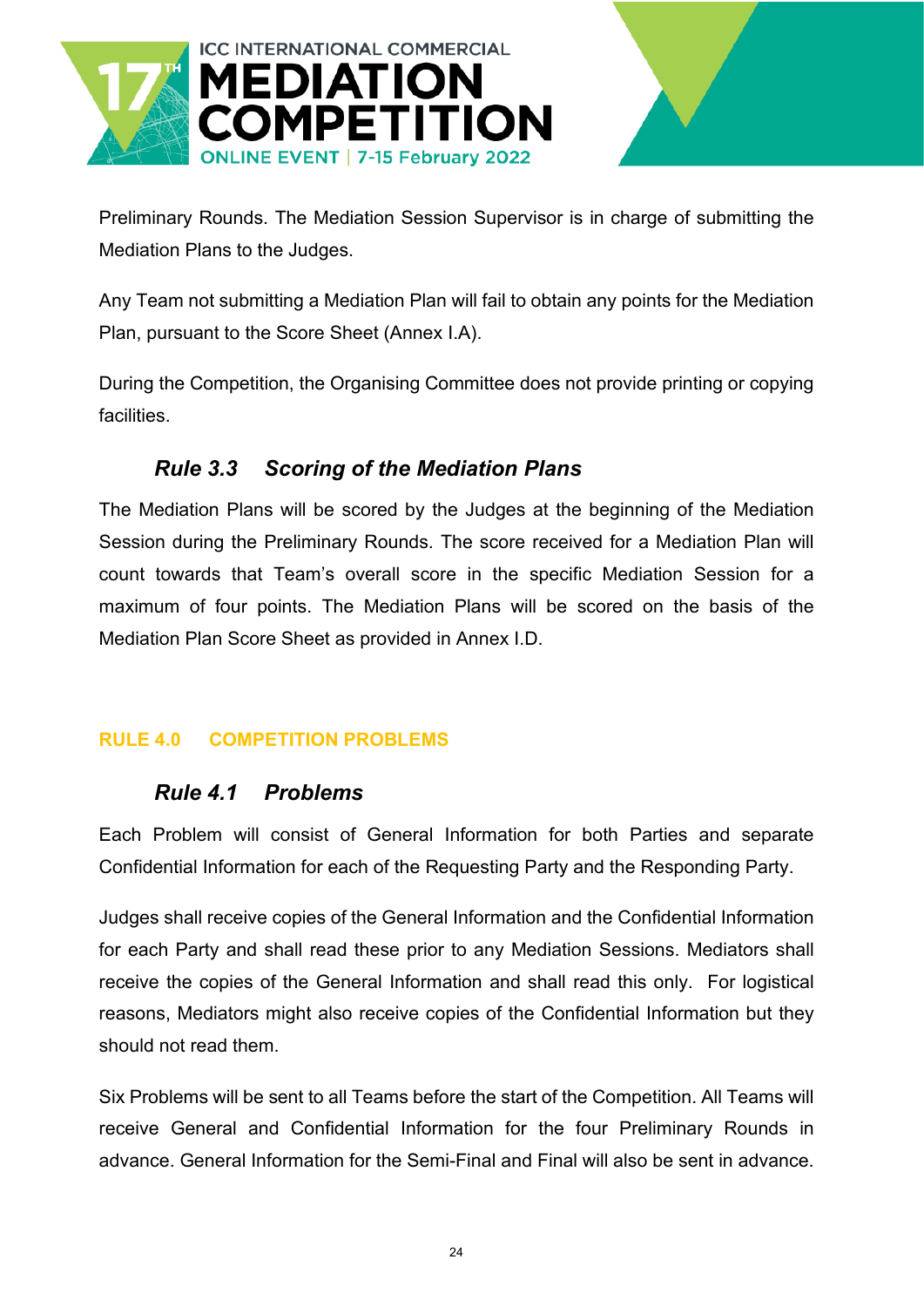![](_page_24_Picture_0.jpeg)

Confidential Information and assignment of roles for each of the Final Rounds however will be provided at the end of the Preliminary Rounds and Semi-Finals respectively.

Teams, Coaches, Professionals, members of the Organising Committee and anyone else who knows the Confidential Information may not directly or indirectly disclose any Confidential Information to any other person, save that disclosure by Teams during a Mediation and comments on such disclosures by Judges during their feedback are permitted, in accordance with the third paragraph of Rule 2.12.

**Non-compliance with this Rule by a person associated with a Team may lead to disqualification of the Team concerned in accordance with Rule 8.0.** 

### <span id="page-24-0"></span>*Rule 4.2 Clarifications and Interpretation of the Problems*

Every effort will be made to ensure that Problems are clear. Each Team may submit to the Organising Committee by the end of November 2021 a maximum of one written question for clarification or interpretation of either the General Information or the Confidential Information per Problem by the Competition Problems Working Group.

Clarifications can be requested only for ambiguity or possible errors, not to request additional information, as the Problems are self-contained.

These questions shall relate only to the Problems: the Competition Problems Working Group will have total discretion in answering them.

### <span id="page-24-1"></span>*Rule 4.3 Staying within the Record*

The Problems are self-contained and include all relevant facts. It is strictly forbidden for Teams to:

- deviate from the facts.
- create their own background story,
- misrepresent facts.
- create new facts or
- deny facts contained in their Confidential Information

The facts of the Problems however are subject to reasonable interpretation and Teams may draw reasonable conclusions from them. Parties are also free to indicate at any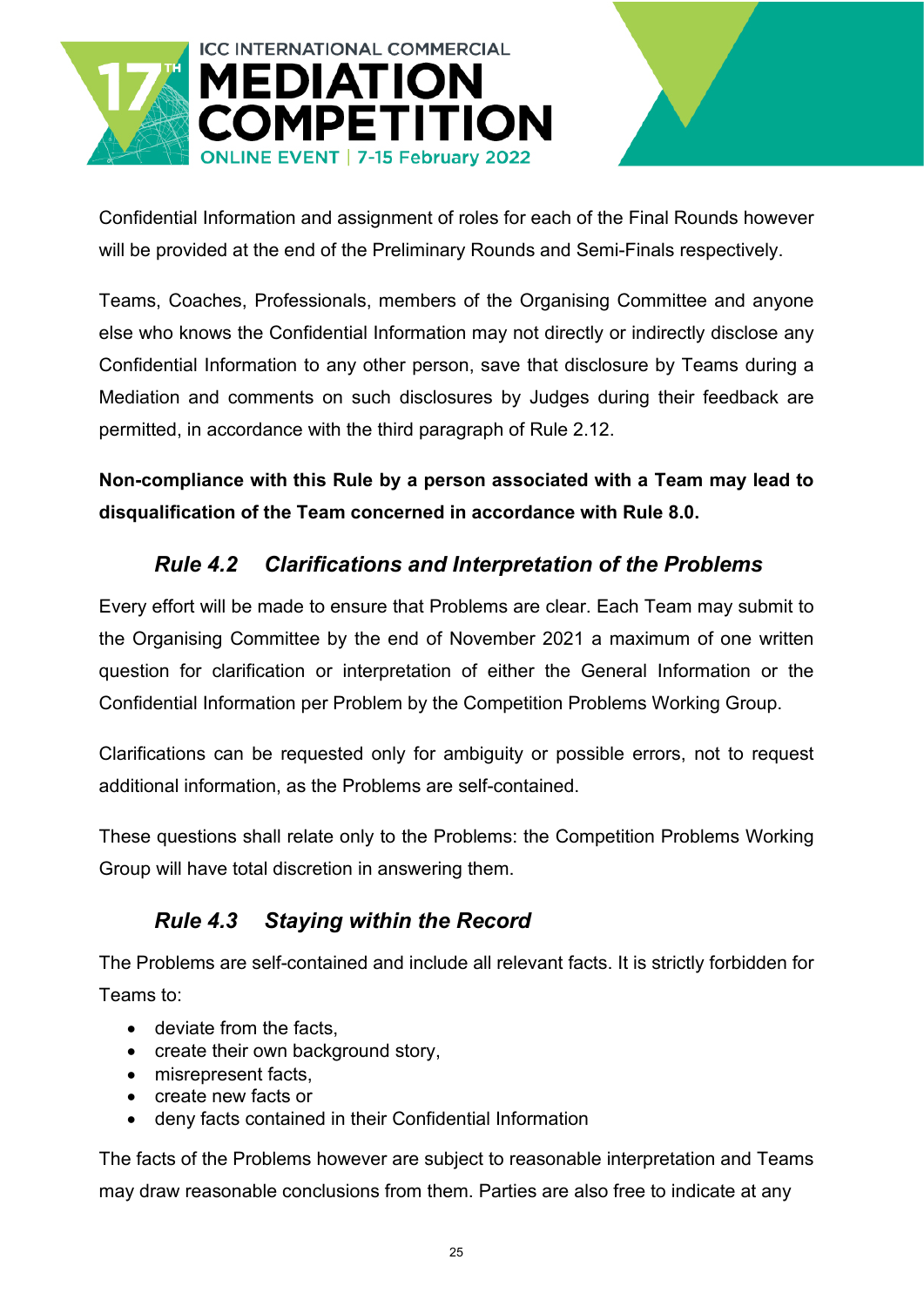![](_page_25_Picture_0.jpeg)

![](_page_25_Picture_1.jpeg)

time during the Mediation Session that they do not wish to disclose certain information (yet) or that they do not have certain information.

Teams are discouraged from carrying out research. If, however, they decide to do so, any information presented should be limited to the strict minimum necessary to advance the Mediation and to find creative solutions to the Problem, while staying within the Problem's facts.

Whether a Team is deemed to have respected this Rule is entirely at the discretion of the Judges.

**Failure to stay within the record may result in a Penalty in accordance with Rule 8.0.** 

### <span id="page-25-0"></span>*Rule 4.4 Ethics*

Mediation is conducted by the parties and their lawyers in good faith.

The fundamental ethical behaviour and professional obligations of a lawyer representing a client apply to mediation. Competing Teams, Coaches and all participants in the Competition are expected to demonstrate the same standards of ethical behaviour required of practising lawyers.

Lying is unethical and is forbidden in all circumstances in the Competition.

This means Teams must:

- stick to the facts provided in the General and the Confidential Information. Making up facts is going outside the record and will be sanctioned according to Rule 4.3.
- behave with integrity Teams do not need to reveal everything, but everything Teams say should be true, including any information from the Confidential Information. Failure to behave with integrity will lead to loss of points on the relevant Score Sheet categories.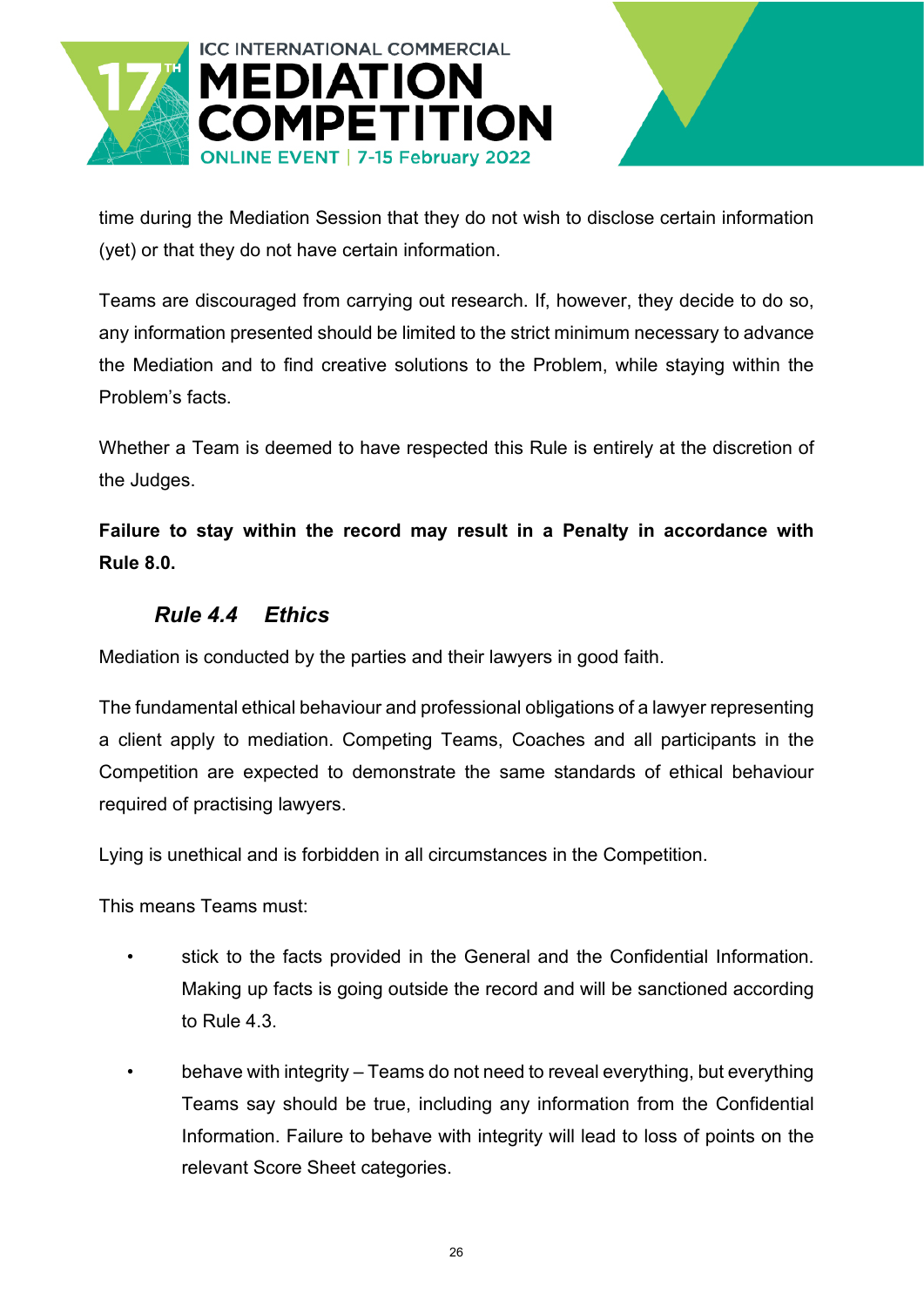![](_page_26_Picture_0.jpeg)

![](_page_26_Picture_1.jpeg)

#### <span id="page-26-0"></span>**RULE 5.0 PARTICIPATION AND ELIGIBILITY**

### <span id="page-26-1"></span>*Rule 5.1 Participating Universities*

- a) The Organising Committee does not accept individual applications from students, but only applications from universities.
- b) Any university may apply.
- c) Each university may nominate only one Team, consisting of a minimum of two and a maximum of four Eligible Students.
- d) Each university can choose at its own discretion which students to select to be part of the Team that is going to represent it, as long as the selected students are all Eligible Students according to Rule 5.2.
- e) Only a Law Student may take the role of Counsel. Accordingly, at least one member of each Team must be a Law Student.
- <span id="page-26-2"></span>f) Two universities may apply together to bring one joint Team to the Competition.

#### *Rule 5.2 Eligible Students*

The Competition is an educational event aiming to offer unique learning and training opportunities to students during their full-time university studies and prior to starting their professional careers.

Bearing in mind the above, Eligible Students must meet the following criteria:

- (a) The Competition is open to full-time students (excluding post-graduate doctorate students) registered at a university within the academic period during which the Competition is held.
- (b) The Competition is open to students who do not yet have full-time work experience (except internships) in law, business or otherwise.
- (c) Team members do not have to be of the same nationality as that of their universities.
- (d) **A student is entitled to participate in the Competition only once**.

#### Special provision for Law Students: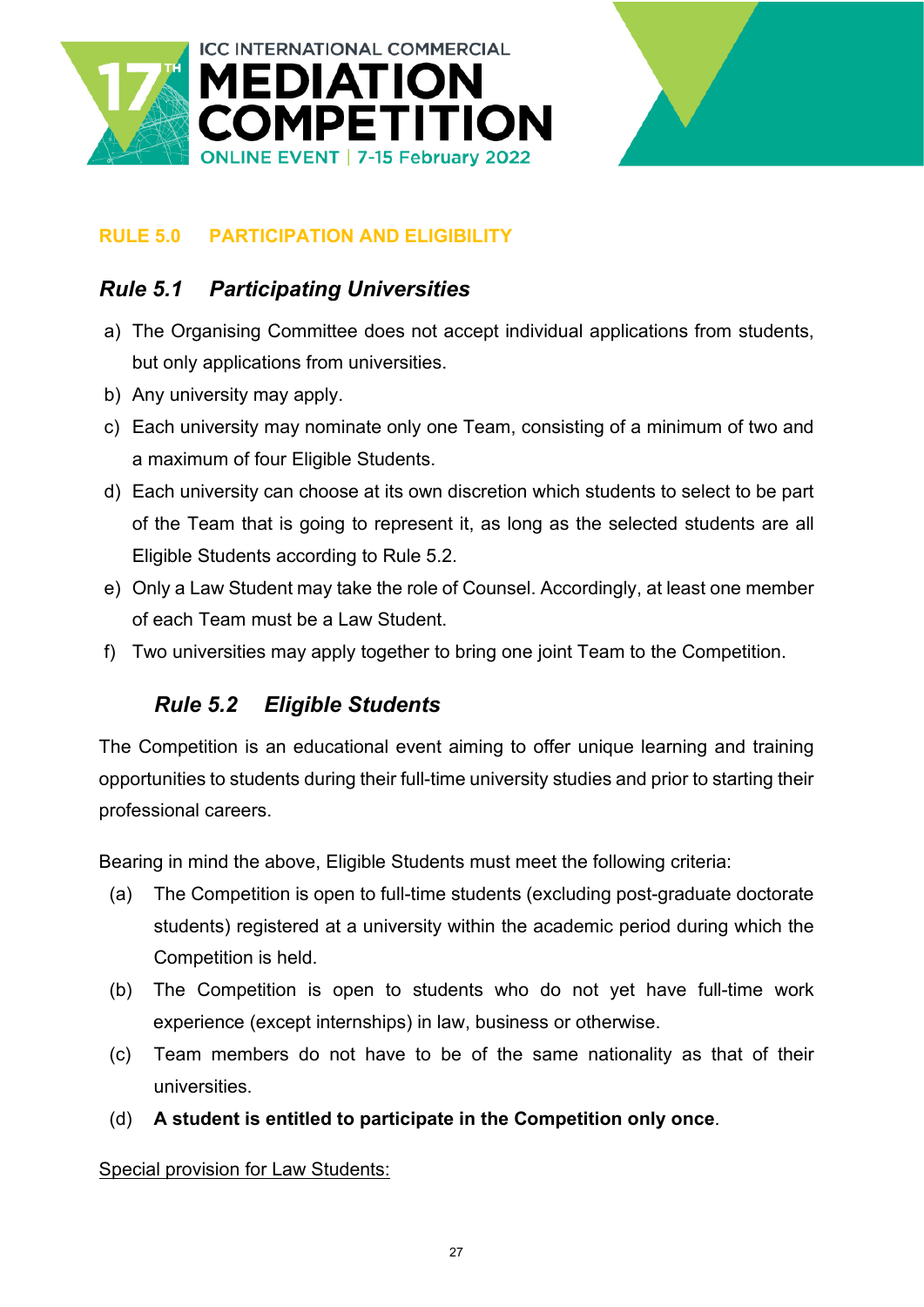![](_page_27_Picture_0.jpeg)

Students who are entitled to practise law in any jurisdiction, by having passed a bar exam or otherwise, are as a matter of principle, NOT Eligible Students. Students who have gained their qualification to practise law **automatically** with the completion of their **undergraduate** law studies (i.e. without a further bar exam or similar) and who certify that they have not yet practised as a lawyer (i.e. provided legal advice or services to clients) are Eligible Students provided they are currently registered in a full-time study programme in accordance with Rule 5.2.

**Any Team or Team Member that breaches Rule 5.2 will be disqualified from the Competition. If only one member of the Team breaches Rule 5.2, it is at the discretion of the Organising Committee to disqualify the whole Team or only that member. If, as a result of disqualification of one Team Member, the Team has fewer than two students, the whole Team will be disqualified.** 

### <span id="page-27-0"></span>*Rule 5.3 Attendance*

Each Team may be accompanied at the Competition by a maximum of two Coaches. Additional persons and students who are not members of a Team may NOT accompany a Team to the Competition.

**It is at the discretion of the Organising Committee to disqualify the whole Team, should Rule 5.3 not be followed.**

#### <span id="page-27-2"></span><span id="page-27-1"></span>**RULE 6.0 TEAM APPLICATION AND REGISTRATION**

#### *Rule 6.1 Application Process*

The Organising Committee will receive applications in one application period, running from mid September 2021 until mid October 2021. The exact dates of application period and the information on how to apply will be published on [https://iccwbo.org/dispute](https://iccwbo.org/dispute-resolution-services/professional-development/international-commercial-mediation-competition/)[resolution-services/professional-development/international-commercial-mediation](https://iccwbo.org/dispute-resolution-services/professional-development/international-commercial-mediation-competition/)[competition/,](https://iccwbo.org/dispute-resolution-services/professional-development/international-commercial-mediation-competition/) on Facebook: ICC Mediation and on Twitter: @ICCMediation.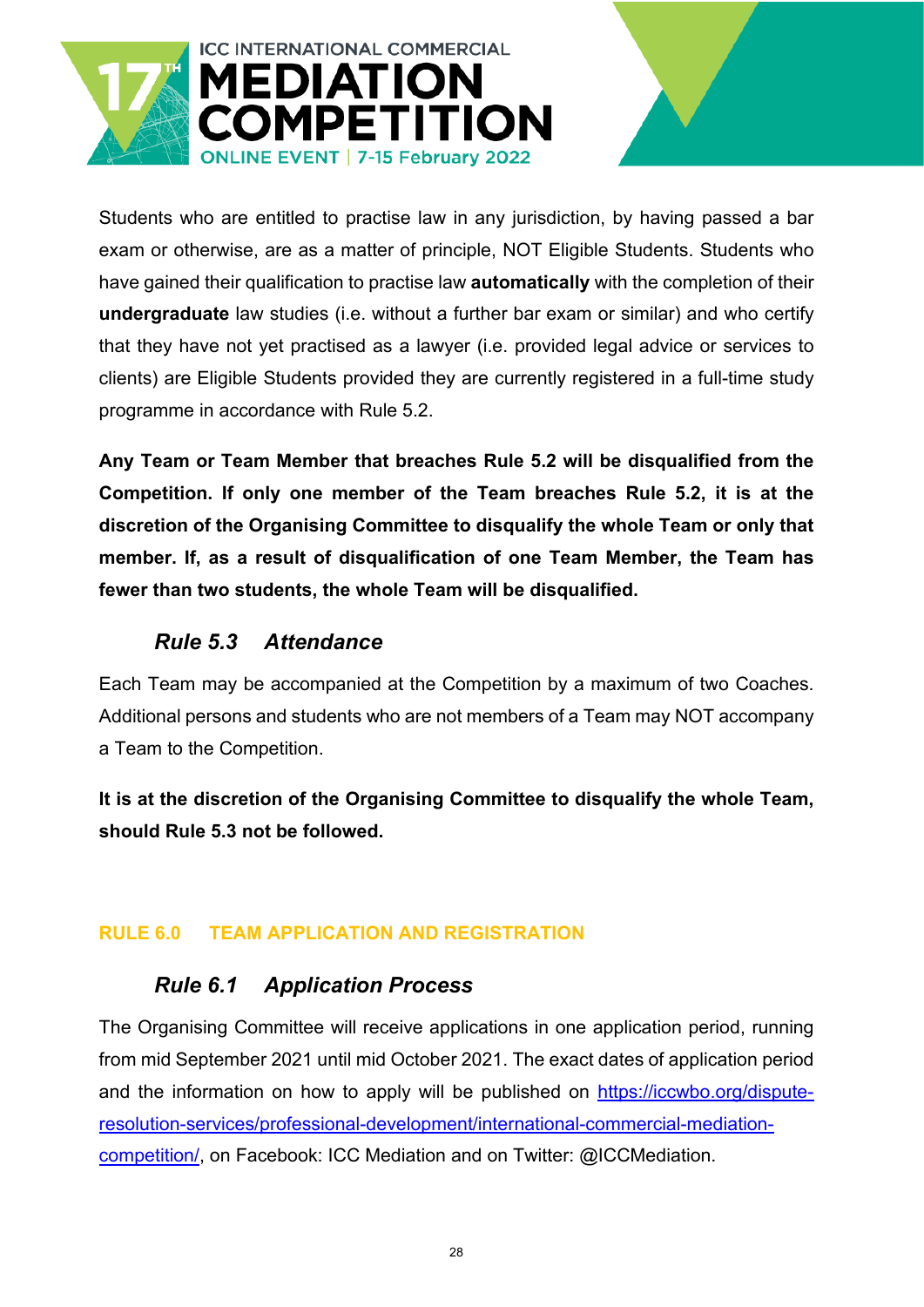![](_page_28_Picture_0.jpeg)

Each university wishing to participate must apply online within the application period described above.

The Organising Committee will inform all universities of their acceptance or nonacceptance at the end of October 2021 in accordance with the schedule published online.

Subsequently, each university that has been accepted must provide the Organising Committee (within the time limit indicated) with the names, contact details, and Brief Biography of each Team member. A template will be made available by the Organising Committee.

When applying, each university must declare that the Rules have been read and understood by each of its Team members and its Coach(es). When submitting the details of the Team members, each Team must declare that all Team members are Eligible Students under Rule 5.2.

#### <span id="page-28-0"></span>*Rule 6.2 Selection Criteria*

The Organising Committee will decide at its discretion which universities are accepted to participate in the Competition.

For the 2022 Competition, the Organising Committee will accept a maximum of 48 Teams.

The Organising Committee may put in place agreements with national or regional premoots, whose winner will automatically be accepted to participate in the Competition. Teams selected through this means are counted in the total 48 Teams.

Apart from such reserved places for winners, participation and ranking in a pre-moot have no positive or negative effect on and do not preclude the direct application to participate in the Competition.

During the selection, 10 places are reserved for universities that have not yet participated in the Competition.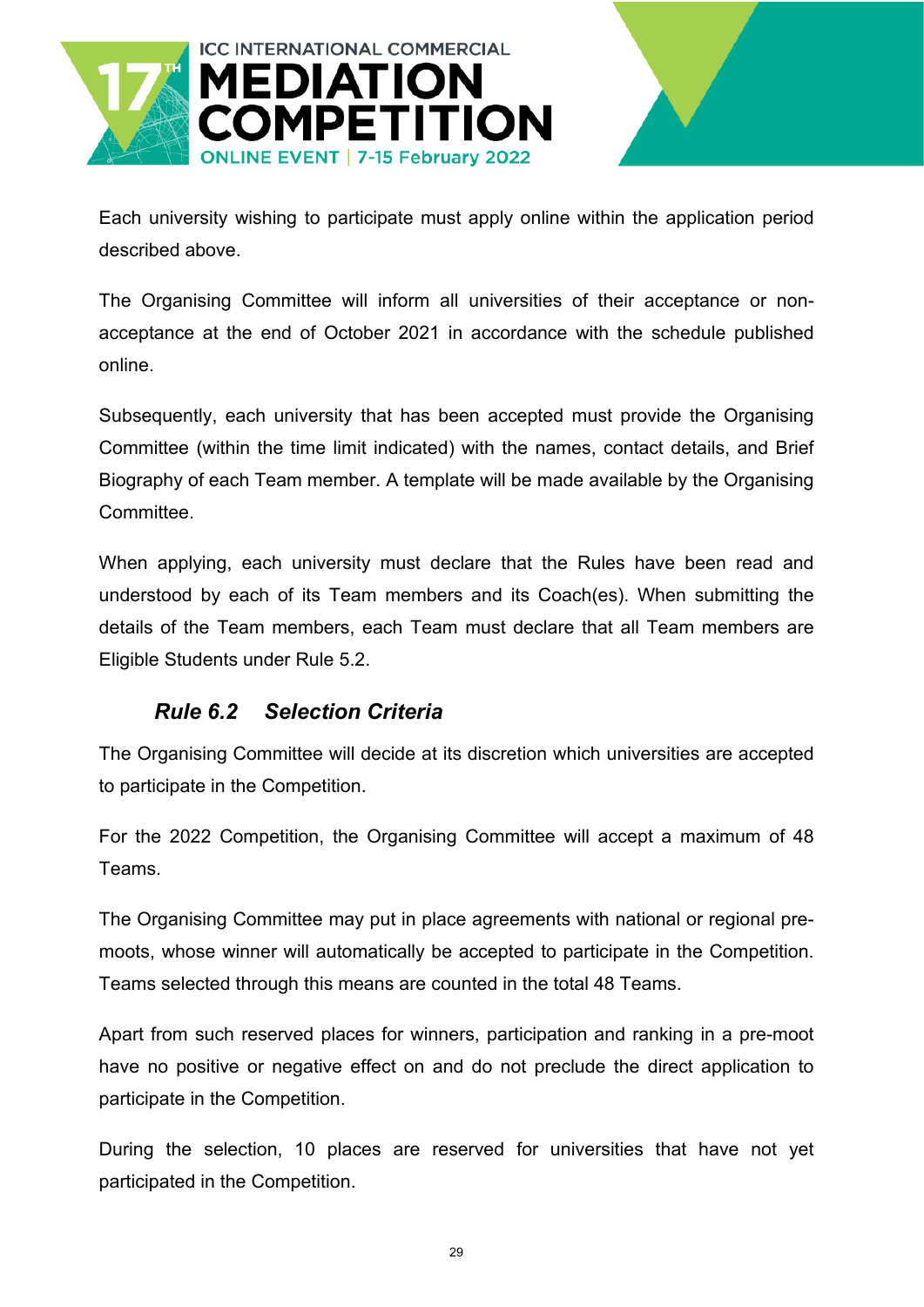![](_page_29_Picture_0.jpeg)

![](_page_29_Picture_1.jpeg)

Should places for universities applying for the first time not be filled at the end of each of the application period, the remaining places will be offered to returning universities.

Universities that have not participated during the two last Competitions (2021 and 2020) will be considered as not having previously participated in the Competition.

Within the two above categories the Organising Committee will select universities based on the following criteria in no particular order:

- preference will be given to universities which have an alternative dispute resolution curriculum (special focus on mediation is an advantage);
- performance in previous ICC Mediation Competitions (if applicable);
- representation of cultural and regional diversity among the selected universities.

In the event that the above selection criteria are insufficient to make a selection between two universities, the Organising Committee will make a selection at its discretion.

# <span id="page-29-0"></span>*Rule 6.3 Registration Fee*

Upon acceptance of the Team by the Organising Committee, each university must pay the full registration fee within the time limit as indicated by the Organising Committee. 50% of the registration fee will be refunded if notice of cancellation is received in writing before 14 November 2021. No refund will be made for cancellations received after this date.

Please note that ICC reserves the right to cancel this event or to make minor alterations to the content and timing of the programme. In the unlikely event of cancellation, paying participants will be offered a full refund. ICC will not, however, be held responsible for any related expense incurred by the participants.

**Non-payment of the Registration Fee within the time limit communicated by the Organising Committee may lead to disqualification in accordance with Rule 8.0.**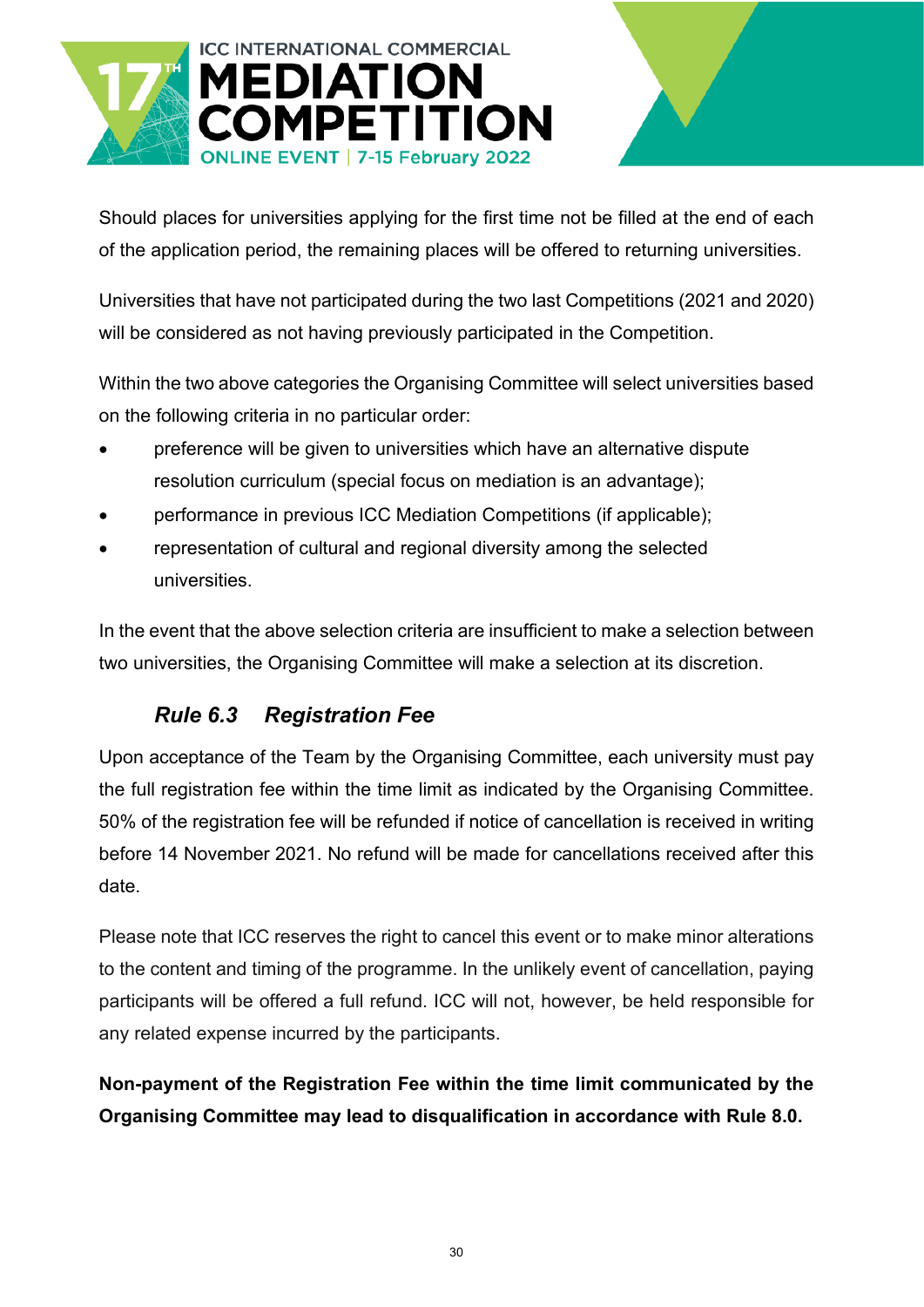![](_page_30_Picture_0.jpeg)

![](_page_30_Picture_1.jpeg)

# <span id="page-30-0"></span>*Rule 6.4 Travel, Costs and Visas*

When applying, participants must ensure that they have sufficient funding to cover their travel and stay in Paris. They are responsible to make their own travel arrangements and hotel reservations.

Each Team must ensure that all Team members are entitled to travel to Paris for the Competition and, if necessary, apply for a visa in a timely manner.

**Failure to observe this Rule may result in the disqualification of the Team in accordance with Rule 8.0.**

# <span id="page-30-1"></span>*Rule 6.5 Team Contact*

Each Team must designate a Team Contact to the Organising Committee. Notice to the Team Contact constitutes notice to all Team members.

#### <span id="page-30-3"></span><span id="page-30-2"></span>**RULE 7.0 JUDGES AND MEDIATORS**

### *Rule 7.1 Application and Selection*

Trained and experienced mediators and/or mediation trainers from around the world are invited to apply to participate as Professionals in the Competition.

An online application system will be put in place by the Organising Committee to receive applications. Details on the application process and the deadlines will be published on [https://iccwbo.org/dispute-resolution-services/professional-development/international](https://iccwbo.org/dispute-resolution-services/professional-development/international-commercial-mediation-competition/mediation-competition-application-process/)[commercial-mediation-competition/mediation-competition-application-process/](https://iccwbo.org/dispute-resolution-services/professional-development/international-commercial-mediation-competition/mediation-competition-application-process/)

ICC will select at its discretion the Professionals to participate in the 2022 Competition.

The Organising Committee will select Professionals based on the following criteria (in no particular order):

- mediation qualification
- mediation accreditation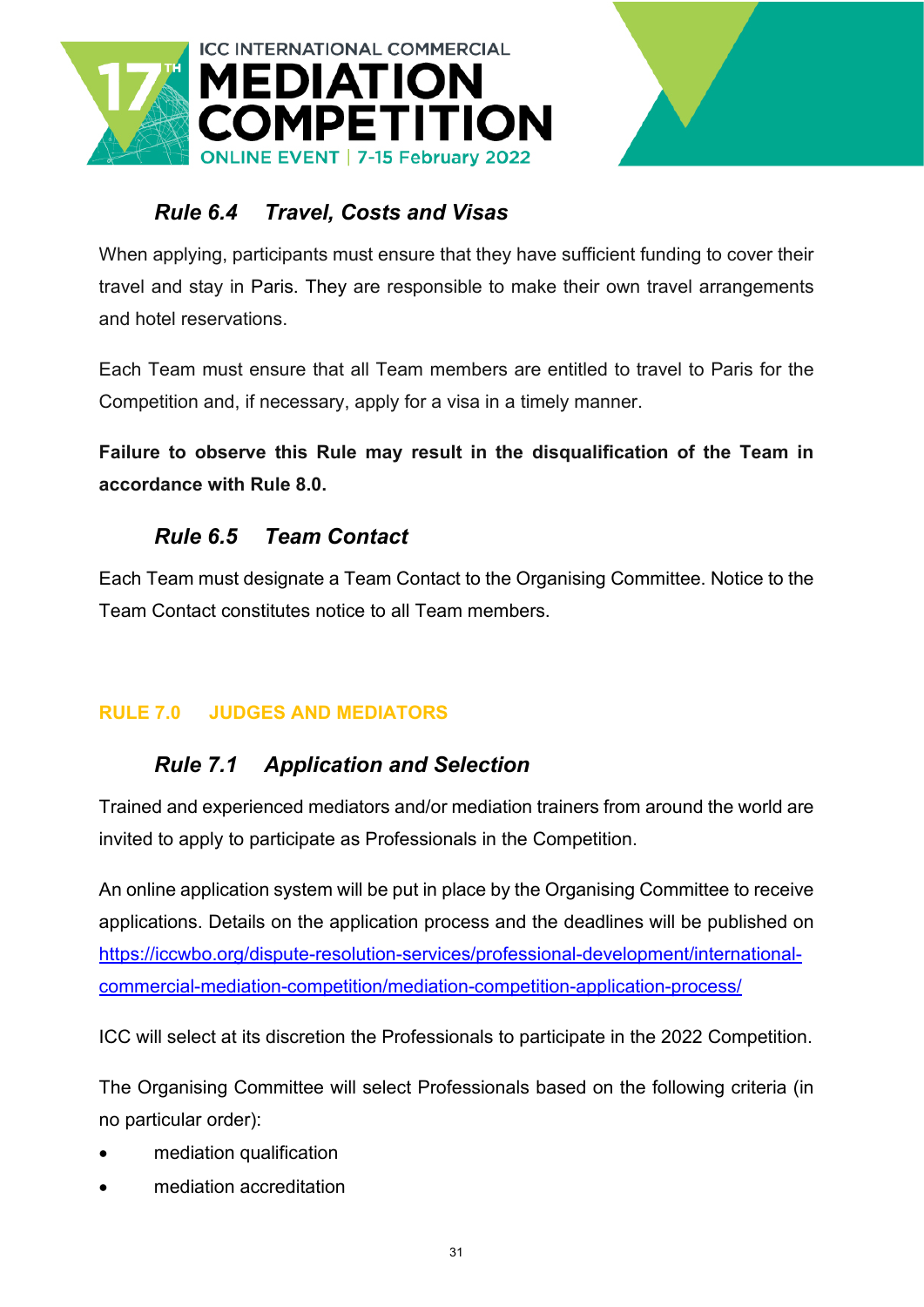![](_page_31_Picture_0.jpeg)

![](_page_31_Picture_1.jpeg)

- experience in commercial mediation
- other relevant dispute resolution experience and professional background
- availability
- English language skills
- cross-cultural experience
- <span id="page-31-0"></span>• performance in previous editions of the Competition

#### *Rule 7.2 Statement of Independence*

Once selected, all Judges and Mediators shall provide to the Organising Committee a Statement of Independence declaring their neutrality, impartiality, and independence to judge and/or mediate any of the Teams in the Competition and disclosing any relationships with the university of a Team, a Team member, a Coach or a person affiliated with a Team.

The Organising Committee can disqualify a Judge from judging or a Mediator from mediating a round if the Organising Committee considers that they have a relationship with a Team member and/or any Team's university, a Coach or a person affiliated with a Team which threatens their neutrality, impartiality and independence.

#### <span id="page-31-1"></span>*Rule 7.3 Respect*

All Professionals in the Competition are reminded to be particularly vigilant in avoiding doing anything (including making any comments) that may be perceived as inappropriate and/or insensitive to differences in culture, gender, age, national origin, race, religion, and ethnicity.

#### <span id="page-31-2"></span>*Rule 7.4 Training, Assistance and Support to Students*

Coaches may not act as Judges or Mediators in any Mediation Session.

Judges and Mediators may not act as Coaches at any time in relation to the Competition.

Judges and Mediators may train Teams with or without a Coach in preparing for the Competition, if the following restrictions are respected: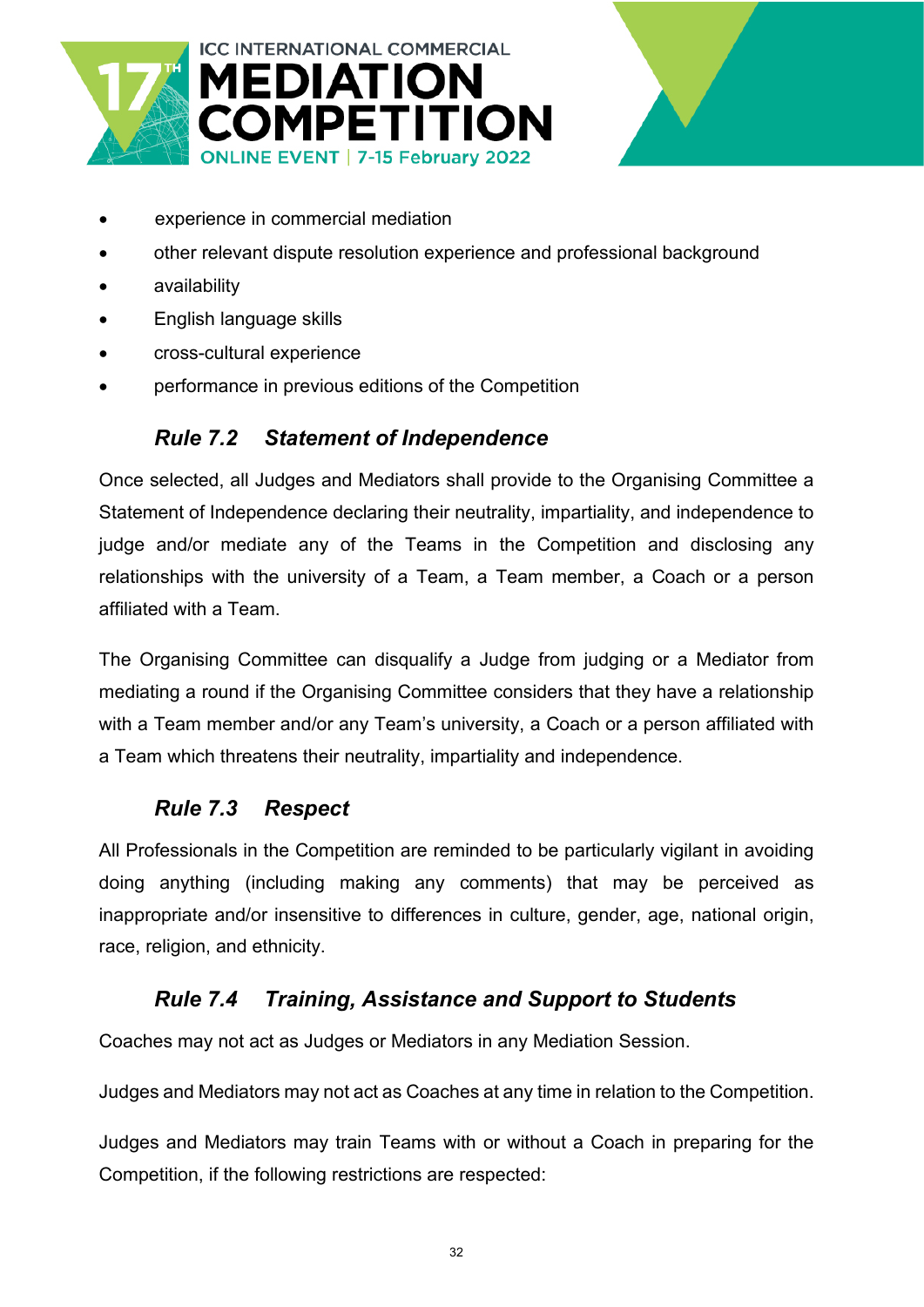![](_page_32_Picture_0.jpeg)

![](_page_32_Picture_1.jpeg)

Such training:

- can only take place before the current Competition Problems are communicated to the Teams, which is when the Competition is deemed to have commenced;
- cannot in any way relate to current Competition Problems;
- automatically disqualifies a Professional from judging or mediating that Team in the Competition.

Any training or assistance by Judges and Mediators after the disclosure of the General Information of the Problems to the Teams must be notified to and authorised in writing by the Organising Committee.

No training or assistance by Judges and Mediators is allowed during the Competition.

**Failure to observe this Rule may result in the disqualification of the Team and the Professional in accordance with Rule 8.0.** 

# <span id="page-32-0"></span>*Rule 7. 5 Confidential Information*

Judges and Mediators must keep the contents of the Confidential Information strictly secret from Teams, apart from the disclosure allowed during the feedback in accordance with the third paragraph of Rule 2.12. All Judges, Mediators and other competition participants must be aware that **disclosure of Confidential Information to a Team may result in the disqualification of the whole Team pursuant to Rule 8.0.**

#### <span id="page-32-1"></span>**RULE 8.0 PENALTIES AND DISQUALIFICATION**

If a violation of the Rules is considered to have been committed, a number of Penalty Points and/or the disqualification of a Team or one or more of its members may be imposed.

A maximum three points reduction may be imposed for any violation of any of Rules 2.1, 2.4, 2.6, 2.7 or 4.3.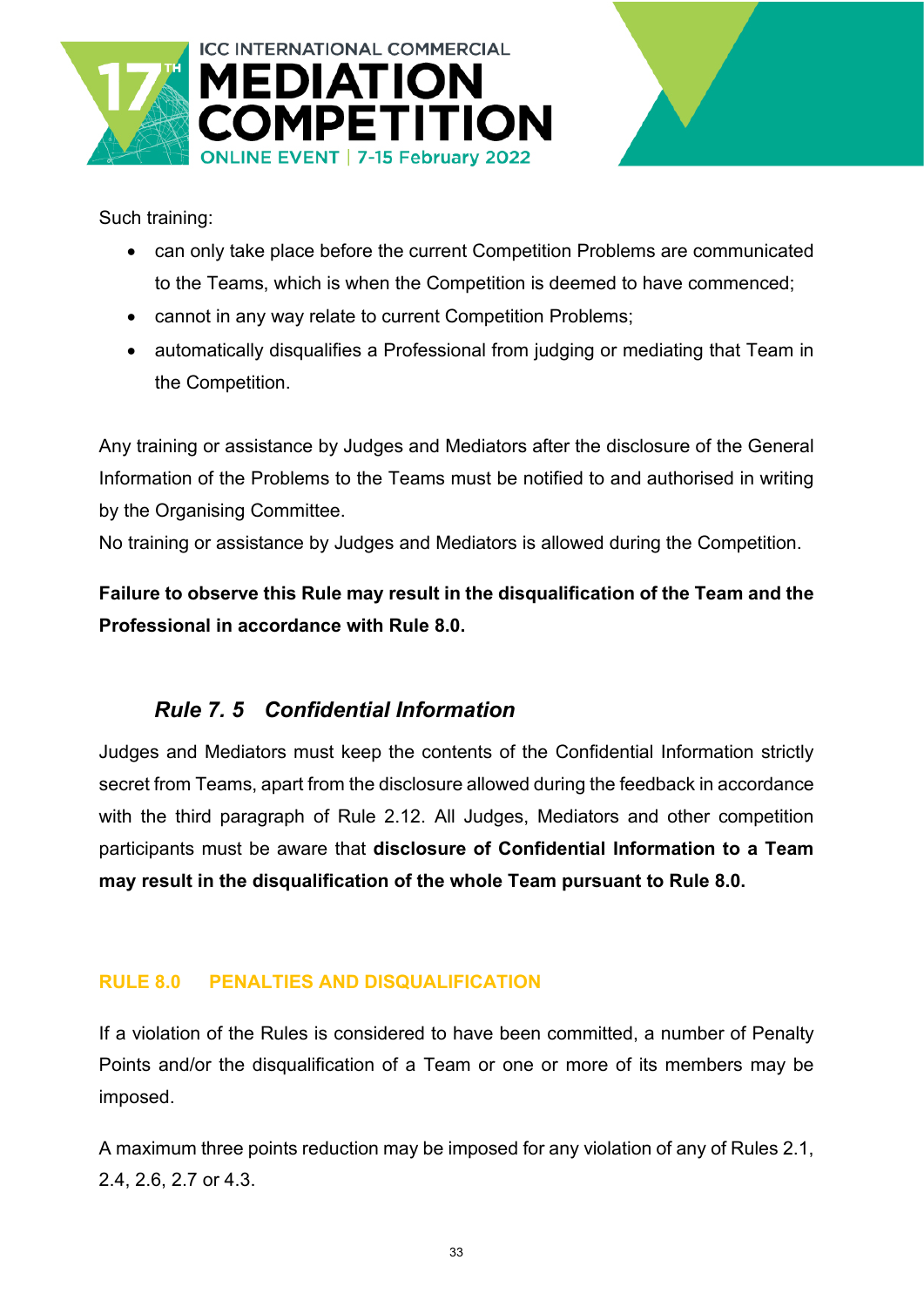![](_page_33_Picture_0.jpeg)

![](_page_33_Picture_1.jpeg)

Disqualification from the Competition may be imposed for any violation of any of Rules 2.7, 2.9, 2.10, 4.1, 5.3, 6.4,7.4 or 7.5.

Disqualification will be imposed for any violation of Rule 5.2 or 6.3.

A breach of any Rule other than those referred to above will not result in a Penalty or Disqualification.

According to the Rule breached, Penalty Points may be imposed by the Judges directly in the score sheet and/or by the Organising Committee. Further details are provided in the table below.

Disqualification may only be imposed by the Organising Committee, at its own discretion, upon its own initiative or a recommendation from one or more Judges.

The Organising Committee reserves the right to take the final decision as on whether and how a sanction is imposed in any circumstance.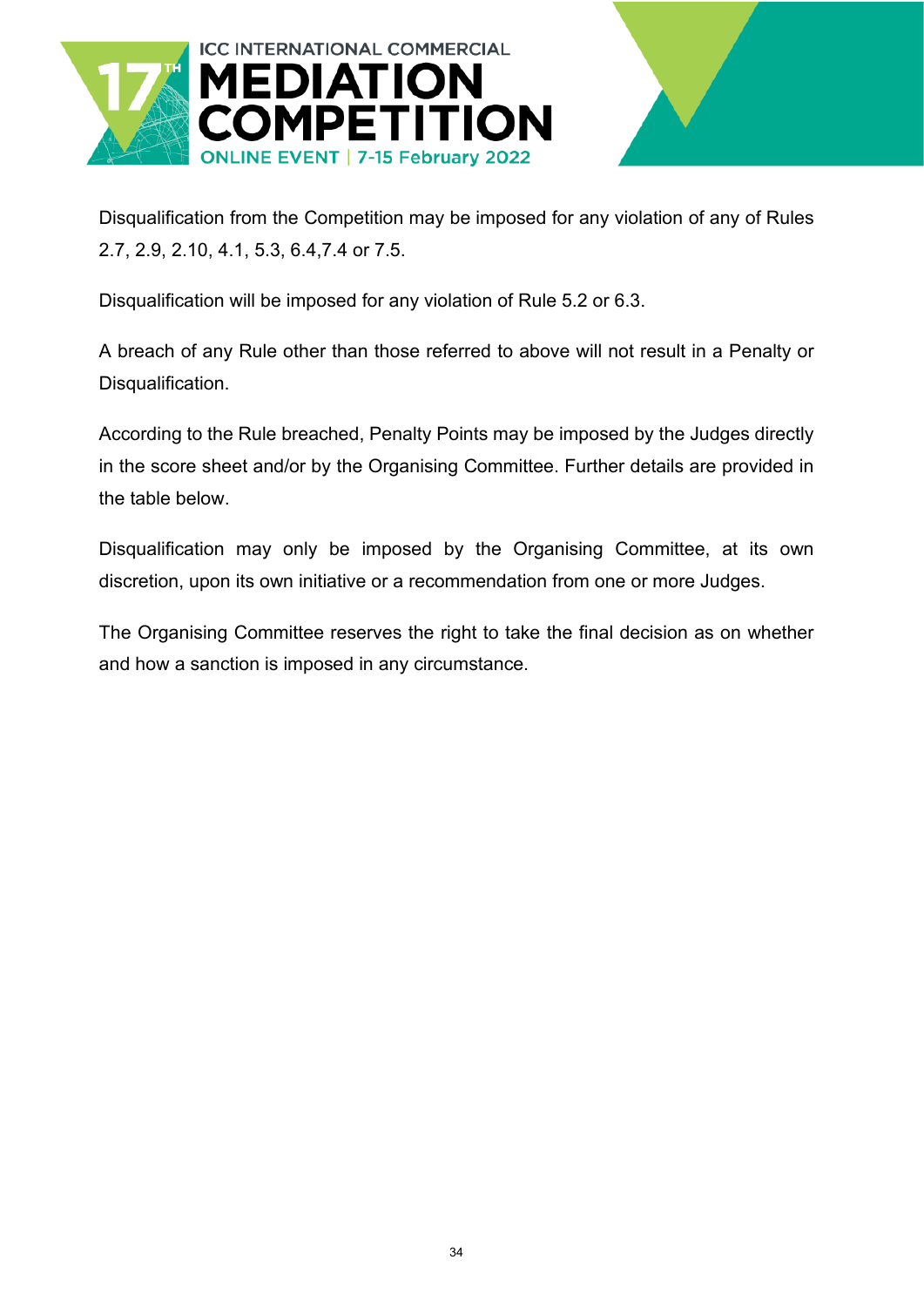![](_page_34_Picture_0.jpeg)

![](_page_34_Picture_1.jpeg)

### **Summary of sanctions**

| <b>Rule</b>                                                                                                                                                                                                                                                                                           | <b>Sanction</b>                                                                 | Who imposes it?                             |
|-------------------------------------------------------------------------------------------------------------------------------------------------------------------------------------------------------------------------------------------------------------------------------------------------------|---------------------------------------------------------------------------------|---------------------------------------------|
| 2.1 General Procedures<br>Law students taking the role<br>of Counsel (2.1)<br>2.1.2 number and duration of<br>breaks and caucuses                                                                                                                                                                     | Penalty                                                                         | Judge (in score sheet)                      |
| 2.4 Timekeeping<br>Failure to comply with time<br>limits                                                                                                                                                                                                                                              | Penalty                                                                         | Judge (in score sheet)                      |
| 2.6 Handout<br>Presenting more than one<br>handout or one handout not<br>complying with the Rules                                                                                                                                                                                                     | Penalty                                                                         | Judge (in score sheet)                      |
| 2.7 Admitted Material during the<br><b>Mediation Session</b>                                                                                                                                                                                                                                          | Penalty                                                                         | Judge (in score sheet)                      |
| Using electronic devices,<br>$\bullet$<br>recording or taking pictures<br>during the session                                                                                                                                                                                                          | Potential<br>disqualification for<br>very serious<br>violations of this<br>rule | OC (after report from<br>MSS and/or Judges) |
| 2.9 Prohibited Assistance<br>Communicating with the<br>Competing team during the<br>session                                                                                                                                                                                                           | Potential<br>disqualification                                                   | OC (after report from<br>MSS and/or Judges) |
| 2.10 Observing<br>Observing another session<br>$\bullet$<br>while still in the Competition<br><b>Bringing unauthorised</b><br><b>Observers</b><br>Changing the room set-up<br>without authorisation from OC<br>Entering the room when the<br>$\bullet$<br>mediation is in progress<br>Video recording | Potential<br>disqualification                                                   | OC (after report from<br>MSS and/or Judges) |
| 4.1 Problems<br><b>Disclosing confidential</b><br>information                                                                                                                                                                                                                                         | Potential<br>disqualification                                                   | OC                                          |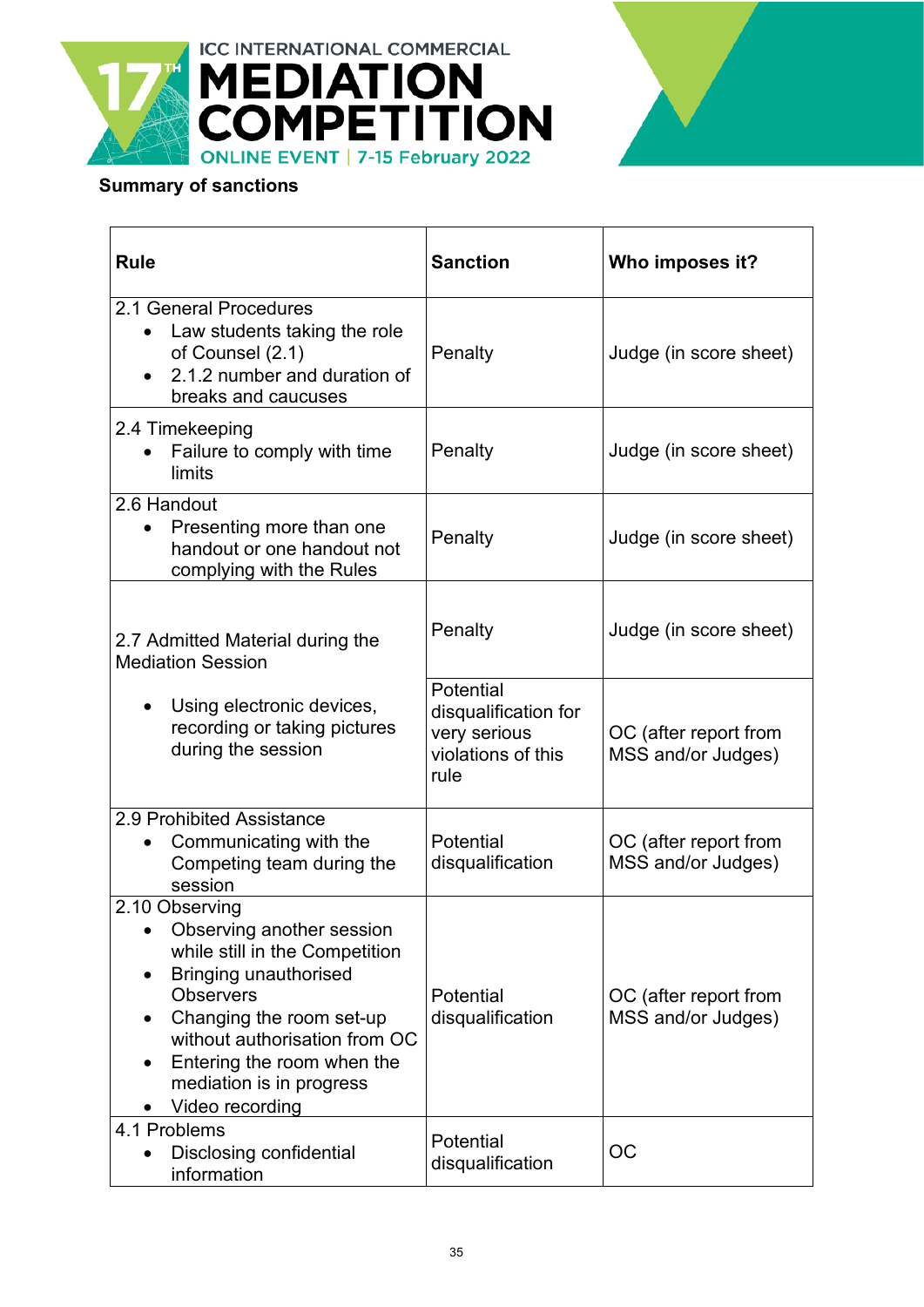![](_page_35_Picture_0.jpeg)

# **ICC INTERNATIONAL COMMERCIAL EDIATION MPETITION** ONLINE EVENT | 7-15 February 2022

| 4.3 Staying within the Record<br>Deviating from facts,<br>misrepresentation, creation of<br>new facts, lying                                                        | Penalty                                | Judge (in score sheet) |
|---------------------------------------------------------------------------------------------------------------------------------------------------------------------|----------------------------------------|------------------------|
| 5.2 Eligibility                                                                                                                                                     |                                        |                        |
| Failure to comply with<br>eligibility criteria by one or<br>more team members                                                                                       | Disqualification<br>(partial or total) | OC                     |
| 5.3 Attendance                                                                                                                                                      | Potential                              |                        |
| Teams being accompanied by<br>non-team members                                                                                                                      | disqualification                       | OC                     |
| 6.3 Registration Fee                                                                                                                                                |                                        |                        |
| Failure to pay the registration                                                                                                                                     | <b>Disqualification</b>                | OC                     |
| fee within the time limit set by<br>the OC                                                                                                                          |                                        |                        |
| 6.4 Travel, Costs and Visas                                                                                                                                         |                                        |                        |
| Failure to declare that Team<br>Members have funding and<br>visas to attend the<br>Competition within the time<br>limit indicated                                   | Potential<br>disqualification          | OC                     |
| 7.4 Training, Assistance and                                                                                                                                        |                                        |                        |
| <b>Support to Students</b><br>Judges and/or Mediators<br>acting as Coaches during the<br>Competition (with or without<br>disclosure of confidential<br>information) | Potential<br>disqualification          | OC                     |
| 7.5 Confidential Information<br><b>Disclosing Confidential</b><br>Information                                                                                       | Potential<br>disqualification          | OC                     |

#### <span id="page-35-0"></span>**RULE 9.0 AWARDS**

The Organising Committee shall make arrangements for appropriate recognition of Teams that achieve 1st Place (David Plant 1st Prize), 2nd Place, and 3rd Place *exaequo* for the two Runner-up positions in the Competition.

The Organising Committee shall also award the following Special Awards for the Teams obtaining the highest number of points in the Special Awards Score Sheets during the Preliminary Rounds in the following categories: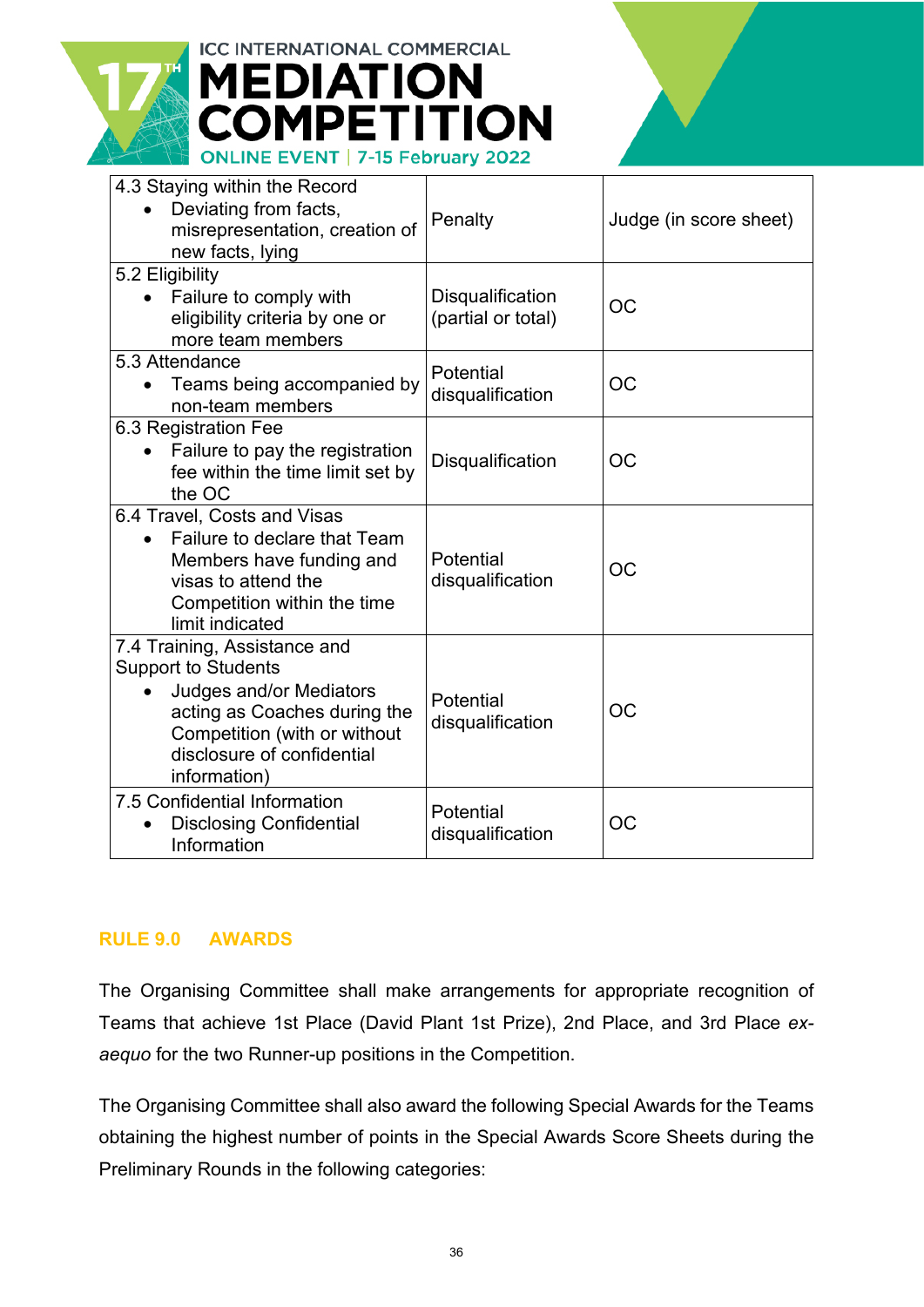![](_page_36_Picture_0.jpeg)

![](_page_36_Picture_1.jpeg)

- Distinction in the Mediation Plan
- Distinction in the Opening Statement
- Distinction in Mediation Advocacy
- Distinction in Team Work between Counsel and Client
- Distinction in the Acknowledgement of Cultural Differences
- Distinction in Relationship Building with the Other Team
- Distinction as Public Speaker
- Distinction in Creative Solution Generation
- Distinction in the Interaction with the Mediator
- Distinction for the Performance of a Team from a University Participating in the Competition for the First Time

In the event of equal points, each Team shall receive a Special Award. Special Awards may be awarded only to Teams that are not proceeding to the Final Rounds.

Each Team may be awarded a maximum of one Special Award.

Furthermore, after the Competition, the Organising Committee will issue a formal Certificate of Participation in the Competition (except in the case of disqualification) to all Team members.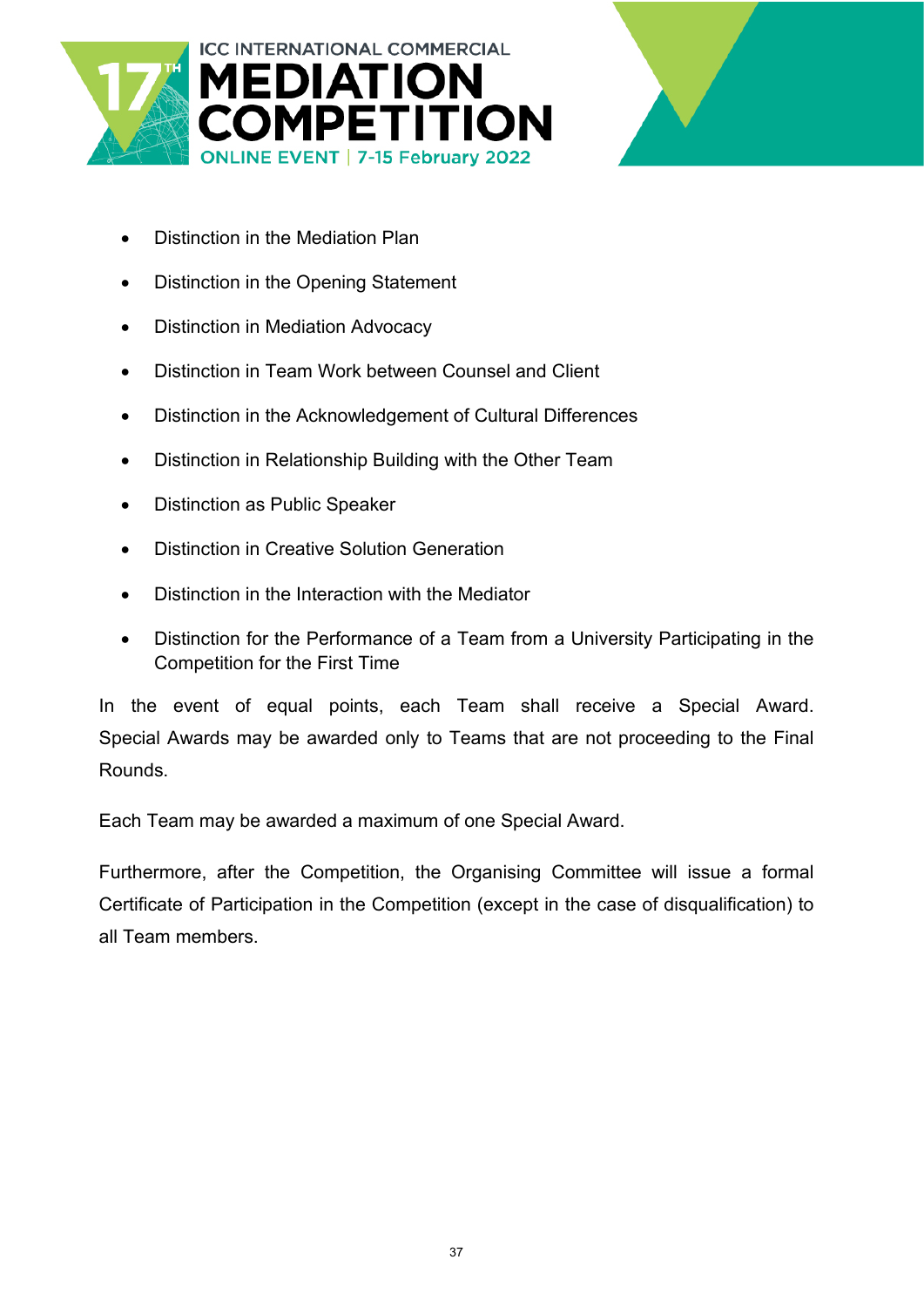![](_page_37_Picture_0.jpeg)

![](_page_37_Picture_1.jpeg)

#### <span id="page-37-1"></span><span id="page-37-0"></span>**RULE 10.0 ICC ORGANISING COMMITTEE**

### *Rule 10.1 Power to Take Additional Measures*

The Organising Committee may take other measures as are required for the orderly conduct of the Competition.

### <span id="page-37-2"></span>*Rule 10.2 Interpretation of Rules*

The Organising Committee's interpretation as to the implementation of the Rules is final and conclusive.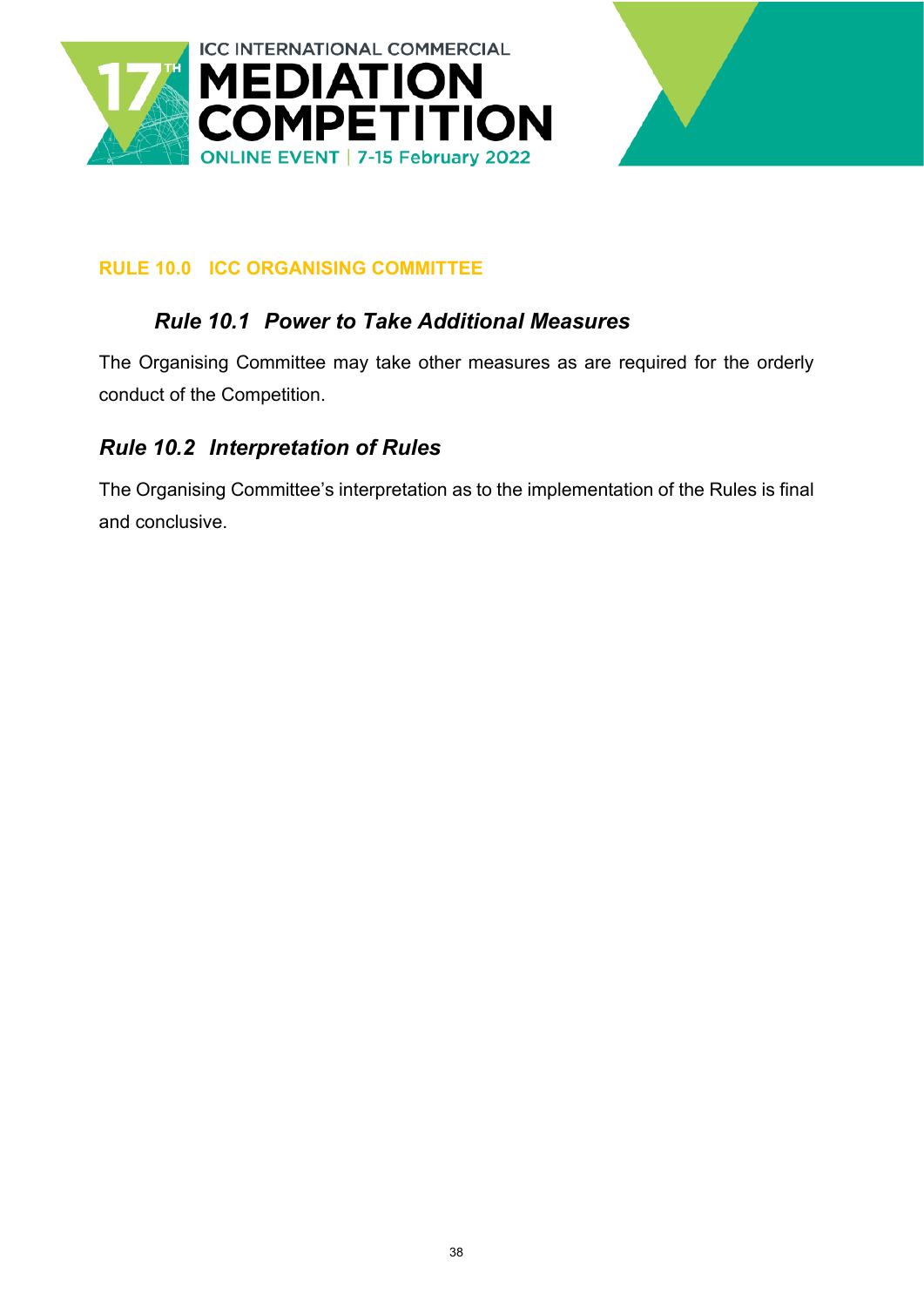![](_page_38_Picture_0.jpeg)

![](_page_38_Picture_1.jpeg)

# <span id="page-38-1"></span><span id="page-38-0"></span>*A. Mediation Score Sheet – Preliminary Rounds*

| Your full name                                                                                                  |                               |  |
|-----------------------------------------------------------------------------------------------------------------|-------------------------------|--|
|                                                                                                                 |                               |  |
| Mark the appropriate round by checking the box with $X$<br><b>Preliminary Rounds</b>                            |                               |  |
| Date and the state of the state of the state of the state of the state of the state of the state of the state o | □ Afternoon<br>$\Box$ Morning |  |
| Date                                                                                                            | □ Afternoon<br>$\Box$ Morning |  |
|                                                                                                                 |                               |  |

# **Total Points**

*Please make sure to mark all three sections:*

- 
- 1. Mediation Plan 2. Mediation Session 3. Special Award
- (for Preliminary Rounds only)

*Please double check your calculation*

| Total Mediation Plan    | -4 |  |
|-------------------------|----|--|
| Total Mediation Session | 46 |  |
| <b>Penalty Points</b>   |    |  |
| <b>FINAL SCORE</b>      | 50 |  |

*Please now indicate whether this Competing Team won or lost*: **□ Won □ Lost**

If the Competing Team on this Score Sheet has the higher number of points, this Competing Team has **won**. If the Competing Team on this Score Sheet has the lower number of points, this Competing Team has **lost**. There must be a difference of at least 1 point between the two Competing Teams. Accordingly, you cannot give the same number of points to both Competing Teams.

Signature **Executive**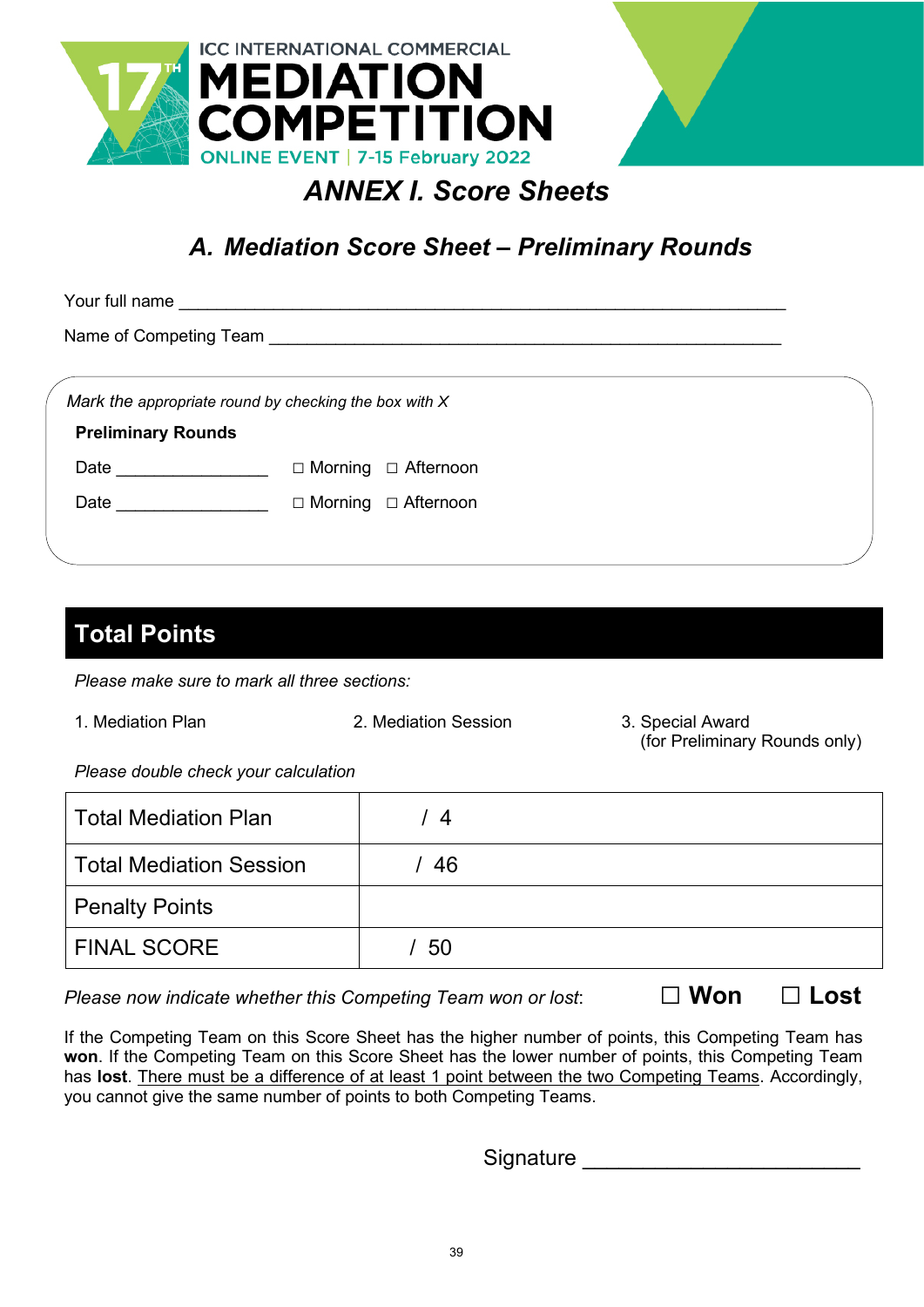![](_page_39_Picture_0.jpeg)

# *Mediation Score Sheet – Preliminary Rounds*

*Please tick one box for each criterion*

| <b>The Mediation Session:</b><br><b>Your Interests</b>                                                                                                                                                | <b>Excellent</b>                                     | <b>Very Good</b> | Good                     | <b>Satisfactory</b>      | Poor        |
|-------------------------------------------------------------------------------------------------------------------------------------------------------------------------------------------------------|------------------------------------------------------|------------------|--------------------------|--------------------------|-------------|
| <b>Opening Statement of Your Perspective</b><br>and Interests<br>Presentation of events giving rise to the<br>dispute and relevant legal considerations.                                              | 6                                                    | $\overline{4}$   | 3                        | $\overline{2}$           | 0           |
| Conveying<br>interests.<br>your<br>Showing<br>willingness to collaborate.                                                                                                                             | points                                               | points           | points                   | points                   | points      |
| Advancing Your Interests 1: Working<br><b>Through the Dispute</b>                                                                                                                                     |                                                      |                  |                          |                          |             |
| Ability to assert and advance your business<br>other interests<br>throughout<br>the<br>and<br>Mediation. Flexibility in adapting to the<br>unexpected. Where appropriate, assertion of<br>your BATNA. | $\overline{\phantom{a}}$<br>$\overline{4}$<br>points | 3<br>points      | $\overline{2}$<br>points | point                    | 0<br>points |
| <b>Advancing Your Interests 2: Consistency</b><br>with Your Confidential Information                                                                                                                  |                                                      |                  |                          |                          |             |
| Ability to advance your business and other<br>throughout<br>Mediation<br>interests<br>the<br>Confidential<br>consistent<br>with<br>your<br>Information.                                               | $\overline{4}$<br>points                             | 3<br>points      | $\overline{2}$<br>points | 1<br>point               | 0<br>points |
| <b>Team Work: Counsel &amp; Client</b>                                                                                                                                                                |                                                      |                  |                          |                          |             |
| Working together as a team, effectively<br>communicating with each other, sharing<br>responsibility appropriately and providing<br>mutual backup.                                                     | 6<br>points                                          | 4<br>points      | 3<br>points              | $\overline{2}$<br>points | points      |

**Sub – total \_\_\_\_\_\_\_\_/ 20**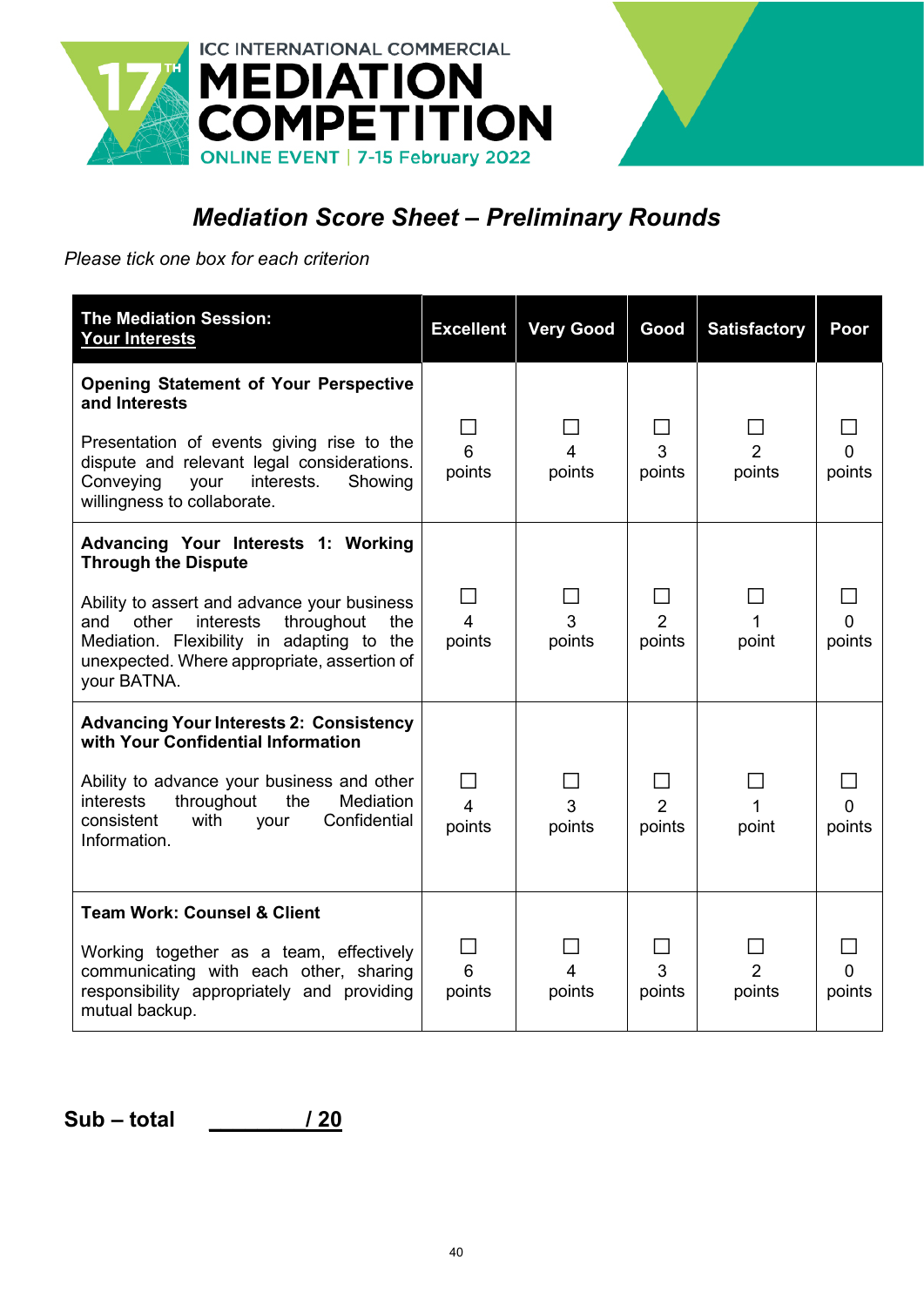![](_page_40_Picture_0.jpeg)

![](_page_40_Picture_1.jpeg)

# *Mediation Score Sheet – Preliminary Rounds*

*Please tick one box for each criterion*

| <b>The Mediation Session:</b><br><b>Working with the other Party</b>                                                                                                                                                 | <b>Excellent</b> | <b>Very Good</b> | Good        | <b>Satisfactory</b>      | Poor        |
|----------------------------------------------------------------------------------------------------------------------------------------------------------------------------------------------------------------------|------------------|------------------|-------------|--------------------------|-------------|
| <b>Information Gathering and Ascertaining</b><br>the Other Party's Interests<br>Seeking<br>relevant information<br>and<br>to<br>understand the other Party's interests.<br>Demonstration of active listening skills. | 6<br>points      | 4<br>points      | 3<br>points | 2<br>points              | points      |
| Seeking to Collaborate with the Other<br>Party<br>Taking initiatives to build a problem-solving<br>relationship with the other Party. Making<br>appropriate strategic decisions on what to<br>disclose or not.       | 6<br>points      | 4<br>points      | 3<br>points | $\overline{2}$<br>points | 0<br>points |
| <b>Working Together to Develop Options</b><br>Generation of a range of options designed to<br>meet your own and the other Party's<br>interests, without premature evaluation.                                        | 6<br>points      | 4<br>points      | 3<br>points | $\mathcal{P}$<br>points  | O<br>points |

| <b>The Mediation Session:</b><br><b>Working with the Mediator</b>                                                                                                                                                  | <b>Excellent</b> | Very Good   | Good   | <b>Satisfactory</b> | Poor   |
|--------------------------------------------------------------------------------------------------------------------------------------------------------------------------------------------------------------------|------------------|-------------|--------|---------------------|--------|
| <b>Making Good Use of the Mediator</b><br>Appropriate use of the Mediator's assistance<br>Mediator's<br>and<br>the<br>response to<br>interventions. Generally, working with the<br>Mediator in a constructive way. | 8<br>points      | 6<br>points | points | points              | points |

**Sub – total \_\_\_\_\_\_\_\_/ 26**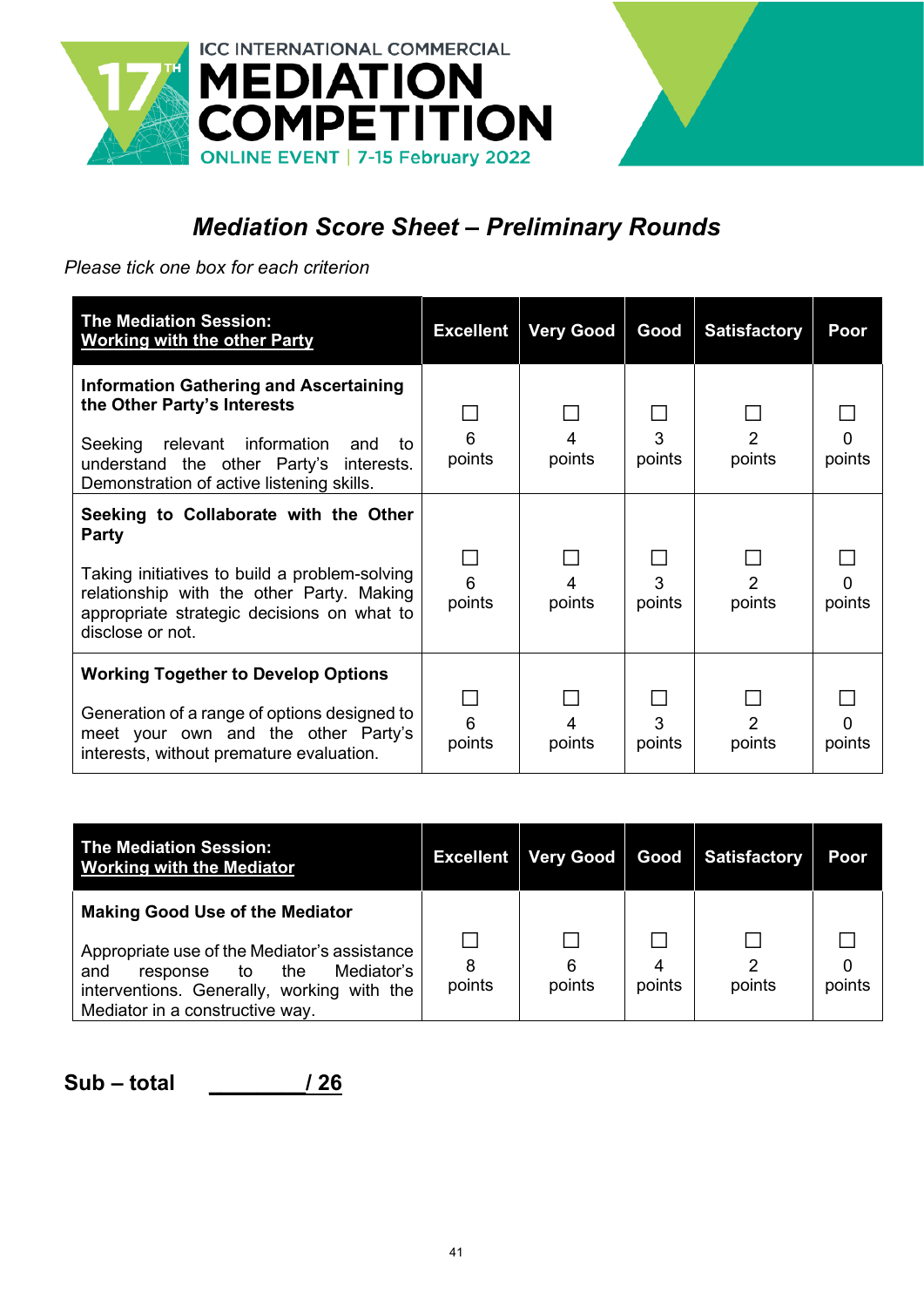![](_page_41_Picture_0.jpeg)

# <span id="page-41-0"></span>*B. Mediation Score Sheet – Final Rounds*

Your full name \_\_\_\_\_\_\_\_\_\_\_\_\_\_\_\_\_\_\_\_\_\_\_\_\_\_\_\_\_\_\_\_\_\_\_\_\_\_\_\_\_\_\_\_\_\_\_\_\_\_\_\_\_\_\_\_\_\_\_\_\_\_\_\_

Name of Competing Team **Example 20** and the control of  $\sim$ 

*Mark the appropriate round by checking the box with X*

**Semi Finals**

Date\_\_\_\_\_\_\_\_\_\_\_\_\_\_\_ □ Afternoon

**Final**

Date □ △ Afternoon

# **Total Points**

*Please double check your calculation*

| Total Mediation Session | 46 |
|-------------------------|----|
| Penalty Points          |    |
| <b>FINAL SCORE</b>      | 46 |

*Please now indicate whether this Competing Team won or lost*: **□ Won □ Lost**

If the Competing Team on this Score Sheet has the higher number of points, this Competing Team has **won**. If the Competing Team on this Score Sheet has the lower number of points, this Competing Team has **lost**. There must be a difference of at least 1 point between the two Competing Teams. Accordingly, you cannot give the same number of points to both Competing Teams.

Signature \_\_\_\_\_\_\_\_\_\_\_\_\_\_\_\_\_\_\_\_\_\_\_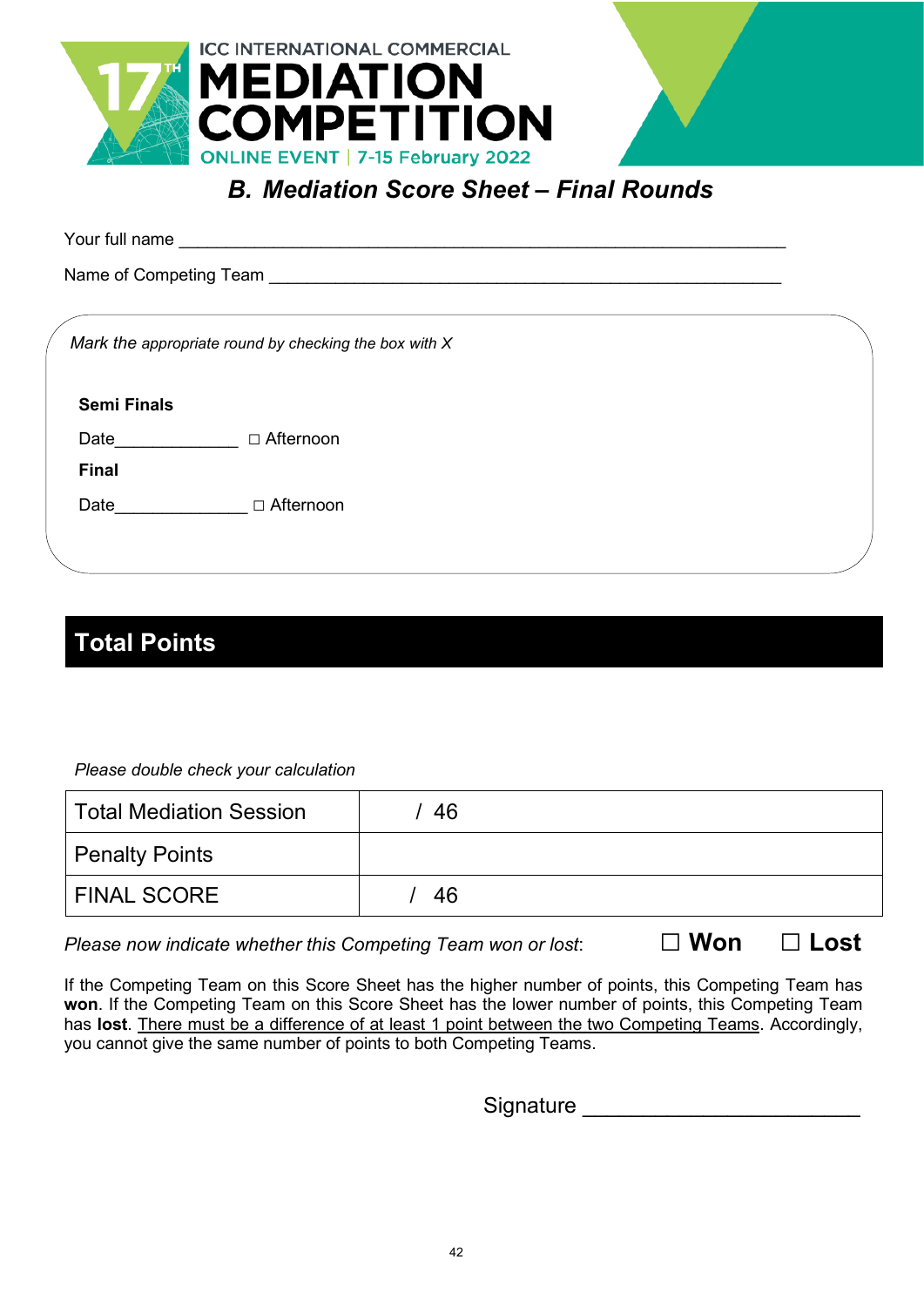![](_page_42_Picture_0.jpeg)

# *Mediation Score Sheet – Final Rounds*

#### *Please tick one box for each criterion*

| <b>The Mediation Session:</b><br><b>Your Interests</b>                                                                                                                                                                                                                        | <b>Excellent</b>                           | <b>Very Good</b>         | Good                     | <b>Satisfactory</b>      | Poor        |
|-------------------------------------------------------------------------------------------------------------------------------------------------------------------------------------------------------------------------------------------------------------------------------|--------------------------------------------|--------------------------|--------------------------|--------------------------|-------------|
| <b>Opening Statement of Your Perspective</b><br>and Interests<br>Presentation of events giving rise to the<br>dispute and relevant legal considerations.<br>Conveying<br>interests.<br>your<br>Showing<br>willingness to collaborate.                                         | 6<br>points                                | $\overline{4}$<br>points | 3<br>points              | $\overline{2}$<br>points | 0<br>points |
| Advancing Your Interests 1: Working<br><b>Through the Dispute</b><br>Ability to assert and advance your business<br>interests<br>throughout<br>other<br>the<br>and<br>Mediation. Flexibility in adapting to the<br>unexpected. Where appropriate, assertion of<br>your BATNA. | $\blacksquare$<br>$\overline{4}$<br>points | 3<br>points              | $\overline{2}$<br>points | 1<br>point               | 0<br>points |
| <b>Advancing Your Interests 2: Consistency</b><br>with Your Confidential Information<br>Ability to advance your business and other<br>throughout<br>the<br>Mediation<br>interests<br>consistent<br>with<br>Confidential<br>your<br>Information.                               | $\overline{4}$<br>points                   | 3<br>points              | $\overline{2}$<br>points | 1<br>point               | 0<br>points |
| <b>Team Work: Counsel &amp; Client</b><br>Working together as a team, effectively<br>communicating with each other, sharing<br>responsibility appropriately and providing<br>mutual backup.                                                                                   | 6<br>points                                | 4<br>points              | 3<br>points              | $\overline{2}$<br>points | 0<br>points |

**Sub – total \_\_\_\_\_\_\_\_/ 20**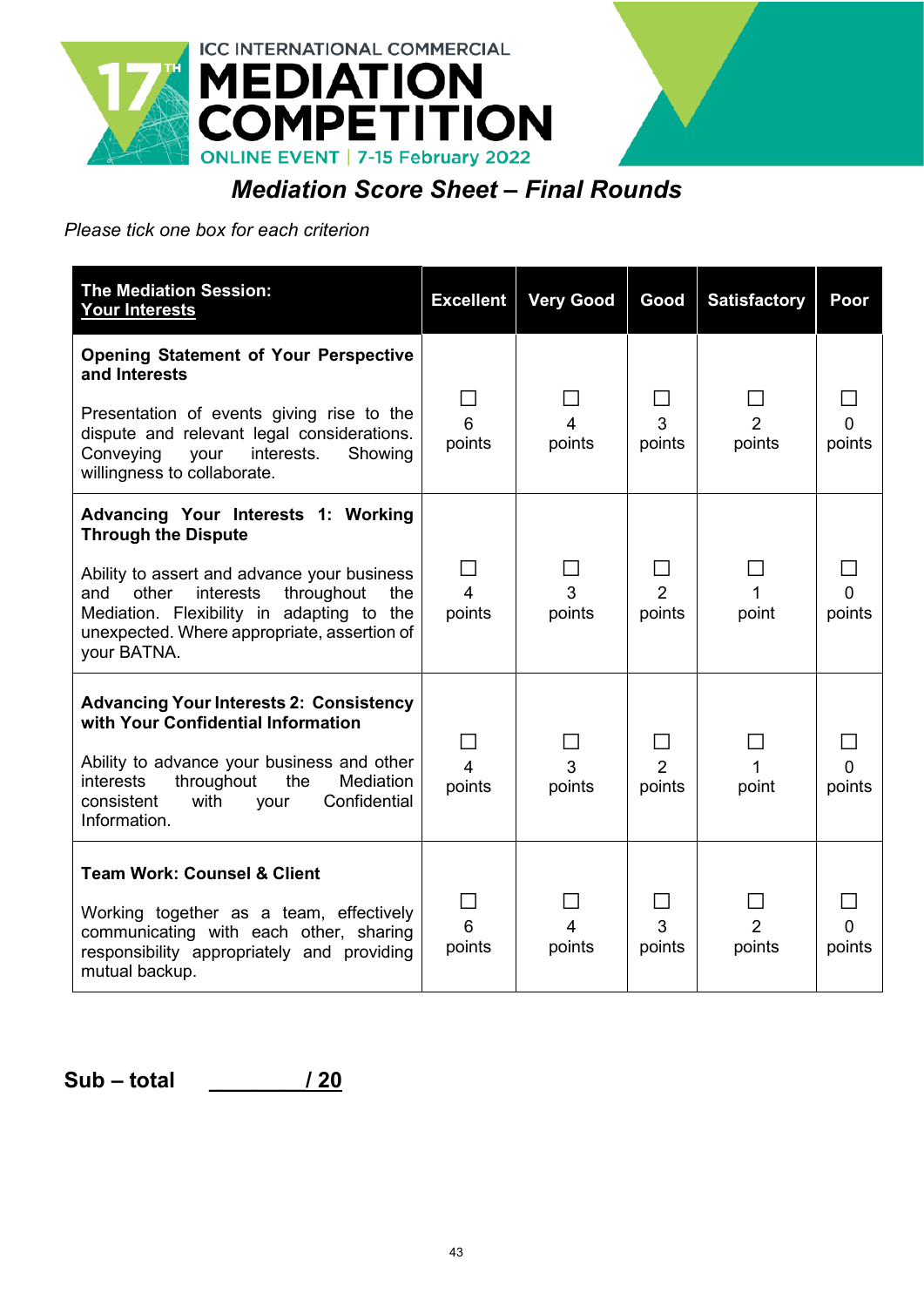![](_page_43_Picture_0.jpeg)

![](_page_43_Picture_1.jpeg)

# *Mediation Score Sheet – Final Rounds*

*Please tick one box for each criterion*

| <b>The Mediation Session:</b><br><b>Working with the other Party</b>                                                                                                                                                 | <b>Excellent</b> | <b>Very Good</b> | Good        | <b>Satisfactory</b>      | Poor               |
|----------------------------------------------------------------------------------------------------------------------------------------------------------------------------------------------------------------------|------------------|------------------|-------------|--------------------------|--------------------|
| <b>Information Gathering and Ascertaining</b><br>the Other Party's Interests<br>Seeking<br>relevant information<br>and<br>to<br>understand the other Party's interests.<br>Demonstration of active listening skills. | 6<br>points      | points           | 3<br>points | $\mathcal{P}$<br>points  | points             |
| Seeking to Collaborate with the Other<br>Party<br>Taking initiatives to build a problem-solving<br>relationship with the other Party. Making<br>appropriate strategic decisions on what to<br>disclose or not.       | 6<br>points      | 4<br>points      | 3<br>points | $\overline{2}$<br>points | $\Omega$<br>points |
| <b>Working Together to Develop Options</b><br>Generation of a range of options designed to<br>meet your own and the other Party's<br>interests, without premature evaluation.                                        | 6<br>points      | points           | 3<br>points | $\mathcal{P}$<br>points  | O<br>points        |

| <b>The Mediation Session:</b><br><b>Working with the Mediator</b>                                                                                                                                               | <b>Excellent</b> | <b>Very Good</b> | Good   | <b>Satisfactory</b> | Poor   |
|-----------------------------------------------------------------------------------------------------------------------------------------------------------------------------------------------------------------|------------------|------------------|--------|---------------------|--------|
| <b>Making Good Use of the Mediator</b><br>Appropriate use of the Mediator's assistance<br>Mediator's<br>response to the<br>and<br>interventions. Generally, working with the<br>Mediator in a constructive way. | 8<br>points      | 6<br>points      | points | っ<br>points         | points |

**Sub – total \_\_\_\_\_\_\_\_/ 26**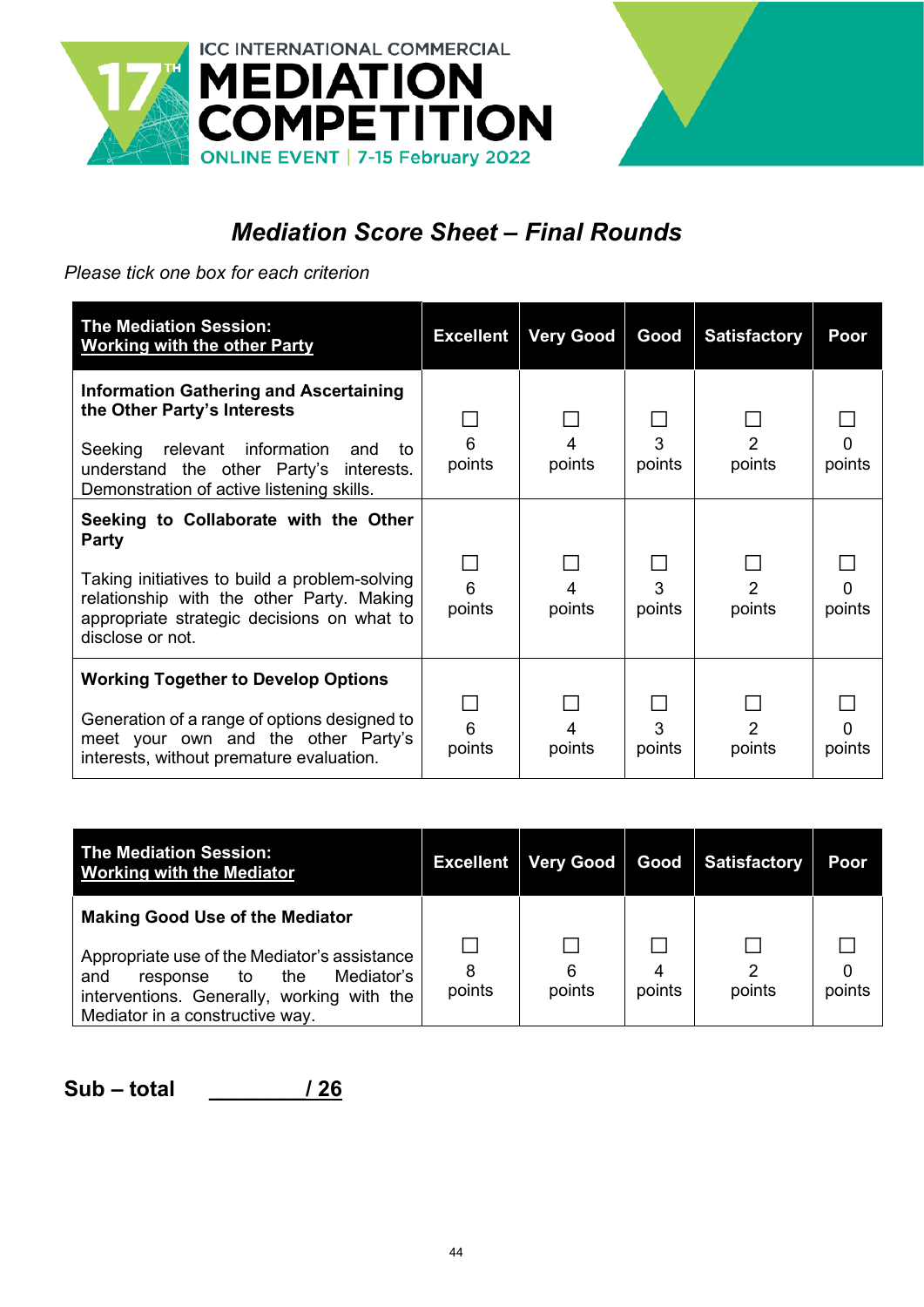![](_page_44_Picture_0.jpeg)

# <span id="page-44-0"></span>*C.Special Award Score Sheet – Preliminary Rounds*

*Please evaluate both Competing Teams on all the categories. Points attributed in this Special Award Score Sheet only count for the attribution of Special Awards and do not affect the result of the round, nor the progression of the Team in future rounds. The two Teams can be scored independently and there is no requirement to give a different number of points to each of them.*

Your full name

Name of Competing Team

|                                                                                                                                                                                                                                                                             | 3 points<br><b>This Team</b><br>showed<br>excellent skills<br>in this area. | 2 points<br><b>This Team</b><br>showed very<br>good skills<br>in this area. | 1 point<br><b>This Team</b><br>showed above<br>average<br>skills in this<br>area. | 0 points<br><b>This Team</b><br>showed<br>average<br>skills in this<br>area |
|-----------------------------------------------------------------------------------------------------------------------------------------------------------------------------------------------------------------------------------------------------------------------------|-----------------------------------------------------------------------------|-----------------------------------------------------------------------------|-----------------------------------------------------------------------------------|-----------------------------------------------------------------------------|
| <b>Distinction in the Mediation Plan</b>                                                                                                                                                                                                                                    |                                                                             |                                                                             |                                                                                   |                                                                             |
| <b>Distinction in the Opening</b><br><b>Statement</b>                                                                                                                                                                                                                       |                                                                             |                                                                             |                                                                                   |                                                                             |
| <b>Distinction in the Mediation</b><br><b>Advocacy</b>                                                                                                                                                                                                                      |                                                                             |                                                                             |                                                                                   |                                                                             |
| <b>Distinction in the Team Work</b><br>between Counsel and Client                                                                                                                                                                                                           |                                                                             |                                                                             |                                                                                   |                                                                             |
| <b>Distinction in the</b><br><b>Acknowledgement of Cultural</b><br><b>Differences</b>                                                                                                                                                                                       |                                                                             |                                                                             |                                                                                   |                                                                             |
| <b>Distinction in Relationship</b><br><b>Building with the Other Team</b>                                                                                                                                                                                                   |                                                                             |                                                                             |                                                                                   |                                                                             |
| <b>Distinction as Public Speaker</b>                                                                                                                                                                                                                                        |                                                                             |                                                                             |                                                                                   |                                                                             |
| <b>Distinction in Creative Solution</b><br>Generation                                                                                                                                                                                                                       |                                                                             |                                                                             |                                                                                   |                                                                             |
| Distinction in Interaction with the<br><b>Mediator</b>                                                                                                                                                                                                                      |                                                                             |                                                                             |                                                                                   |                                                                             |
| Distinction for the performance of<br>a Team from a University<br><b>Participating in the Competition</b><br>for the First Time (reference is to a<br>list of first-time participating<br>universities identified by the<br><b>Organising Committee) (If</b><br>applicable) |                                                                             |                                                                             |                                                                                   |                                                                             |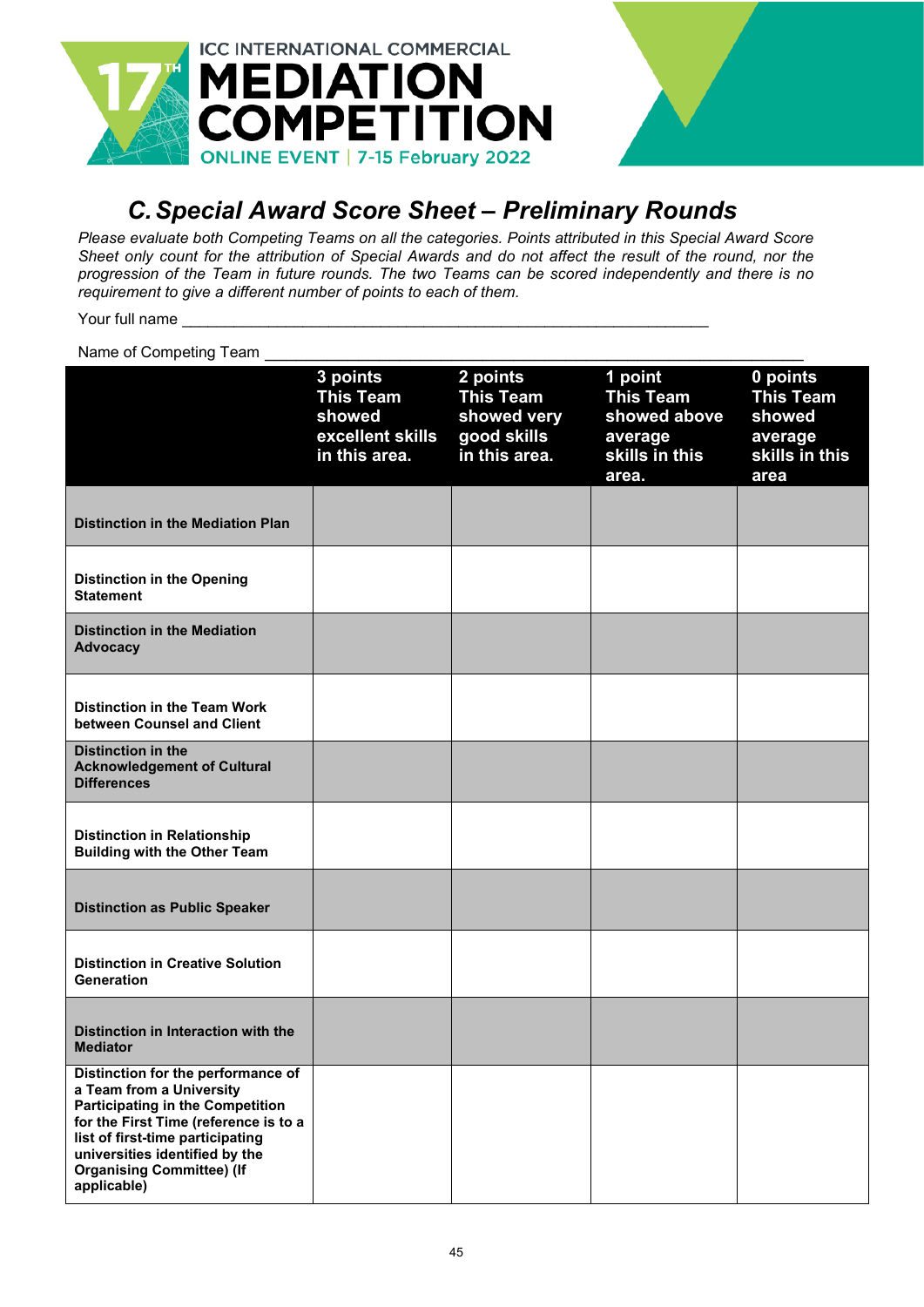![](_page_45_Picture_0.jpeg)

![](_page_45_Picture_1.jpeg)

# *D.Mediation Plan Score Sheet*

<span id="page-45-0"></span>*Please tick one box for each criterion (for detailed information concerning the scoring sections please see Annex II.C.)*

Your full name \_\_\_\_\_\_\_\_\_\_\_\_\_\_\_\_\_\_\_\_\_\_\_\_\_\_\_\_\_\_\_\_\_\_\_\_\_\_\_\_\_\_\_\_\_\_\_\_\_\_\_\_\_

Name of Competing Team \_\_\_\_\_\_\_\_\_\_\_\_\_\_\_\_\_\_\_\_\_\_\_\_\_\_\_\_\_\_\_\_\_\_\_\_\_\_\_\_\_\_\_\_

Date and time \_\_\_\_\_\_\_\_\_\_\_\_\_\_\_\_\_\_\_\_\_\_\_\_\_\_\_\_\_\_\_\_\_\_\_\_\_\_\_\_\_\_\_\_\_\_\_\_\_\_\_\_\_

| The Mediation Plan describes a team's:                                                                                                               | <b>Excellent</b><br>6 points | <b>Satisfactory</b><br>3 points | Poor<br>0 points |
|------------------------------------------------------------------------------------------------------------------------------------------------------|------------------------------|---------------------------------|------------------|
| <b>Mediation Strategy: What is the Team's</b><br>strategy, including its goals, objectives<br>and its likely success, for resolving the<br>conflict? |                              |                                 |                  |
| The Mediation Plan defines:                                                                                                                          | <b>Excellent</b><br>2 points | <b>Satisfactory</b><br>1 point  | Poor<br>0 points |
| Division of responsibilities and tactics<br>between the Client and Counsel during<br>the Mediation Session.                                          |                              |                                 |                  |
| The Team's underlying interests                                                                                                                      |                              |                                 |                  |
| <b>The Team's BATNA</b>                                                                                                                              |                              |                                 |                  |
| The other Party's likely underlying<br>interests                                                                                                     |                              |                                 |                  |
| The other Party's likely BATNA                                                                                                                       |                              |                                 |                  |
| Total:                                                                                                                                               |                              |                                 |                  |

**\*Pre-Total: /16 points**

**Result: \_\_\_\_\_\_\_\_\_\_\_\_\_\_\_\_\_\_\_\_\_\_\_\_\_\_\_\_\_\_**

**Please divide by 4 the Pre-total to obtain the result to be reported on the Mediation Score Sheet. If needed, a calculator should be available in each room.**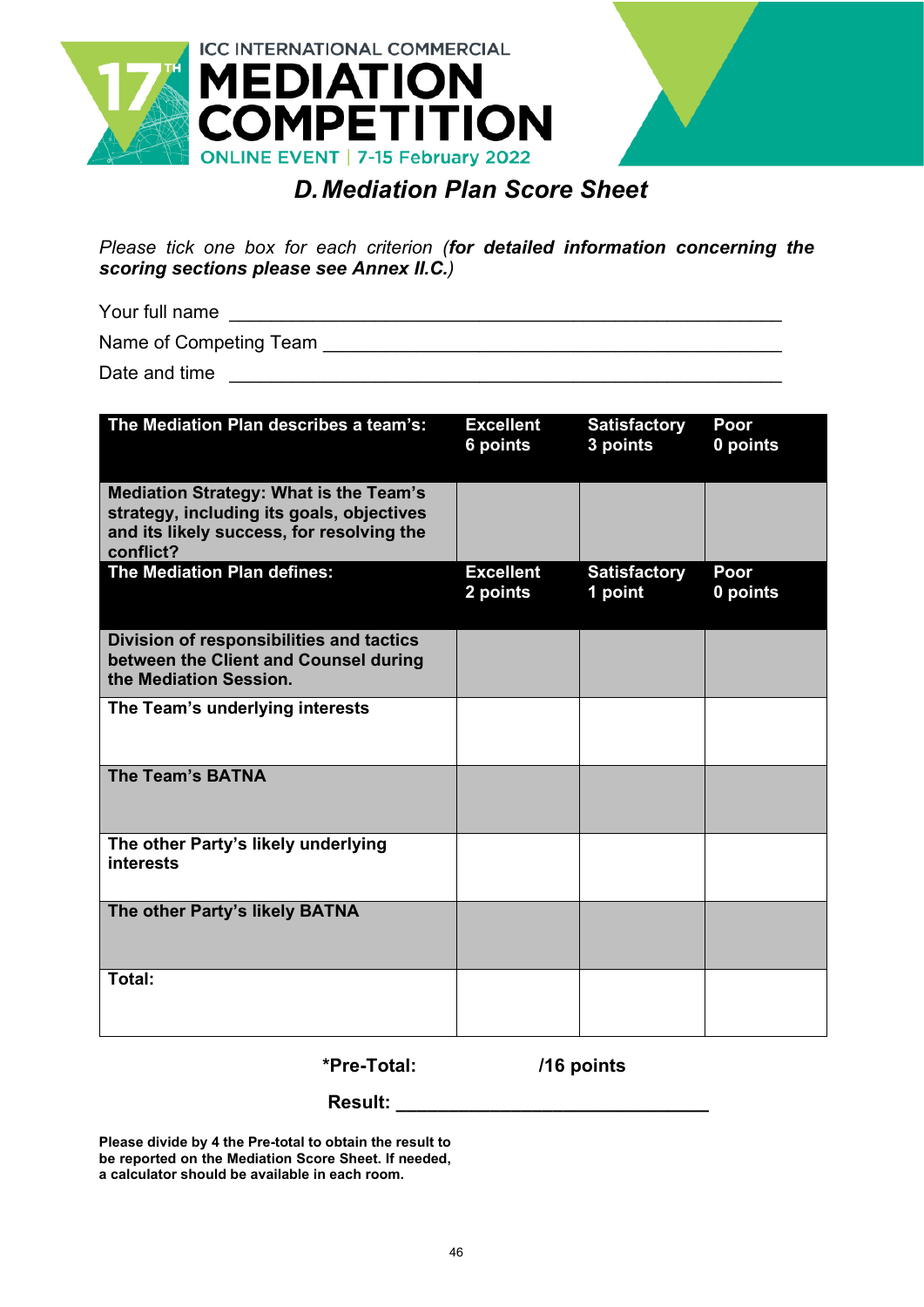![](_page_46_Picture_0.jpeg)

![](_page_46_Picture_1.jpeg)

# *ANNEX II. Instructions for Participants*

# *A. Rules*

<span id="page-46-1"></span><span id="page-46-0"></span>Please review the Rules carefully including all Annexes. Please prepare well so that you fully understand what is required of you.

# *B. Mediator*

<span id="page-46-2"></span>Please do remember that the Competition is a mediation one, not a negotiation one, so do "use" the Mediator.

# *C. Mediation Plan*

<span id="page-46-3"></span>Pursuant to Rule 3 of the Rules, each Competing Team must provide the Organising Committee **on or before 23 January 2022** with copies of its finalised Mediation Plans for the Preliminary Rounds (with a copy of the Brief Biographies attached). Following submission to the Organising Committee, Competing Teams will not be permitted to modify their Mediation Plans.

The Mediation Plan is crucial to a Competing Team's preparation for the Mediation. In it, a Competing Team sets out its underlying interests, goals and strategies, defines its best alternative to a negotiated agreement (BATNA), and also reflects on the other Party's possible interests and BATNA. In so doing, the Competing Team works closely through the Problem, and, by putting its ideas down in precise form in writing, the Competing Team makes sure it has a clear understanding of the Problem and its own stake in it, as well as what might matter to the other Party. The Mediation Plan is seen as a basis for effective preparation rather than a substantive part of the formal Competition scoring, where it scores just 8%. The Mediation Plan is a way for Competing Teams to ensure that they are well prepared and thus improve their performance. Please note that Judges read and score the Mediation Plans before the Mediation begins, and the impression these make will influence the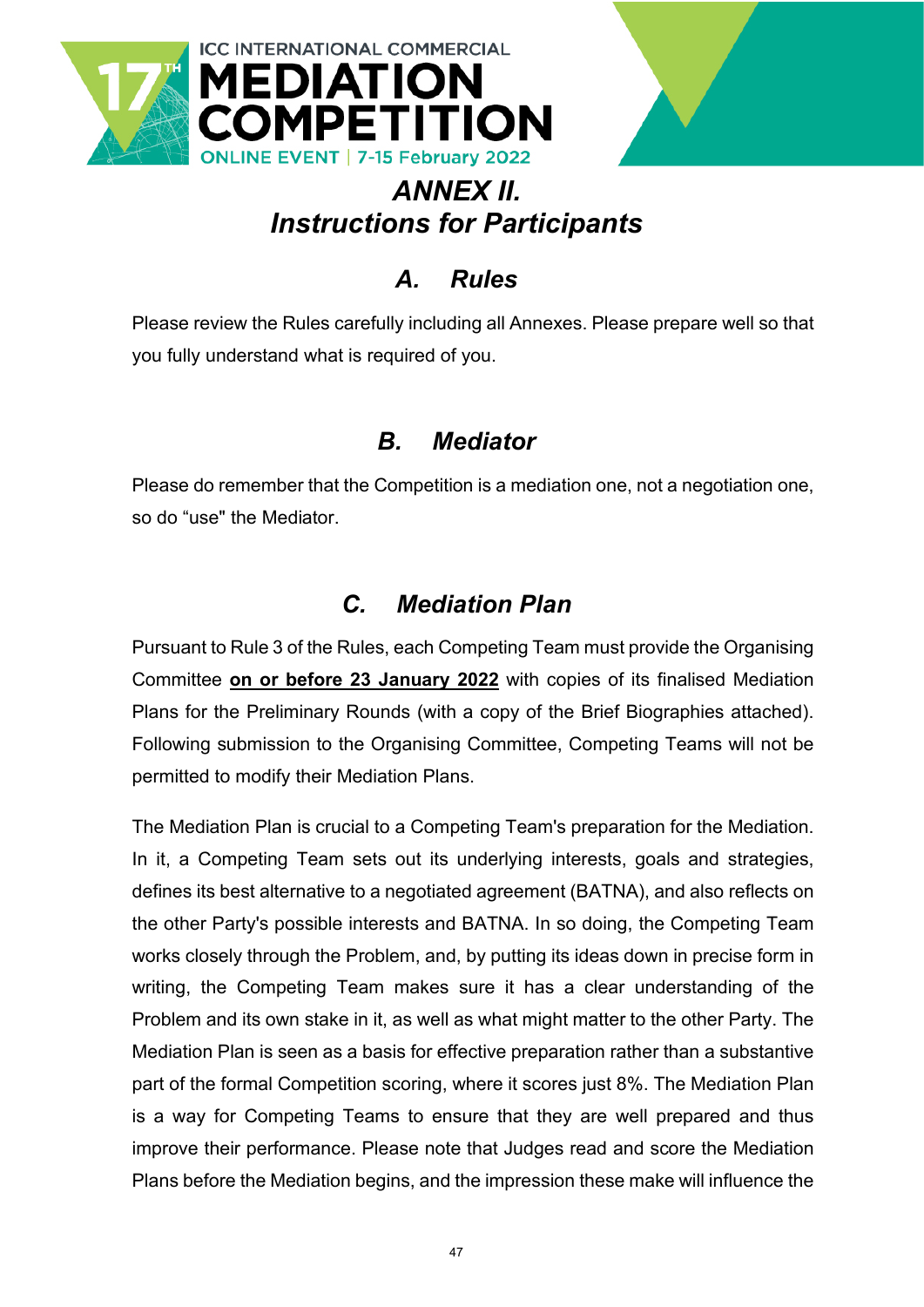![](_page_47_Picture_0.jpeg)

way Judges perceive a Competing Team's preparation. A professional, complete, effectively presented and well-formatted Mediation Plan makes a difference.

The Mediation Plan for each Mediation Session during the Preliminary Rounds must be no more than 2 pages in 12-point, Arial font, 1.5 spacing and will not be accepted by the Organising Committee if it does not comply with this format.

Two copies on paper of the Mediation Plan (with a copy of the Brief Biographies attached to each) must be provided by the Competing Teams and handed to the Mediation Session Supervisor at the start of each Mediation Session during the Preliminary Rounds.

The Mediation Plan should contain a brief evaluation under each of the following headings:

- 1. Mediation Strategy: what is the Competing Team's strategy including its goals, objectives and its likely success for achieving a good outcome;
- 2. Division of responsibilities and tactics between Client and Counsel during the Mediation. Explain how the Competing Team plans to share responsibilities between Counsel and Client in the Mediation. Explain why the Competing Team chose the particular responsibility sharing by reference to the Problem;
- 3. The Competing Team's underlying interests describe the interests that the Party plans to advance in the Mediation Session by reference to the Problem;
- 4. The Competing Team's BATNA;
- 5. The other Party's likely underlying interests describe the likely interests of the other Party by reference to the Problem;
- 6. The other Party's likely BATNA describe the likely BATNA of the other party by reference to the Problem.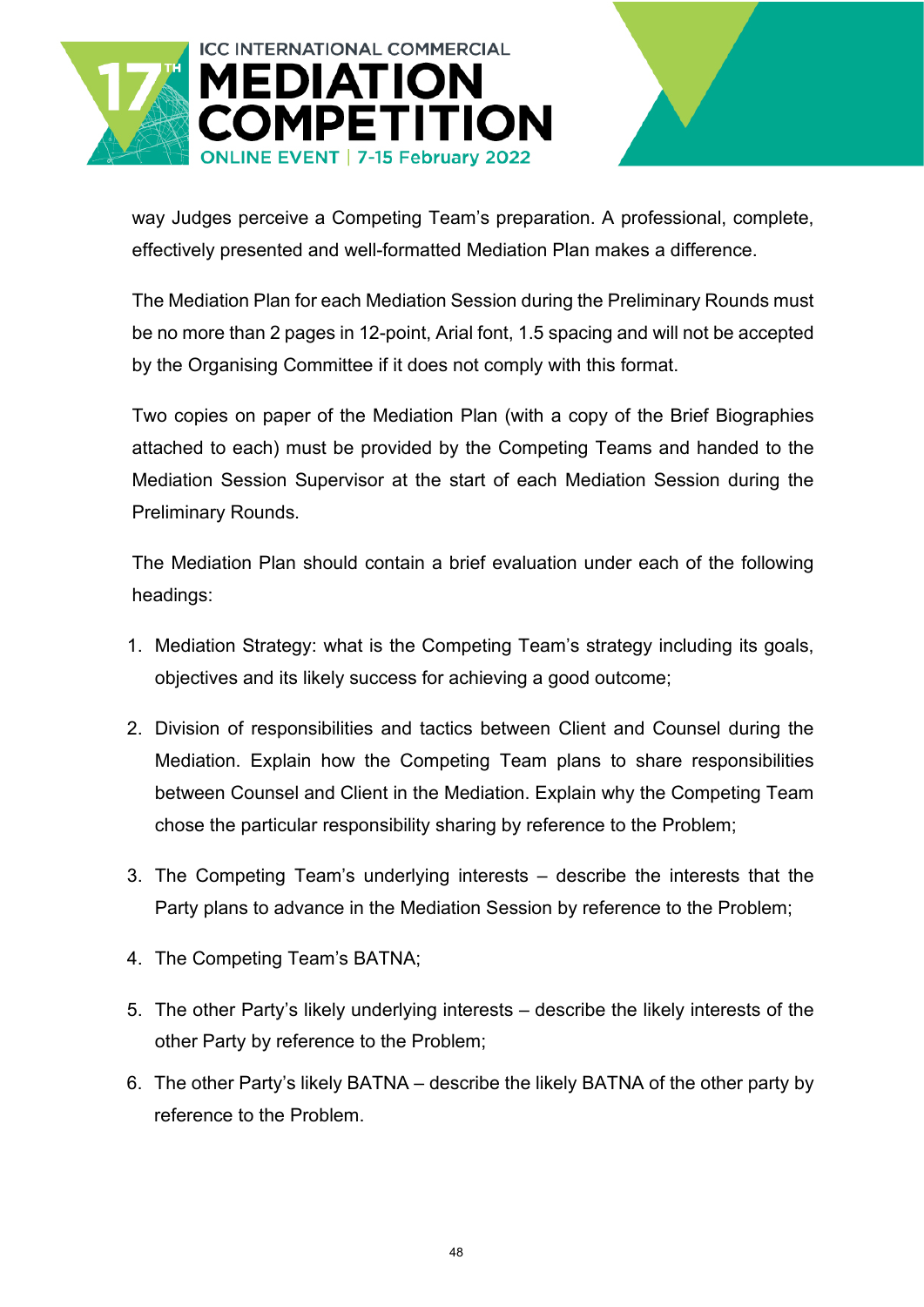![](_page_48_Picture_0.jpeg)

A "strategy" refers to the overall approach taken to achieve a good outcome whereas a "tactic" refers to specific action used to try to achieve or advance the strategy.

For the Final Rounds (Semi-Finals, and Final) Mediation Plans are not required.

# *D. Feedback Session*

<span id="page-48-0"></span>Participants are advised that Judges and Mediators are invited to share their observations and constructive criticism with Competing Teams about their performance in the Mediation during the feedback session.

Judges have been instructed that they are to give feedback in accordance with the Judges' and Mediators' feedback guidelines in Annex IV.C and Annex III.C respectively. Under no circumstances will such feedback be used by a Judge or a Mediator to denigrate a Competing Team.

# *E. Staying within the Record*

<span id="page-48-1"></span>Rule 4.3 "Staying within the Record" sets out the limit of the additional information which is not included in the Problems that can be used by the Competing Teams during the Mediation.

Indeed, Competing Teams are discouraged from carrying out research as problems are self-contained and excessive research could distract their attention from the preparation for the actual Mediation. An excessive use of additional information during the Mediation can also be counterproductive for the Competing Teams, and may draw the Competing Teams beyond the scope of the Competition.

Nevertheless, doing *some* research of real facts related to the Problems is permitted if it helps the Mediation move forward and the Competing Teams to achieve a good outcome.

Judges have complete discretion in evaluating whether the Teams comply with Rule 4.3.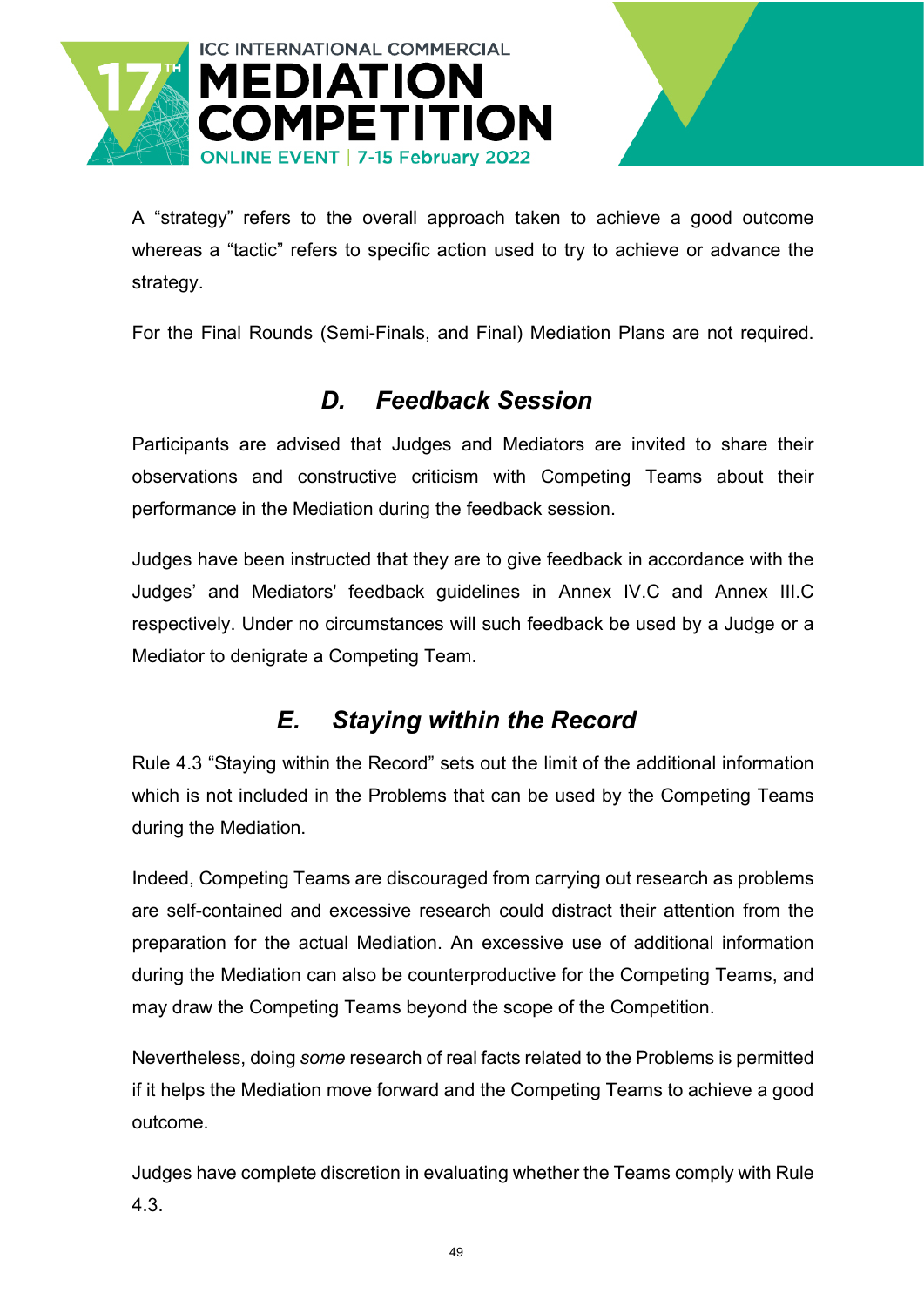![](_page_49_Picture_0.jpeg)

![](_page_49_Picture_1.jpeg)

# *ANNEX III. Instructions for Mediators*

# *A. General Information*

<span id="page-49-1"></span><span id="page-49-0"></span>This is a mediation competition, not a negotiation competition. The aim is to demonstrate today's best practise in international commercial mediation, on the part of all Competing Teams in the Mediation, as well as you as Mediator, within the constraints of the Competition, as set out below.

As Mediator in the Competition you perform the valuable role of facilitating the Teams to demonstrate their mediation skills. It is essential that the Mediators participating in the Competition adopt a consistent and uniform approach to the Mediation. With this in mind, please conduct each Mediation using the following guidelines:

- 1. How you approach your role as Mediator in the Mediation determines the quality of the learning experience that each student will have during the Competition**.** Your primary goal as a Mediator is to inspire the greatest quality of Team performance during the Competition.
- 2. Please prepare well so that you fully understand what is required of you.
- 3. In advance of the Competition, you must read the Rules including all Annexes.
- 4. In advance of the Competition, you must read the General Information (but **not**  the Confidential Information) of each of the Problems for which you have been appointed as Mediator.
- 5. You must **not** read the Competing Teams' Mediation Plans.
- 6. Your Mediator's opening statement should be less than five minutes in duration. For the purpose and content of your opening statement please refer to B below.
- 7. You should encourage each Competing Team to adopt practical and realistic solutions to Problems, and to take account of financial and/or business considerations.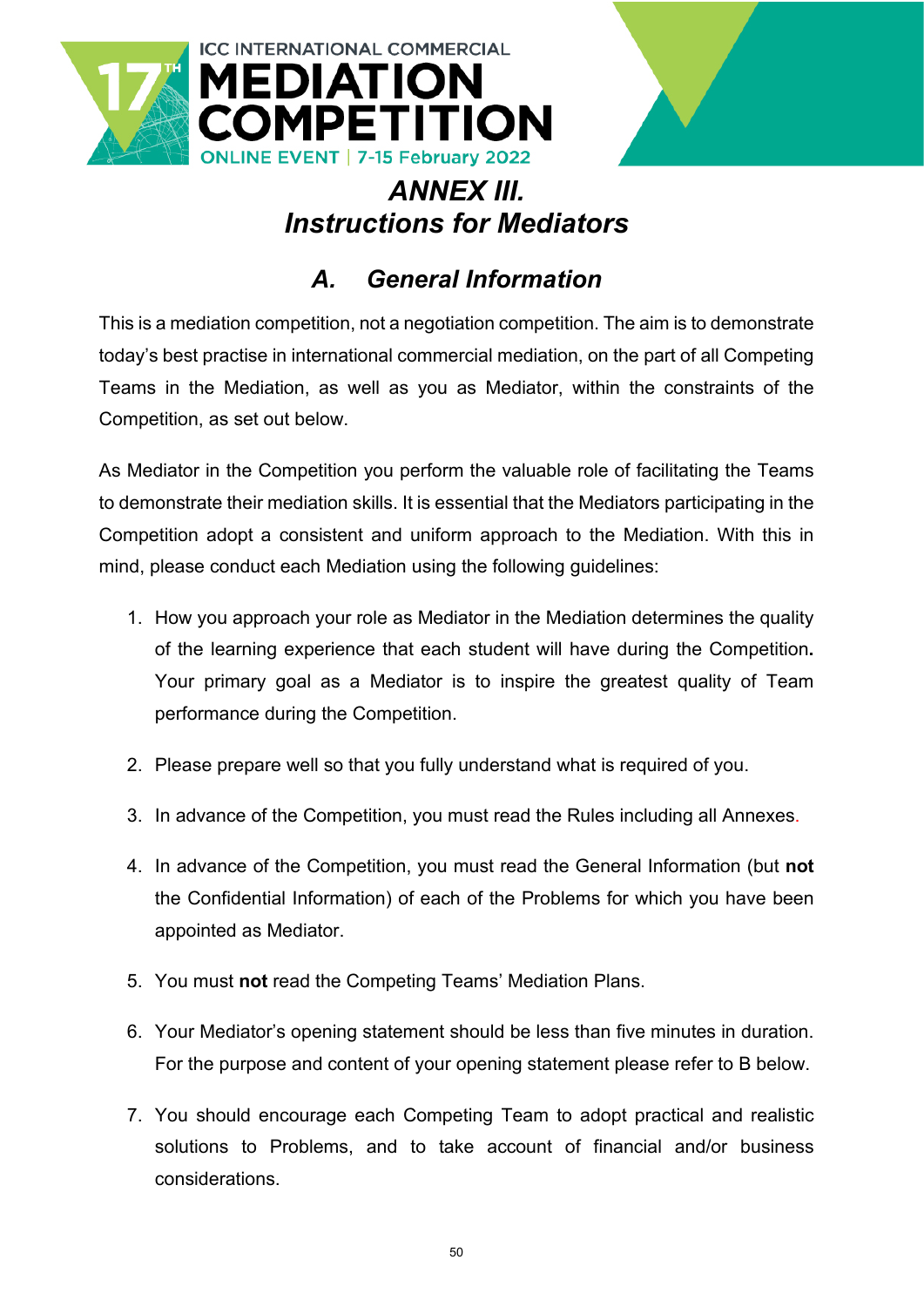![](_page_50_Picture_0.jpeg)

![](_page_50_Picture_1.jpeg)

- 8. You should encourage Competing Teams to address all important issues during the Mediation and you should discourage them from postponing "difficult" ones to imaginary future sessions.
- 9. Please note, however, that it is not the aim of a Mediation to settle all issues in dispute but to progress towards acceptable and realistic solutions.
- 10. As set out in B below, you are requested to adopt a facilitative style during the Mediation, independent of your personal style in real life. Accordingly, you should not:
	- suggest specific options for settlement;
	- express a view as to who is right and who is wrong;
	- be directive.
- 11. Please remember that the Mediation is short and lasts only 85 minutes. During these 85 minutes the Competing Teams should be encouraged by you to exercise their skills as Parties whilst you exercise your skills as Mediator as set out more particularly in B below.
- 12. Caucuses are explained in Rule 2.1.3.

Caucusing is optional for the Competing Teams, and it is important to let the Competing Teams make their own decision as to whether or not to have a Caucus.

Even if you use a no-Caucus model of mediation in your practice or you consider that the time chosen to take a Caucus by a Competing Team is not appropriate, please allow each Competing Team to take a Caucus when requested and call for one when you consider it appropriate in accordance with Rule 2.1.3. Each Caucus should last no more than five minutes.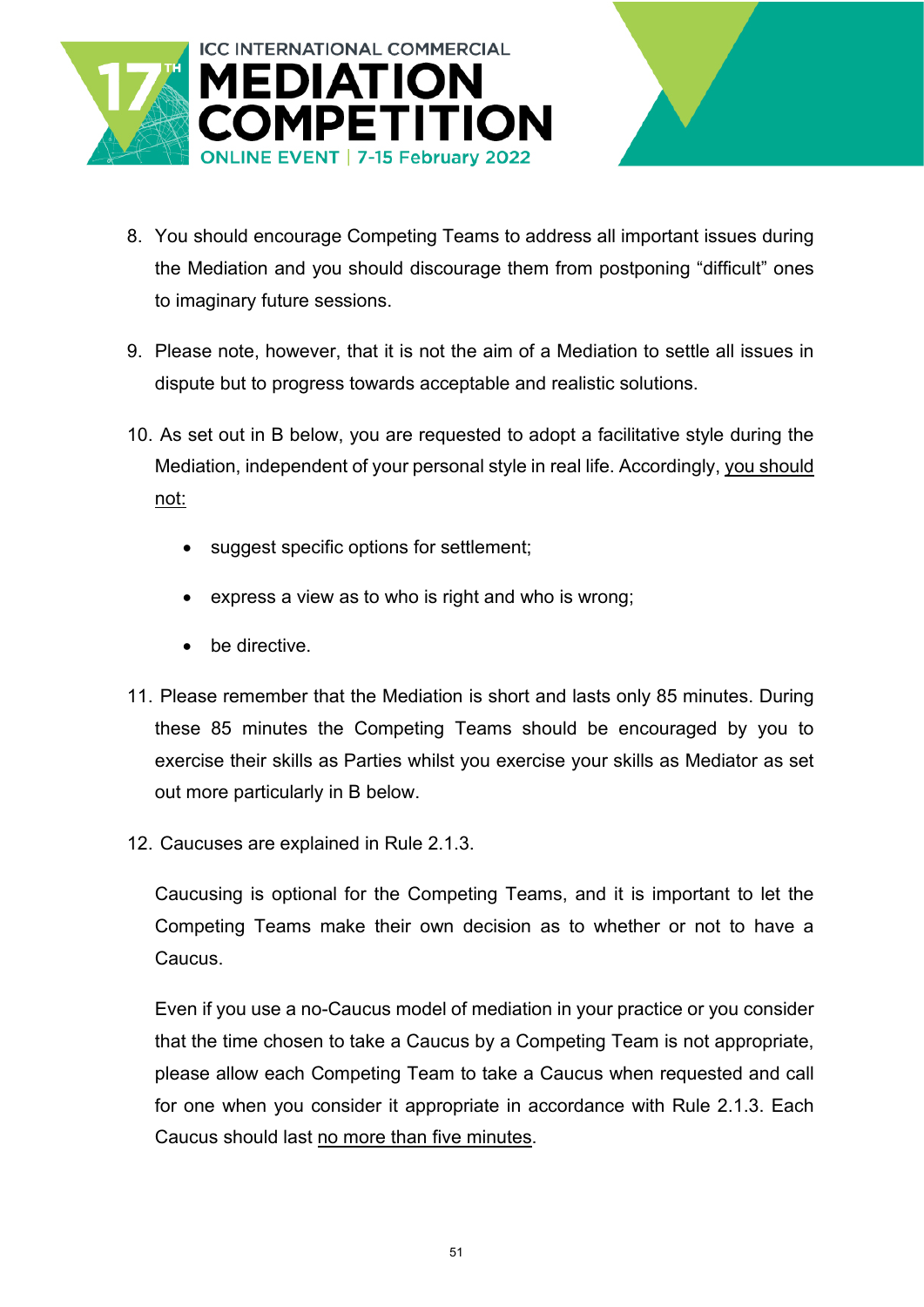![](_page_51_Picture_0.jpeg)

13. You may remain in the room while the Judges score the Mediation Plans during the Preliminary Rounds, and when they score at the end of the Mediation.

14.You should also provide feedback to the students in accordance with C below after the Judges' feedback session.

# *B. The Role of the Mediator*

<span id="page-51-0"></span>One of the learning experiences for students – and Professionals – at the Competition is the opportunity to work with and observe Mediators' different styles and approaches to mediation. While Mediators bring their personalities and experience to the Competition, it is important for them to reflect on how to ensure that the way they conduct mediations will enable students to show their skills and to have the best possible experience.

The key is giving the students space to show their own skills. This means that Mediators will take a facilitative approach, refraining from making proposals on the substance of the dispute. It also means that Mediators will take an approach to process that takes into account what students have prepared for and are expecting.

Students and Coaches are working with the Competition Score Sheet in mind. This gives Teams points for advancing their interests and for collaborating with the other side. It reflects interests-based and collaborative mediation process, for which students have prepared. Students are expected therefore to show many of the skills that Mediators usually bring to mediation, including working on interests, active listening, and making suggestions on the mediation process. So that they can do this, it is important that Mediators allow them the space and time in the process.

As a guideline, (perhaps) Mediators should wait to see if students make process suggestions before making them themselves. These will include suggestions on agenda setting, visualisation, what to talk about next, summarising and also Caucus. At the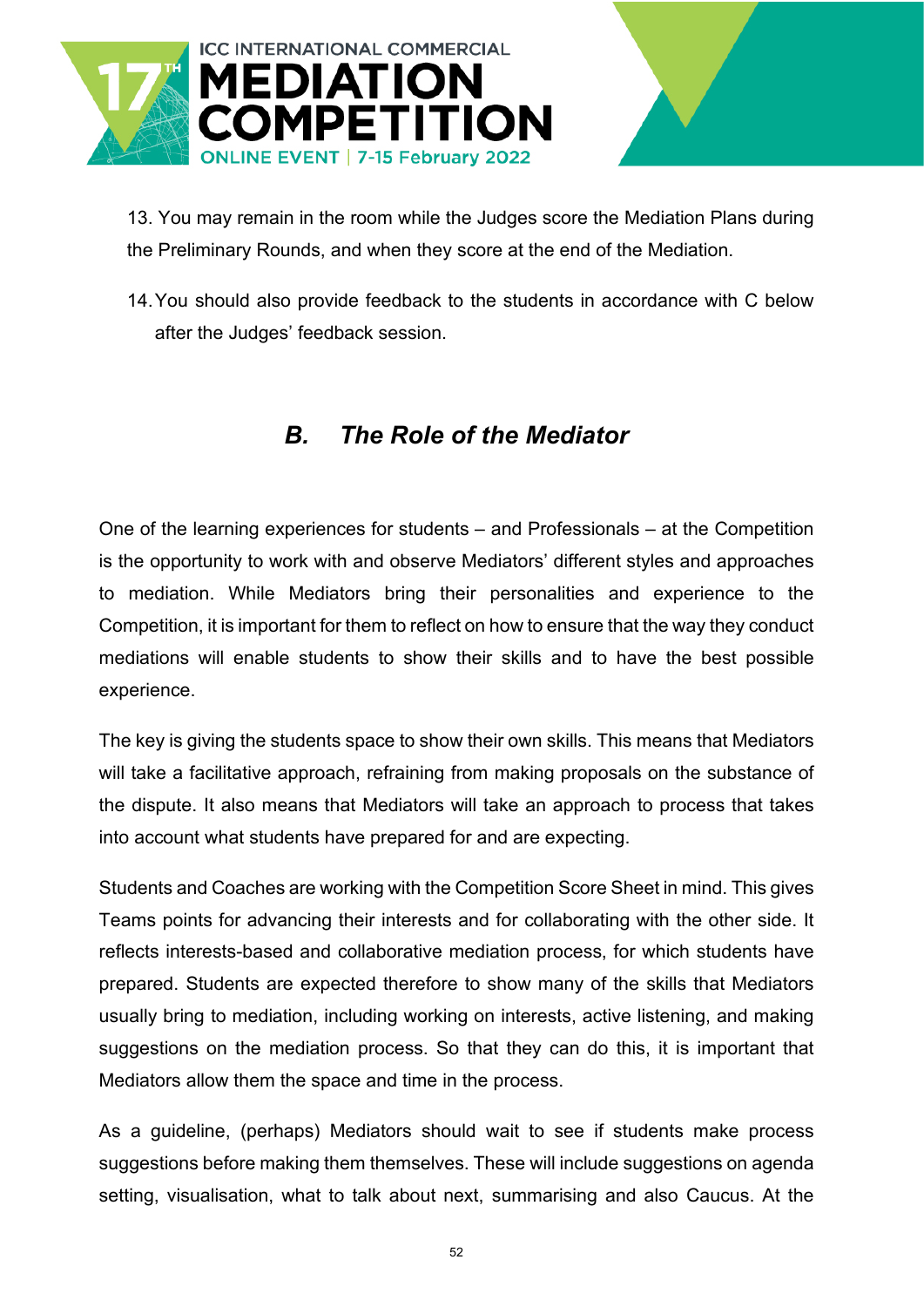![](_page_52_Picture_0.jpeg)

Competition students will suggest these process steps, often asking the Mediator to assist with them. This does not mean that Mediators may not ask questions and reflect on and guide the process themselves. It means that they should ensure the right balance between Mediator interventions and student initiatives.

The Score Sheet includes the category "Use of the Mediator." Students receive points for asking the Mediator to take process initiative wherever this is appropriate. It is therefore important for students to feel comfortable making requests of the Mediator, and for the Mediator to wisely consider whether to comply with these requests. In general, the students will guide the process working with the Mediator.

Students may also ask for Caucus, which should then be granted. Mediators may also request Caucus, but should do so wisely and with reserve. This is not a Caucus-driven mediation setting, as most of the session is in joint session. Mediators are advised not to request Caucus as a matter of "normal practice," but only when they feel it will be helpful, and to give Teams the option of not accepting that request. In Caucus students are under time pressure, but it is not the Mediator's role to time keep. You may of course help students use their time wisely in Caucus.

The Competition is diverse and international, so that culture may come into play. For many Teams, English is not their first language, and for many Mediators too. Standards of English are high, but Mediators and Teams may need to slow the process down at times in order to understand each other. If you are a native speaker of English, or can work in English to native speaker standard, remember when appropriate to choose your own words carefully so that teams can follow. Avoid idiomatic English, and slow down. Other cultural factors may also play a role, including levels of direct and indirect communication. For some Teams it will be easy to ask direct questions and to give direct answers, while others may be more used to indirect communication. The Mediator's role here may also involve slowing the process down, reframing, and clarifying.

Finally, Teams are often nervous and excited. The students display very high levels of professional conduct, but they are in a Competition format that can be stressful. Trust in the Mediator is particularly important, and the Mediator's calm presence is significant.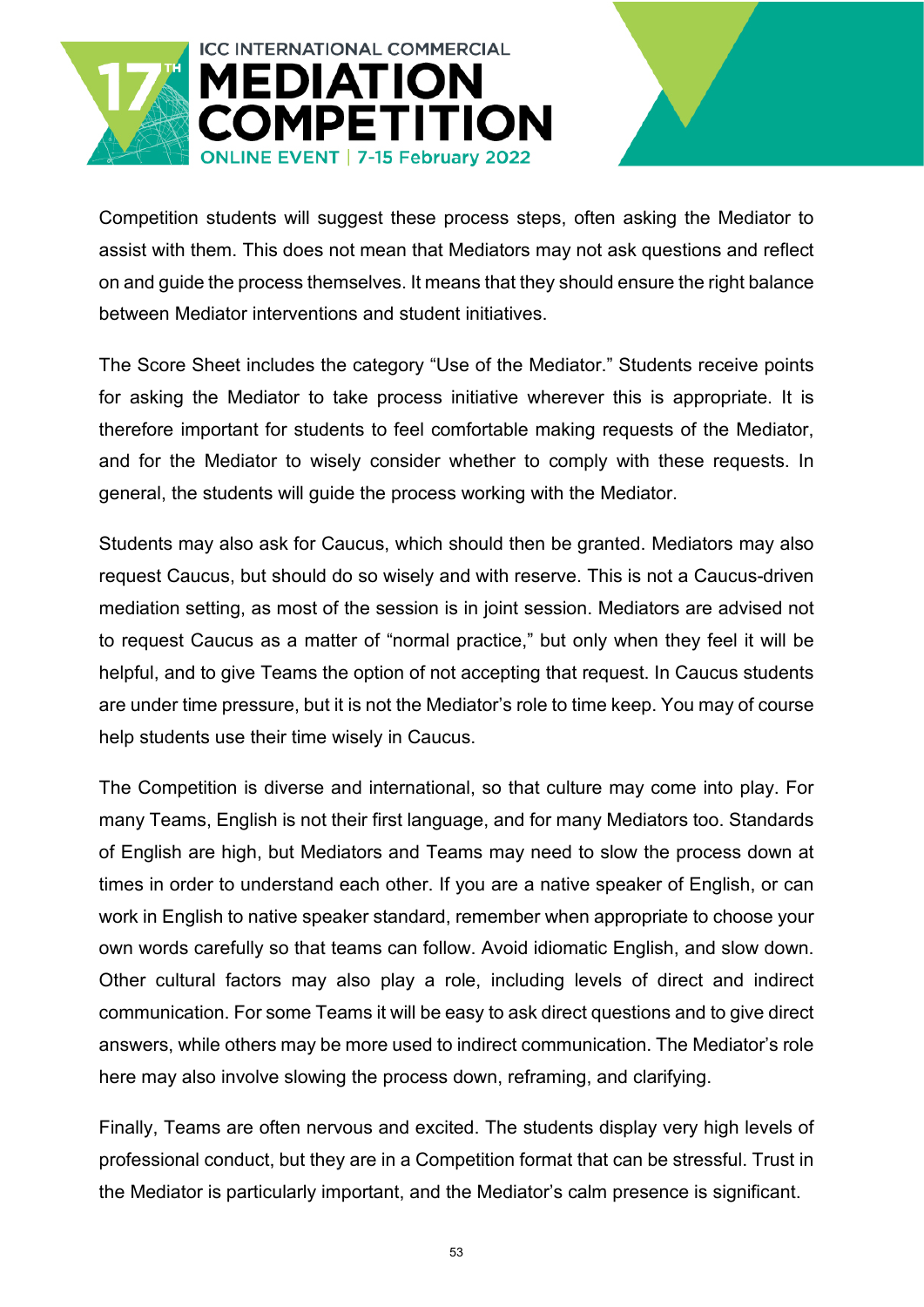![](_page_53_Picture_0.jpeg)

![](_page_53_Picture_1.jpeg)

The Mediator's role in a few words: facilitative, sharing process with Teams, giving Teams space and being respectful and calm.

# *C. Mediators' Feedback*

<span id="page-53-0"></span>In the feedback session, Mediators give feedback to the Competing Teams after the Judges have given their feedback. The Mediators have up to ten minutes for this. Mediators are asked to give encouraging feedback to the students and are not required to follow any specified feedback procedure – in contrast to Judges who are asked to follow the procedure given in Annex IV.C. Competing Teams appreciate personal reflection by the Mediator on how the Mediation progressed and what the Mediator appreciated or even found challenging when working with the Competing Teams. This feedback is not prescriptive or evaluative, but appreciative and warm.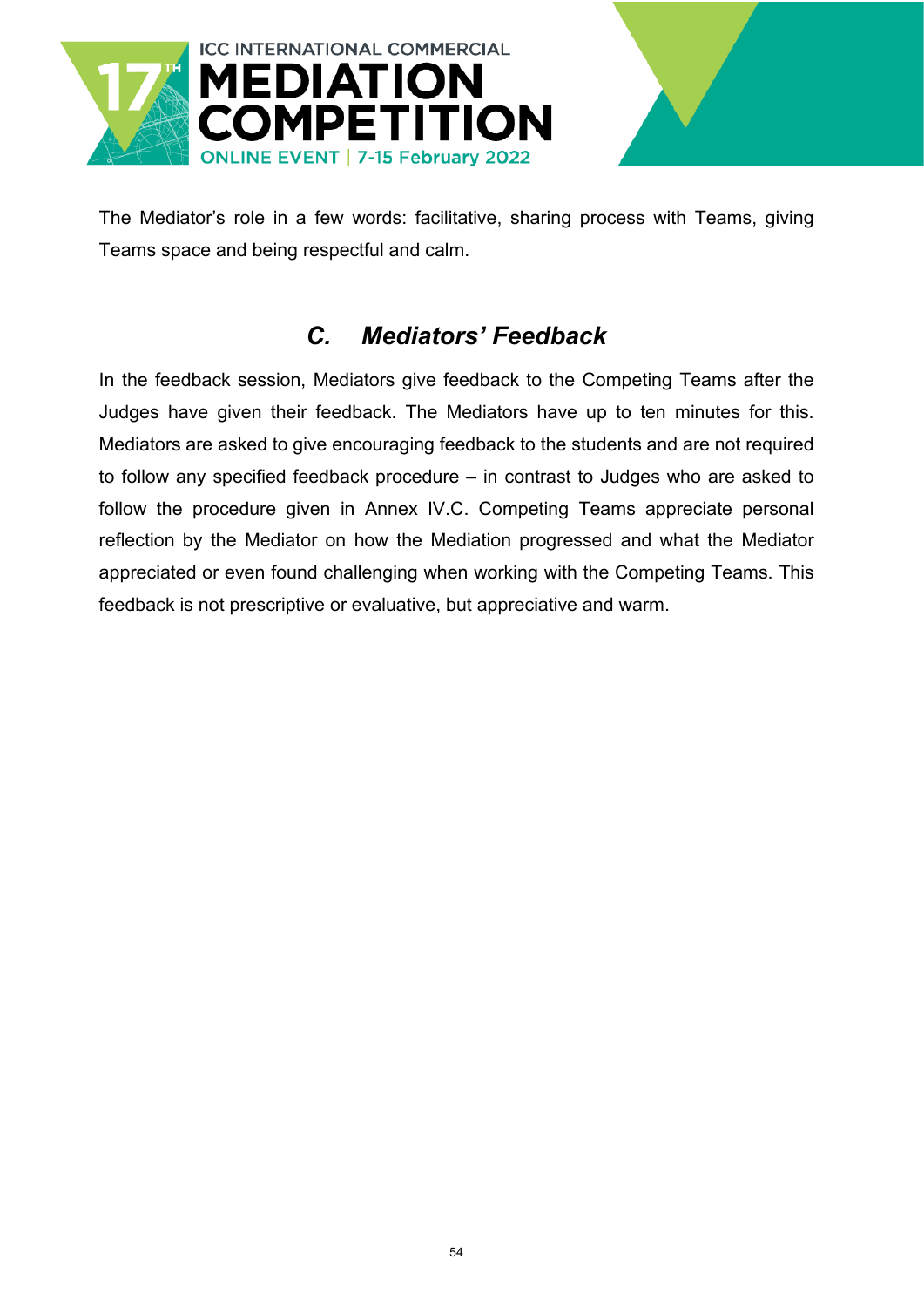![](_page_54_Picture_0.jpeg)

# *ANNEX IV. Instructions for Judges*

# *A.General Information*

- <span id="page-54-1"></span><span id="page-54-0"></span>1. As Judges in the Competition, you perform two extremely important functions. First, you evaluate and score the quality of performance by the Competing Teams in accordance with B below. Secondly, you are invited to **give measured, balanced and constructive feedback in accordance with the feedback guidelines in C below,** in a manner calculated to empower the students and increase their learning from this experience.
- 2. **All Judges must read the Rules including all Annexes, the Problems and the Confidential Information before the Competition. Please prepare well so that you understand what is required of you.**
- 3. Actual and apparent neutrality, impartiality and independence of each Judge are of the utmost importance in creating a positive educational experience for the Competing Teams. Therefore, a positive awareness of each Competing Team's cultural diversity supports and encourages the students to learn the art, practice and techniques of mediation. Accordingly, in advance of the Competition consider whether you may have biases which will not support an effective role in the Competition and be prepared to discard them. As part of your responsibility as a Judge and in compliance with the Rules, regularly ask yourself whether you are being fair and take particular care to score each Competing Team in accordance with the Judges' scoring guidelines in B below.
- 4. During the Preliminary Rounds all Judges must read each Competing Team's Mediation Plan (and attached Brief Biographies) at the beginning of a Mediation Session.
- 5. The Mediation Plans will be scored separately in accordance with Rule 3.0. Accordingly, you must **not** take them into account when scoring the Competing Teams' performances in the Mediation. The Mediator may stay in the room while the Judges score the Mediation Plan.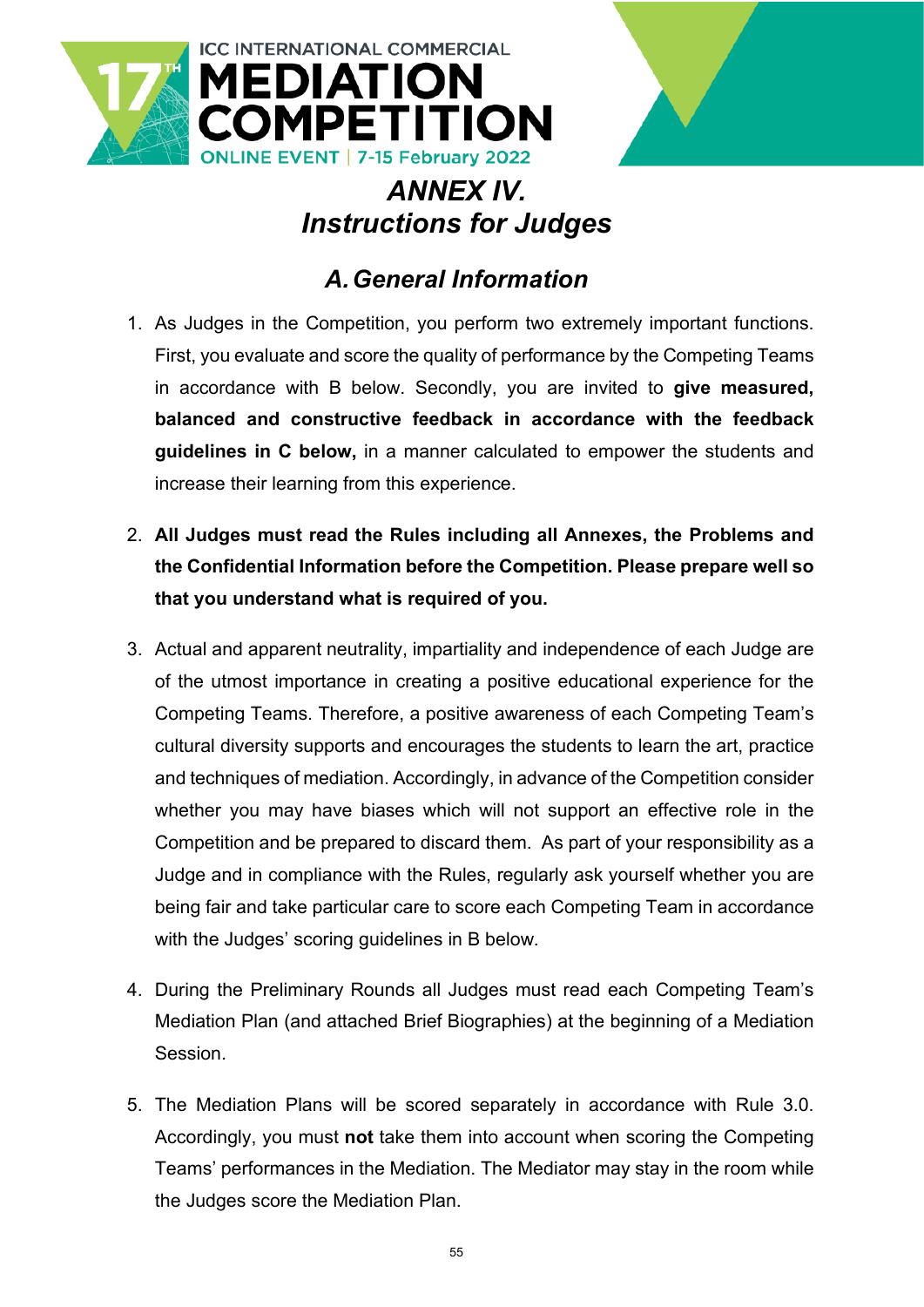![](_page_55_Picture_0.jpeg)

- 6. To ensure fairness and equality, you must use the Judges' Scoring Guidelines, as set out in B below, to evaluate and score the Competing Teams, even if such guidelines do not conform to your concept of best practice.
- 7. Although the language of the Competition is English, its international character means that it draws Teams from many different cultures. There are some obvious differences, such as between the native and non-native English speakers, and there are more subtle differences such as between the members of English-speaking Teams who come from different countries. Judges are encouraged to do two things in this respect:
	- i) to read the Competing Team Brief Biographies prior to judging. All Competing Teams' Biographies are included in the platform. This will help Judges to:
		- $\triangleright$  identify what cultural issues may emerge during the Mediation;
		- $\triangleright$  challenge assumptions about who are native English speakers and who are not;
		- $\triangleright$  know the Competing Team members' real names that Judges can use in feedback.

Competing Teams may include students whose cultural and linguistic backgrounds are not immediately apparent. Judges should bear this in mind. Please note that experience has shown that that it might be more difficult for non-native English-speaking students to express themselves fully as they might be using their energy to find the right words.

ii) To consider how, within the Mediation, Competing Teams demonstrate a sensitivity to and respect for potential cultural and linguistic differences in a way that allows them to be "soft on the people and hard on the problem" as the proponents of principled negotiation recommend.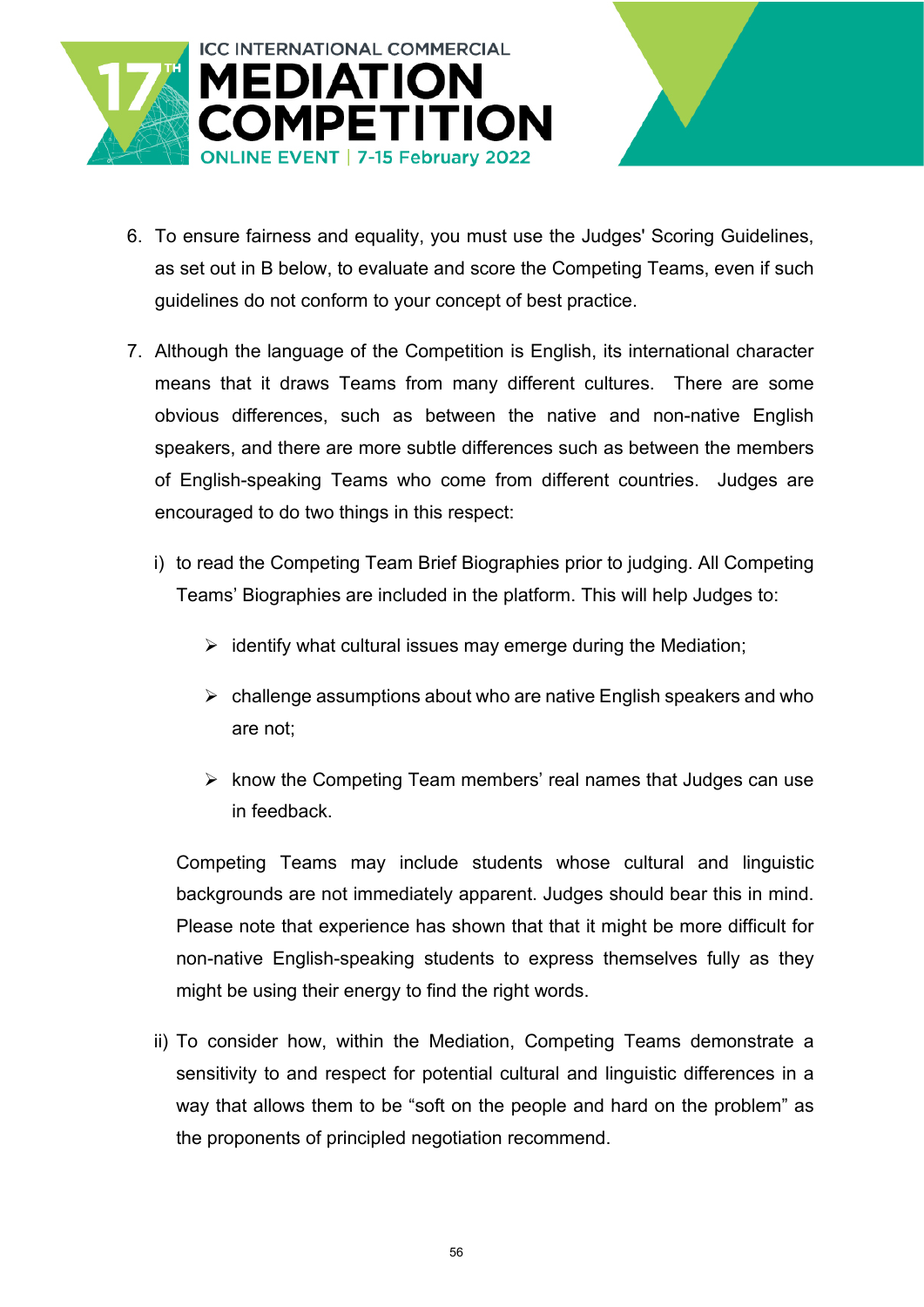![](_page_56_Picture_0.jpeg)

- 8. Do not penalise any Competing Teams for failing to reach settlement. Do not reward any Competing Teams for reaching settlement. Due to the tight timeframe, full settlement is not the aim of the Competition. Do reward Competing Teams for strategies which facilitate progression to resolution. While settlement would suggest finalised and signed agreements, resolution is understood as the Team's ability to make progress in understanding their conflict and considering possible solutions.
- 9. Judges have entire discretion as to whether any research carried out is permitted under Rule 4.3, as mentioned in paragraph E of Annex II. In doing so, Judges should particularly take into account whether the information presented by the Teams actually contributed to the advancement of the Mediation.
- 10. Each Judge must first independently score each Competing Team. The Judges may then confer with each other prior to finalising their Score Sheets. If need be, the Judges may subsequently adapt their individual scores. The Mediator may stay in the room while the Judges score.
- 11. The Judges do not have to award the same number of points or agree on which Competing Team should be awarded more points or indeed which Competing Team has won.
- 12. You must indicate on your Score Sheet which Competing Team won and which Competing Team lost.
- 13. Accordingly, you cannot award the exact same amount of points to both Competing Teams. There must be a difference of at least one point.
- 14. You must complete a Score Sheet for each Competing Team before providing feedback.
- 15. You must check that your Score Sheets are correctly filled in and that their calculations are correct before handing them to the Mediation Session Supervisor.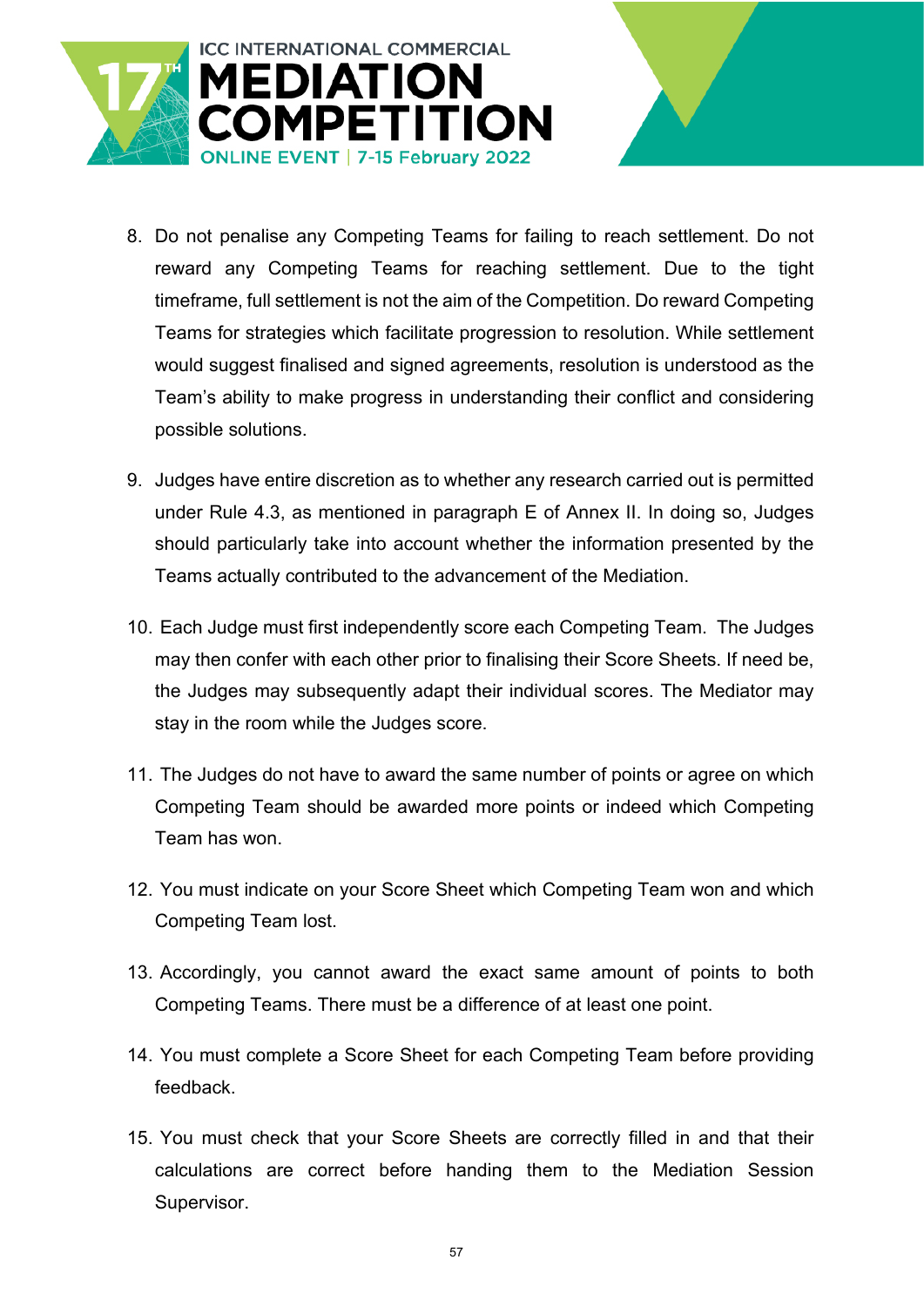![](_page_57_Picture_0.jpeg)

![](_page_57_Picture_1.jpeg)

- 16. Your Score Sheets will be collected by the Mediation Session Supervisor after each Mediation Session.
- 17. Once Competing Teams, Coaches and Observers have returned to the room, you should provide feedback to each Competing Team in accordance with C. In order to avoid disturbances, Coaches for both Competing Teams and Observers must remain in the room through the entire feedback session.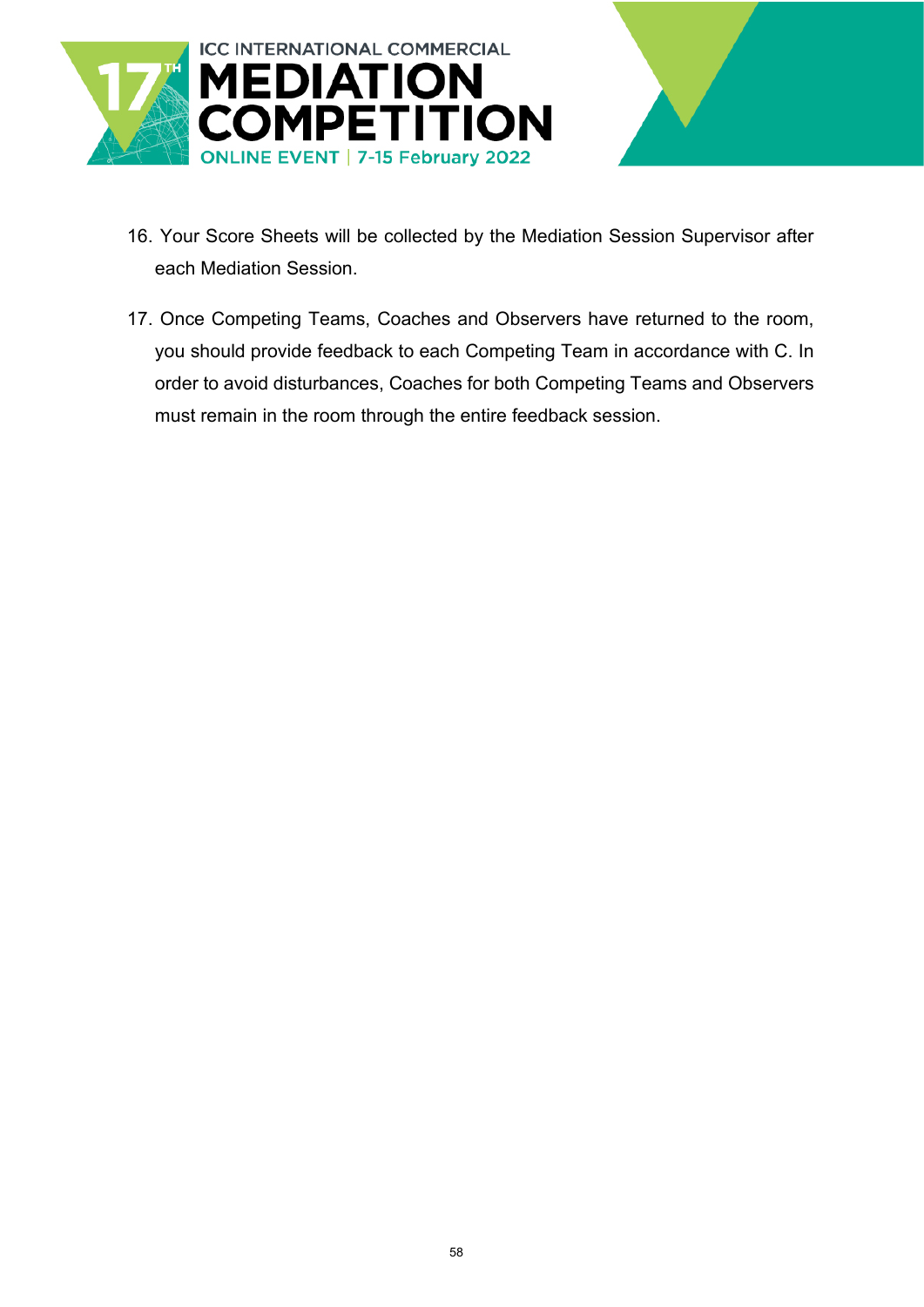![](_page_58_Picture_0.jpeg)

# *B.Judges' Scoring Guidelines*

### <span id="page-58-0"></span>*1. What is being scored?*

Judges are asked to score on the basis that they are looking for the most effective deal makers who make best use of the mediation process, while remaining consistent with their Confidential Information. This will involve evidence of skills such as flexibility, listening and empathy and of a Competing Team showing that it is capable of moving towards a collaborative outcome. The specific skills to be evaluated by the Judges are set out in the Score Sheets in Annex I.

#### *2. Consistency*

In order to achieve consistency, Judges are required to award points in line with the Score Sheet (Annex I). This will enable the Judges to quickly, easily and consistently establish the standard at which the Competing Teams are performing. The respective Score Sheets will be sent to the Teams following the Competition and will therefore provide additional feedback.

### *3. Definition of the scoring levels*

There are 5 descriptors in the Mediation Score Sheet: Excellent, Very Good, Good, Satisfactory, Poor.

There are 3 descriptors in the Mediation Plan Score Sheet: Excellent, Satisfactory, Poor

As Judge, your starting point for scoring is the "**Good**" descriptor ("Satisfactory" for the Mediation Plan). **Good** is the measure of a Competing Team's performance in the Mediation if the Competing Team is displaying **all** the elements of the particular scoring criterion and the Mediation is going well but the team cannot be assessed as delivering an overall outstanding performance. From **Good** Judges may then move up or down the descriptors.

Broadly, the majority of Competing Teams will display a **Good** or **Very Good** performance. Assessment at **Excellent** and **Poor** will be rare and exceptional.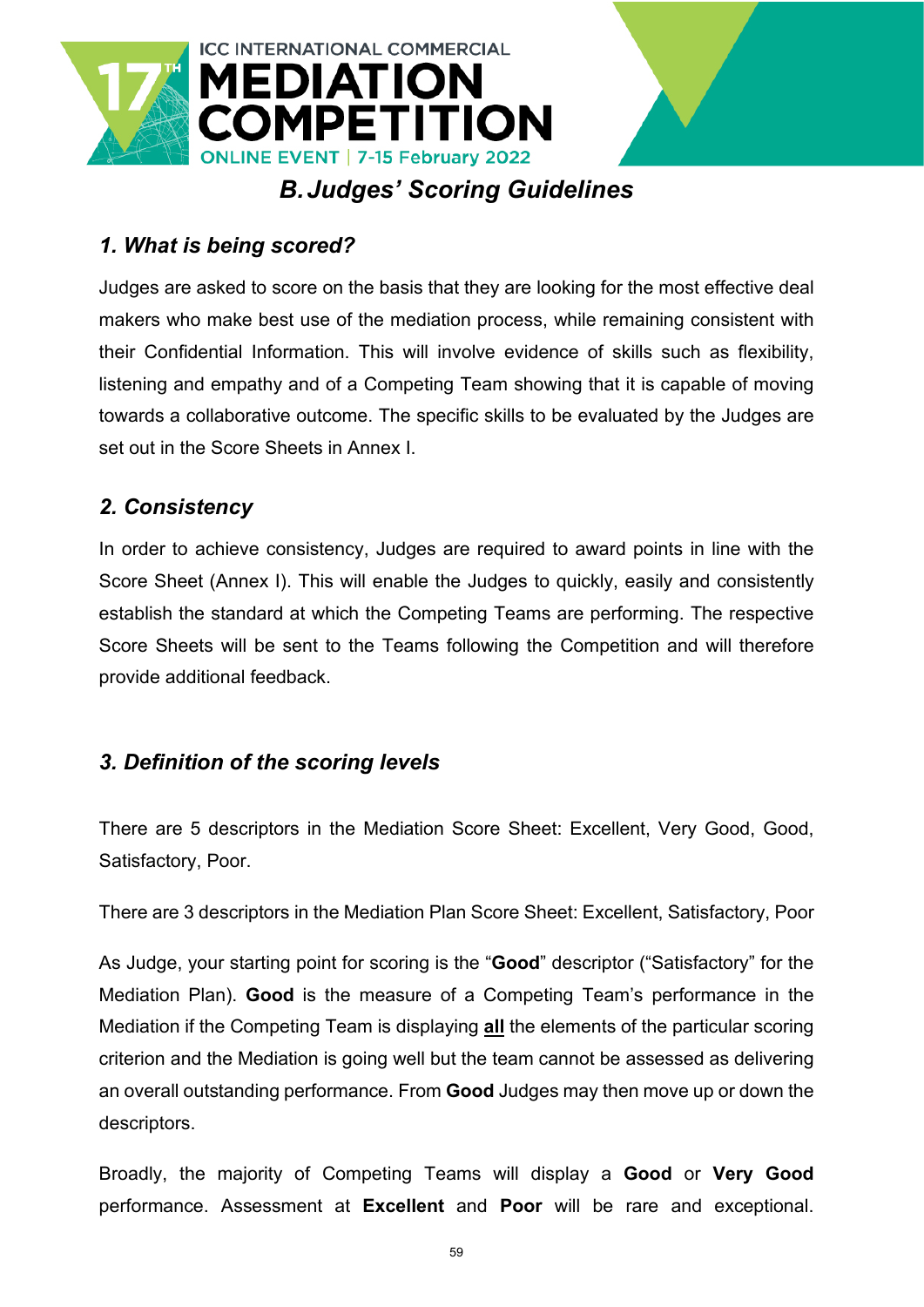![](_page_59_Picture_0.jpeg)

![](_page_59_Picture_1.jpeg)

**Satisfactory** will be an appropriate assessment for a performance that does not meet the standard of **Good** but is not **Poor**.

For example: In assessing "Team Work: Counsel & Client" – a Competing Team that was working together effectively and communicating with each other but failed to exhibit sharing responsibility or providing mutual back-up would be assessed as **Satisfactory**.

**Excellent**: The Competing Team was outstanding compared with the typical or usual standard in **every** element of the criterion.

**Very Good**: The Competing Team was outstanding in **some** but **not all** elements of the criterion **or** above the typical or usual standard in **every** element.

**Good**: The Competing Team was above the typical or usual standard in **some** but **not all** elements of the criterion **or** at the typical or usual standard in **every** element.

**Satisfactory**: The Competing Team was at the typical or usual standard in **some** but **not all** elements of the criterion.

**Poor**: The Competing Team was substantially below the typical or usual standard in **some** elements or did not demonstrate the behaviour described in the criterion.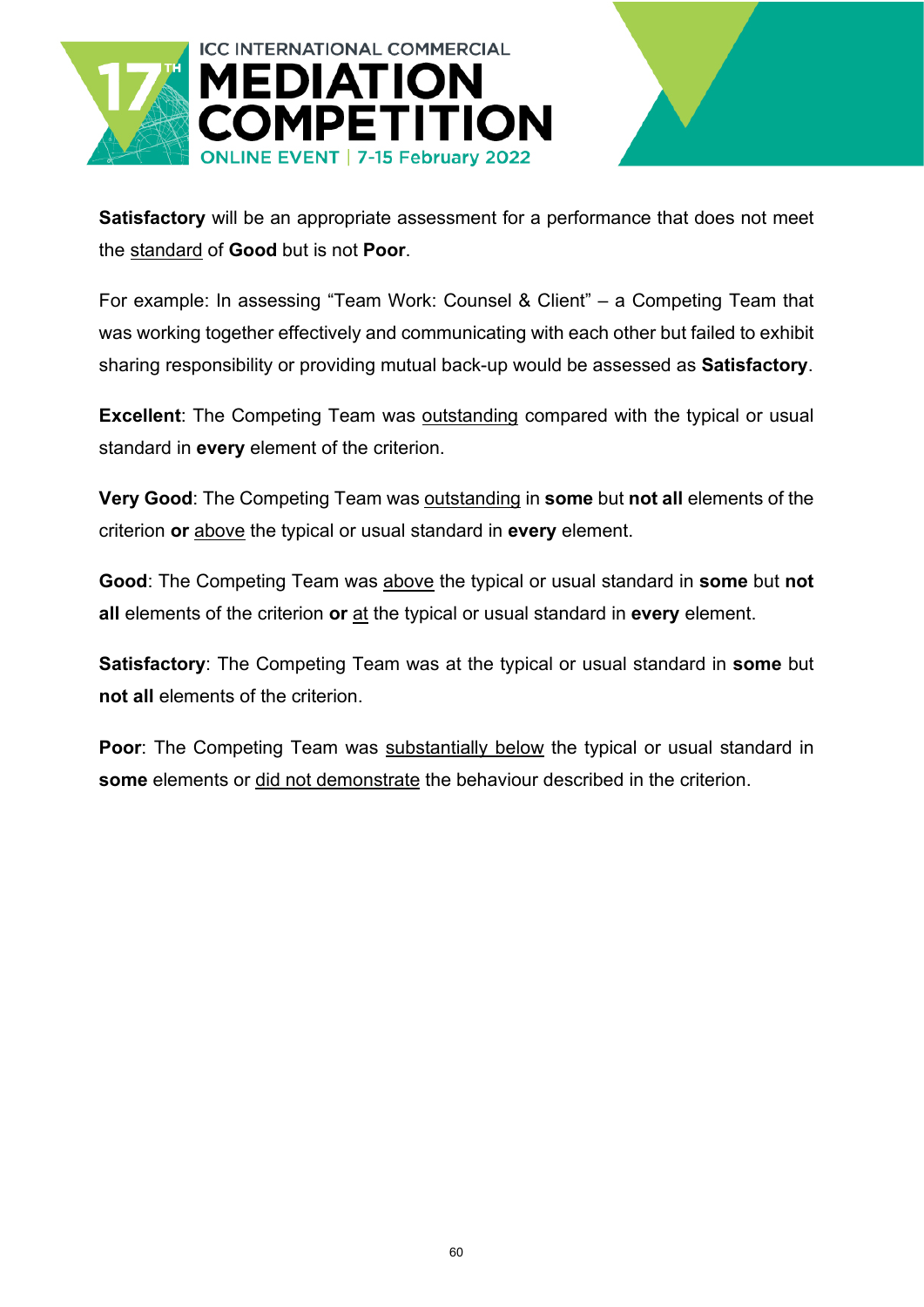![](_page_60_Picture_0.jpeg)

# *C.Judges' Feedback Guidelines*

# <span id="page-60-0"></span>*1. Feedback*

The focus of the Competition is on the development of the students' mediation skills. This is achieved by their practice of mediation during the Competition and feedback from you as Judges. The aim is to provide a positive learning experience for the students. To achieve this consistently and fairly across all of the Mediations in the Competition, all Judges are asked to follow the guidelines set out below.

Relevant and developmental feedback to the Competing Teams at the end of each Mediation Session in accordance with the guidelines set out in these instructions is an essential part of the Competition. Measured, balanced and constructive comment enables the participating students to learn and to develop their skills.

It is vital that Judges give feedback that is:

- clear and succinct
- measured and focused
- balanced (fair)
- constructive and digestible
- respectful
- based only on the scoring criteria and best mediation and business practice.

According to Rule 7.3, Judges should be particularly vigilant in avoiding personal comments/preferences, or statements that may be perceived as inappropriate and insensitive to differences in culture, gender, age, national origin, race, religion, and ethnicity.

Judges should be aware that in giving feedback the students perceive you as experienced Professionals and consequently will take what you say very seriously.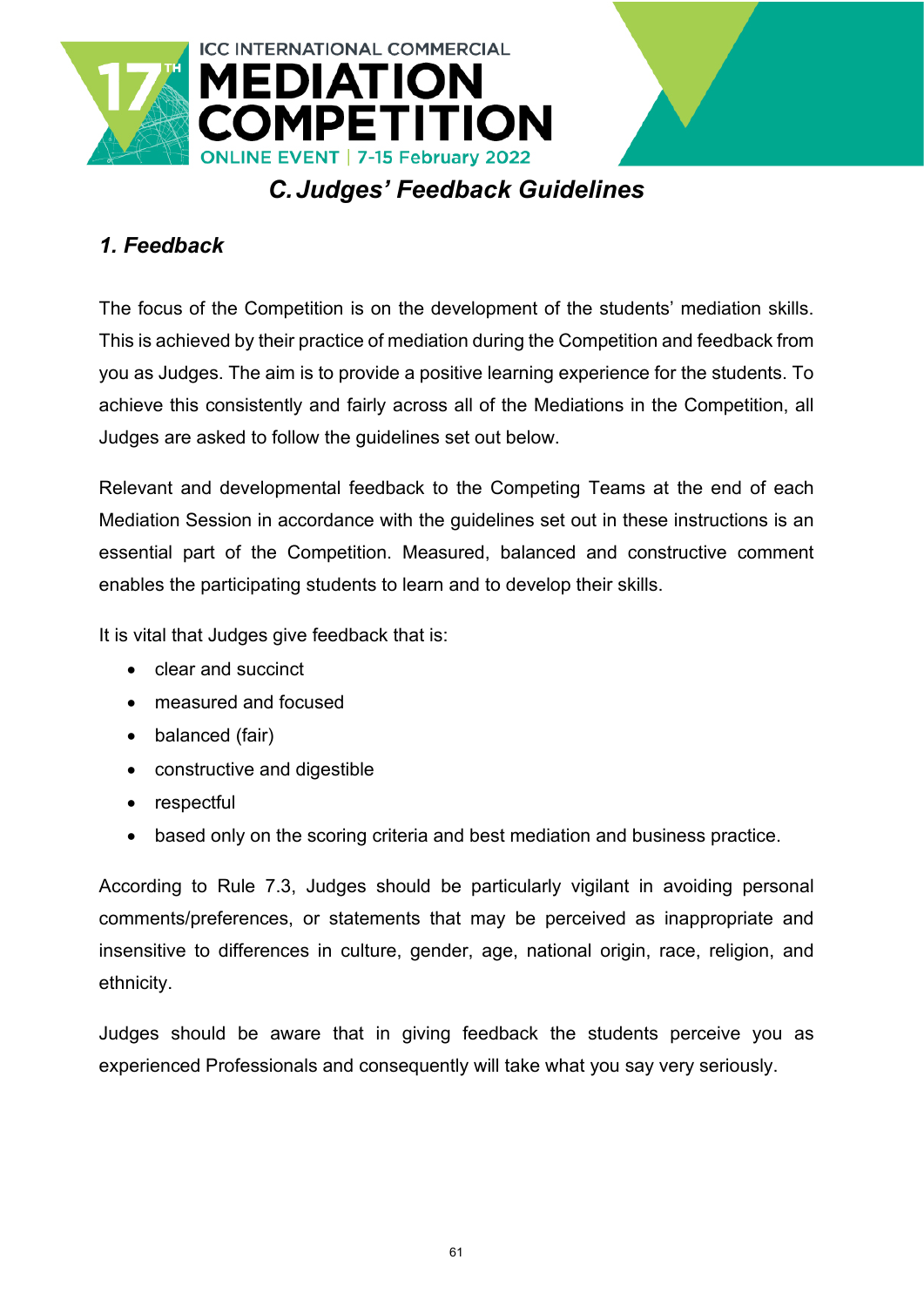![](_page_61_Picture_0.jpeg)

![](_page_61_Picture_1.jpeg)

#### **How are fairness and consistency achieved?**

Use the guidelines for giving feedback. Adherence to the guidelines will ensure your feedback is:

- constructive and effective;
- appreciated and understood by students and
- provides solid points for students to take into their next Mediation.

The method by which you are asked to give feedback is based on the style developed by the National Institute of Trial Advocacy (NITA®). A well-defined and recognised feedback protocol delivers consistency and maximises student learning. Your adherence to the format set out below is vital because:

- 1. Research has shown that in skills assessments, students can assimilate no more than two or three learning points at a time. It is for this reason you are asked to refer to no more than two points of feedback per Competing Team.
- 2. Using the NITA® method assists in the giving of clear and direct feedback that is balanced and non-judgemental without being harsh. It avoids diluted or mixed messages.
- 3. Students must receive feedback that they can use in their next Mediation Sessions to enable them to develop their skills.

The Organising Committee wishes all students to feel that their experience was worth the effort of their participation in and journey to the Competition venue. The Organising Committee thanks you for the extra effort you give to make the feedback session a positive, constructive experience for each of the students.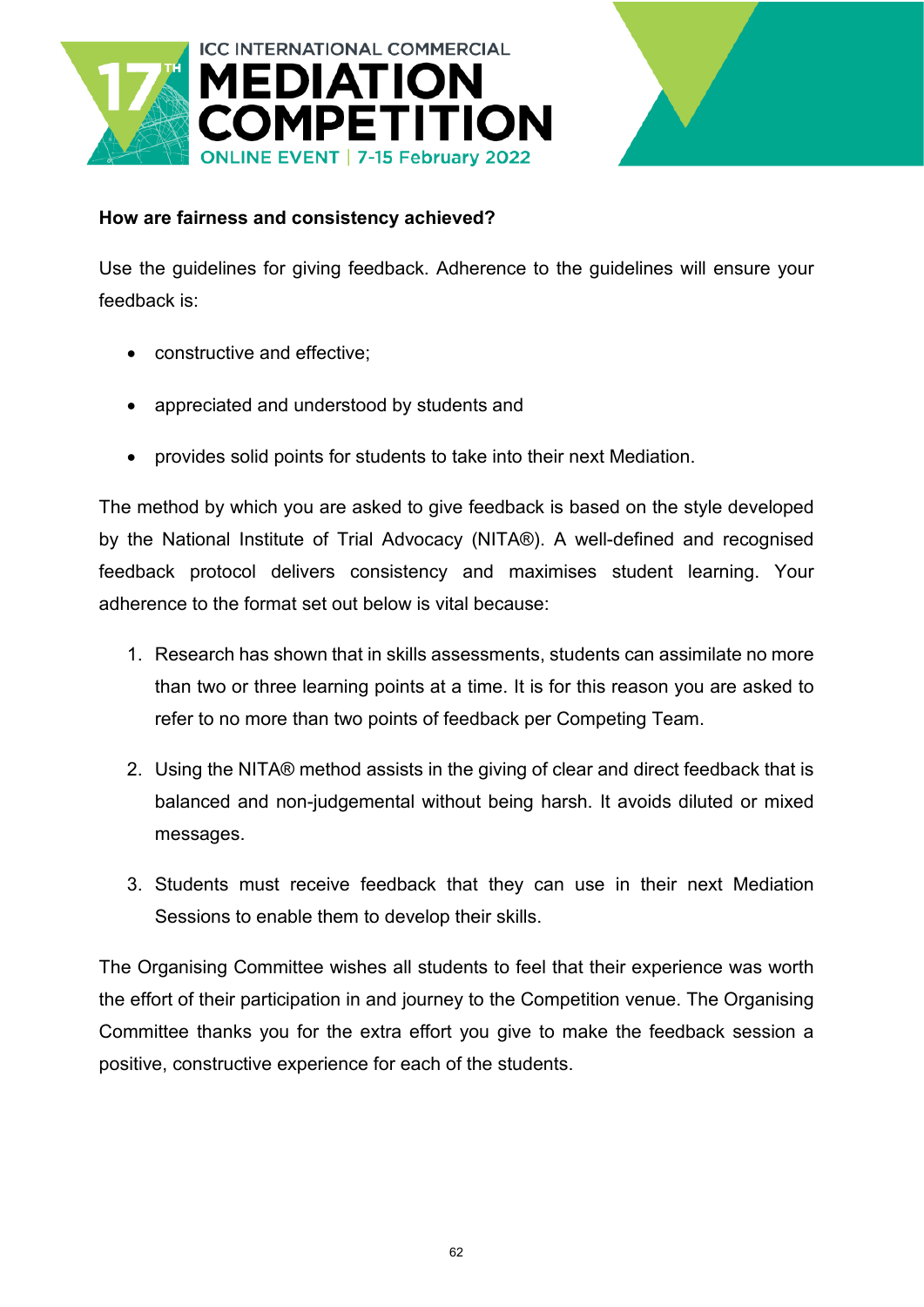![](_page_62_Picture_0.jpeg)

# *2. Method for Delivery of Oral Feedback to each Competing Team following the Mediation*

During the Mediation Session, each Judge should identify **two** examples of behaviours or conduct by each Competing Team (ideally one for each Competing Team member) that **either**:

- **were effective** or produced a positive impact on the Mediation (i.e. something that the team should develop and use again); **or**
- **would benefit from improvement** (i.e. something that the Competing Team should think about not doing again or doing differently next time).

Ideally, when providing feedback to each Competing Team, each Judge should choose different behaviours or conduct upon which to provide feedback, although this is not essential.

Start your feedback point by explicitly linking it to a category on the Score Sheet. For each example, feedback should be given using **all** of the following four elements.

- 1. **Headline:** "I want to talk to you about... (name one of the 7 categories from the Score Sheet)."
- 2. **Playback:** Replay specifically what the students said or did. This must be replayed accurately because it will establish credibility for what you are about to say.
- 3. **Rationale:** Say why it was useful or not useful. Make it short, clear and credible.
- 4. **Prescription:** "Next time, why not try..." make sure that you have chosen something that can be fixed or improved further or used again effectively. Consider giving a demonstration.

To ensure consistent, helpful feedback Judges are asked to:

• Be direct and constructive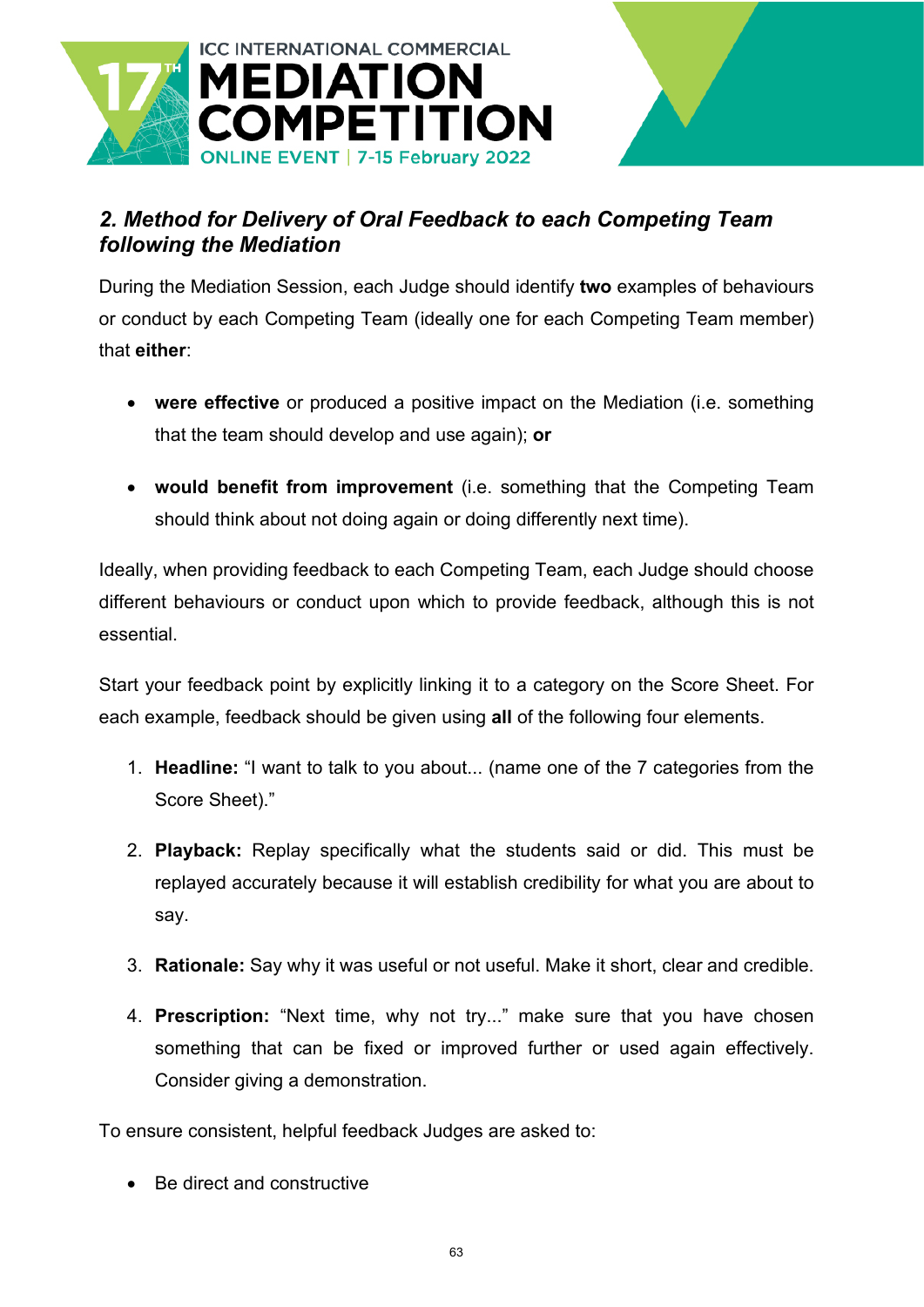![](_page_63_Picture_0.jpeg)

![](_page_63_Picture_1.jpeg)

- Provide a critique which recognises the level of experience of students not Judges;
- Devote the same attention to each of the two Competing Teams.

#### **Process in outline:**

- a) Say which Competing Team, and name the student you are addressing;
- b) Name a category from the Score Sheet;
- c) Describe precisely what you saw or heard the students do or say;
- d) Say what they did or said worked well, or did not work so well from your perspective;
- e) Make a recommendation for a different approach or choice of words or for more of the same (reinforcing feedback). "Here are some things you might want to consider as options..."

### *3. Examples of Feedback Using this Method.*

#### **Example A:**

#### **Behaviour or conduct observed:**

*During the opening statement, Team A, the Requesting Party, hands to Team B a document. It is neither referred to during Team A's opening nor during the Mediation. Team B however uses it in their opening to advance their interests.* 

Feedback to Team A following the 4 steps might look like this:

1. **Headline:** [set the context by reference to the Score Sheet heading]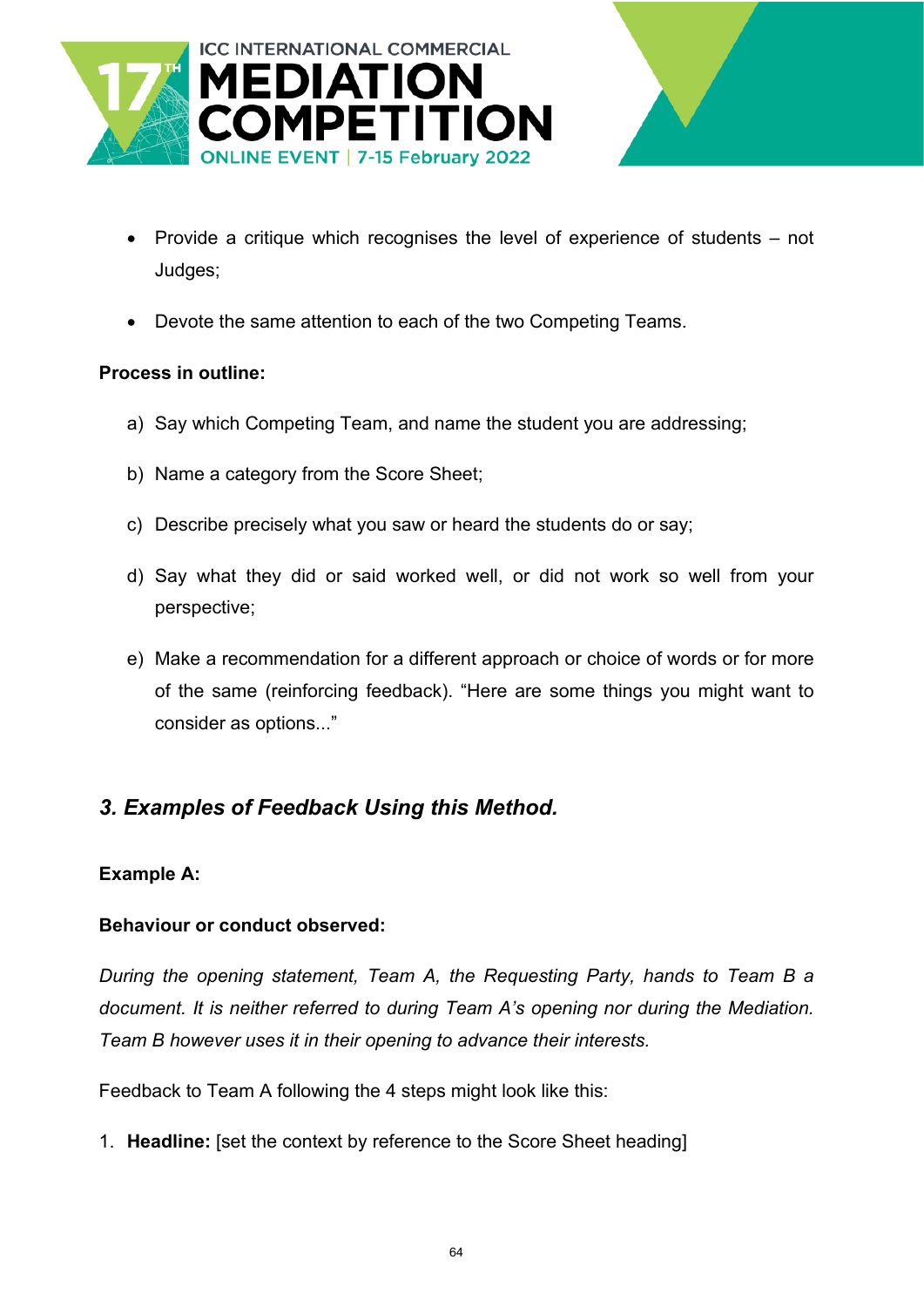![](_page_64_Picture_0.jpeg)

"I want to talk to you about your opening statement of your perspective and interests. In particular, hand-outs and props."

2. **Playback:** [this must be an accurate recall of what happened or what was said]

"During the first minute of your opening statement, you handed to Team B a document but you did not explain the purpose of the document and you did not refer to it again during the Mediation. Team B, however, made reference to your document in their opening statement and used it to convey their interests and a willingness to collaborate."

3. **Rationale:** [why did it work or did not work?]

"By not explaining the purpose or significance of your document in relation to your interests or position, you lost the opportunity of making an early impact upon Team B to advance your interests. Team B took advantage of the error and used your own document to successfully advance their interests."

4. **Prescription:** [What you should do/not do in your next Mediation Session]

"Handouts can be useful if they have a strategic purpose. Without this they can be an unnecessary distraction. Next time, think carefully about what the document is intended to achieve. Think about how you will refer to it during the mediation and the impact it will have on the other party."

#### **Example B:**

#### **Behaviour or conduct observed:**

*In the middle of the Mediation, Team B, the Responding Party, makes a statement to Team A which sets out ground rules for collaboration with Team A to generate options. The statement produces a breakthrough in the progress of the Mediation.* 

Feedback to Team B following the 4 steps might look like this:

1. **Headline:** [set the context by reference to the Score Sheet heading]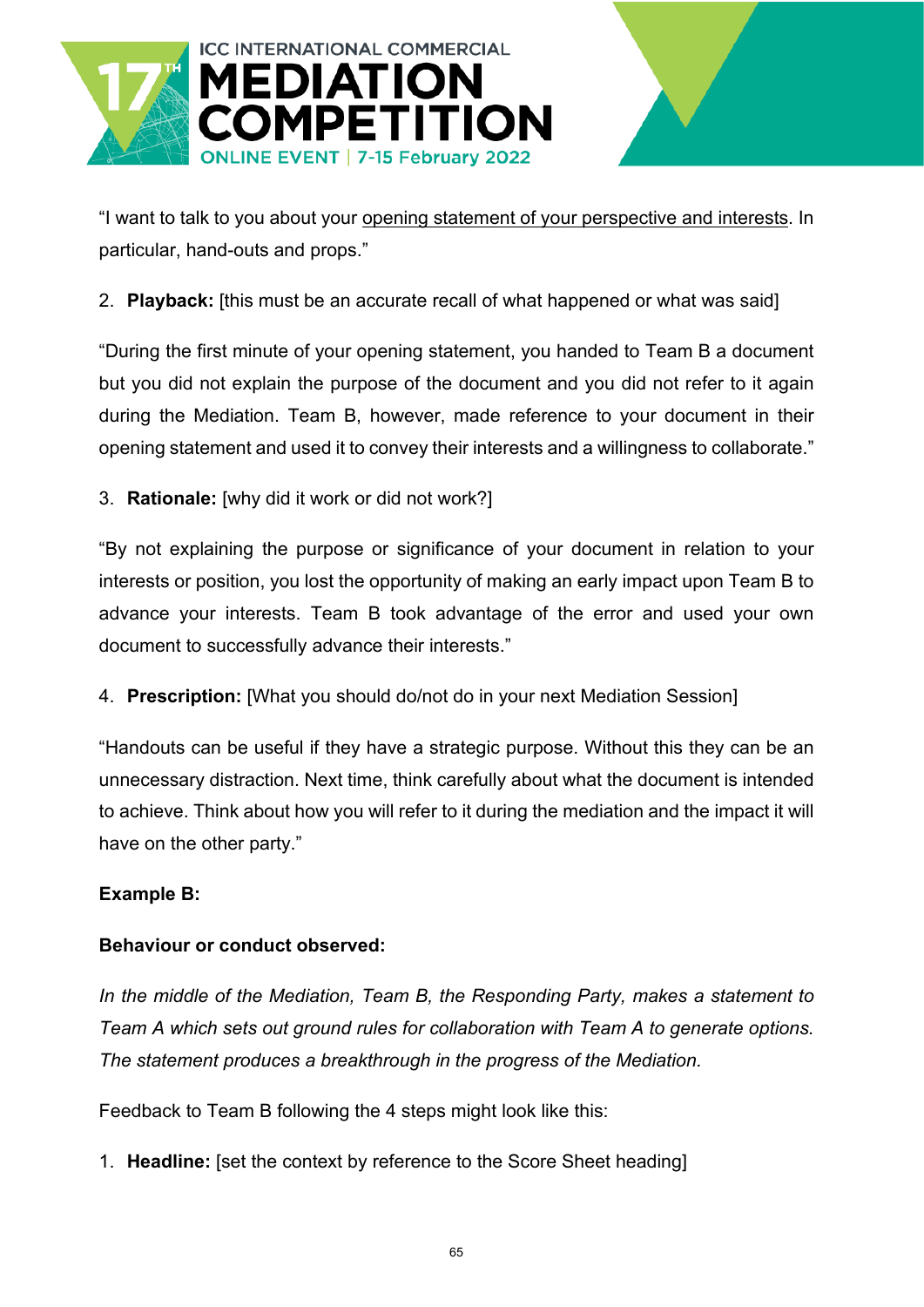![](_page_65_Picture_0.jpeg)

"I want to talk to you about your seeking to collaborate with the other party."

2. **Playback:** [this must be an accurate recall of what happened or what was said]

"You (i.e. Team B) said:

*...it is not about the claim. It is the deep-rooted question of trust and a proposal to reinstate [client's name]. We would like to ask you to understand this before we talk about figures..."*

3. **Rationale:** [why did it work or did not work?]

"This worked well because it appealed to the fundamental issue of trust and produced a very effective platform for building a problem-solving relationship with the other party. This then created the basis for option generation and moved the Mediation on. Seeking collaboration based on a clear understanding of your client's underlying concerns strengthened the problem-solving relationship and facilitated option generation to meet these concerns."

4. **Prescription:** [What you should do/not do in your next Mediation]

"Next time, and in the future, seek to identify ways to achieve a collaborative relationship with the other party by making your concerns clear."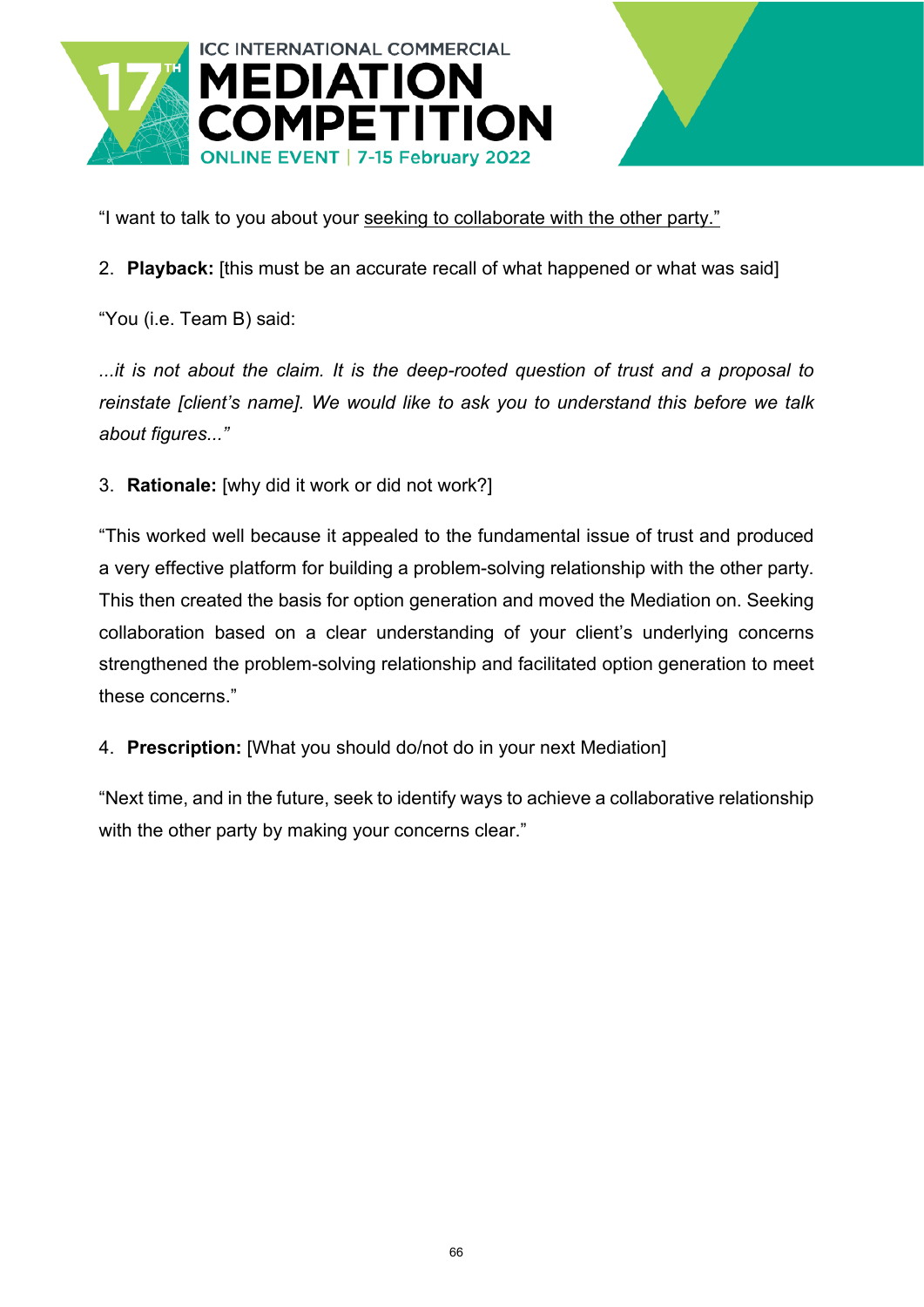![](_page_66_Picture_0.jpeg)

*D.Judge's Feedback Aide Memoire*

<span id="page-66-0"></span>Team: \_\_\_\_\_\_\_\_\_\_\_\_\_\_\_\_\_\_\_\_\_\_\_\_\_\_\_\_\_\_\_\_\_\_\_\_\_\_\_\_\_\_\_\_\_\_\_\_\_\_\_\_\_\_\_\_\_\_\_\_

Judge:\_\_\_\_\_\_\_\_\_\_\_\_\_\_\_\_\_\_\_\_\_\_\_\_\_\_\_\_\_\_\_\_\_\_\_\_\_\_\_\_\_\_\_\_\_\_\_\_\_\_\_\_\_\_\_\_\_\_\_\_

**Headline:** What I want to comment upon: "I want to talk to you about..."

**Playback:** What you said or did (it must be accurate and specific). It is the most important part of the feedback because it establishes credibility.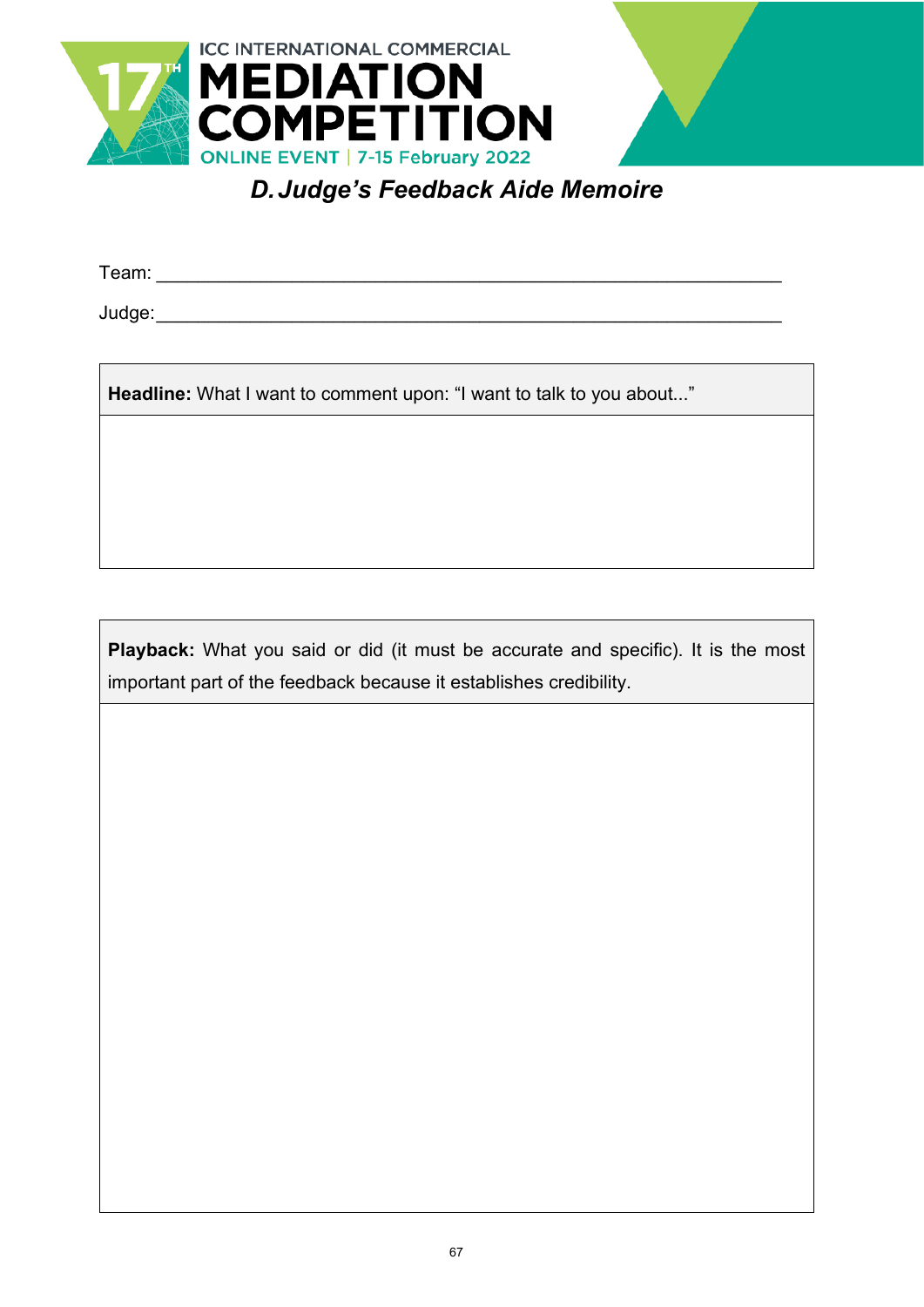![](_page_67_Picture_0.jpeg)

**Rationale:** What was useful/What was not so useful. Make this short, clear and credible